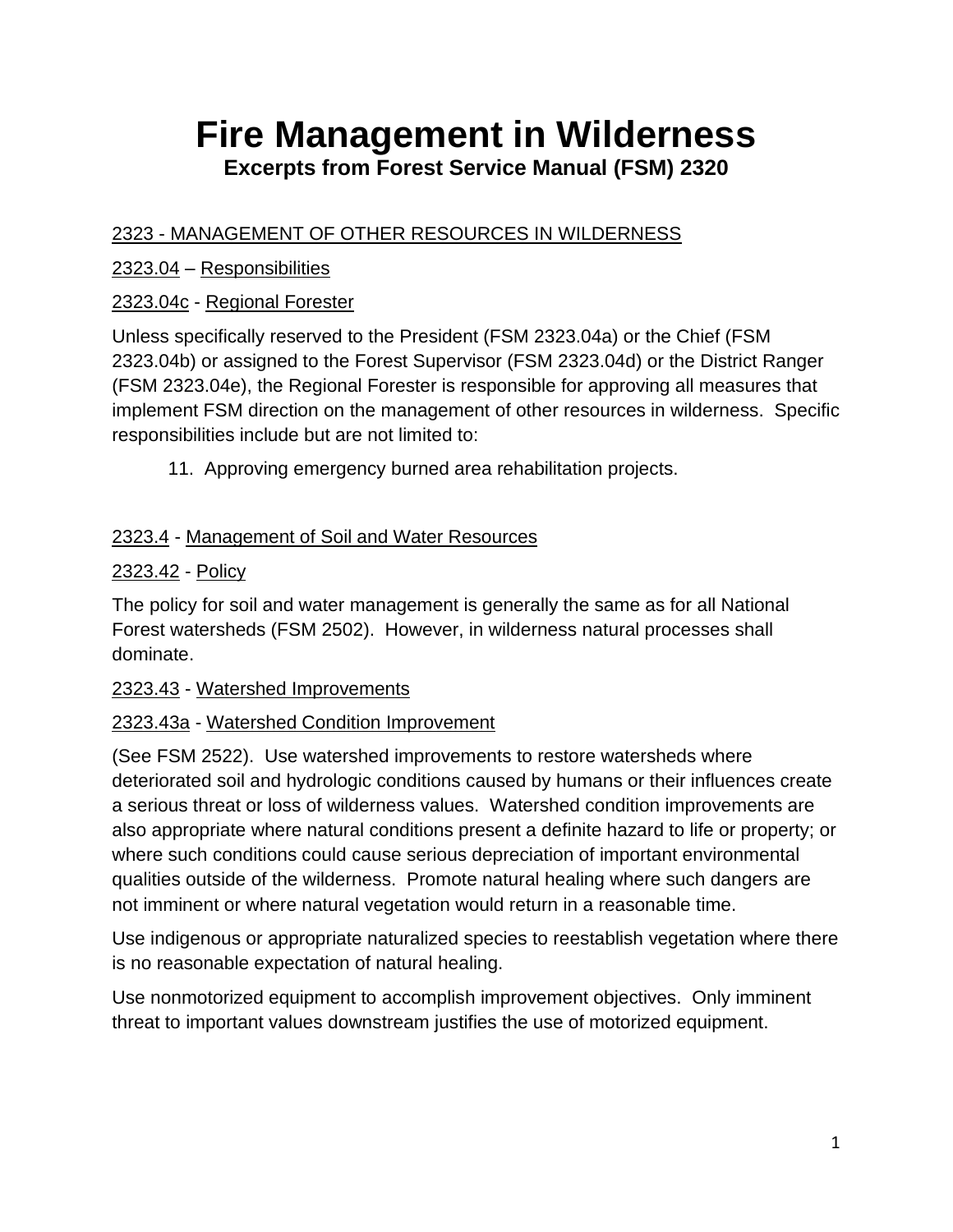# 2323.43b - Emergency Burned Area Rehabilitation

Permit emergency burned area rehabilitation only if necessary to prevent an unnatural loss of the wilderness resource or to protect life, property, and other resource values outside of wilderness. Normally use hand tools and equipment to install selected land and channel treatments.

# 2323.6 - Management of Air Resource

# 2323.62 - Policy

4. Manage smoke from management ignited prescribed fires occurring in or adjacent to class I wilderness areas in a manner that causes the least impact on air quality related values (FSM 2324).

# 2324 - MANAGEMENT OF SUPPORT ACTIVITIES IN WILDERNESS

# 2324.04 – Responsibilities

# 2324.04a - Chief

The Chief is responsible for approving:

3. Extending or widening of existing airfields and construction of new airfields.

4. Construction and maintenance of heliports away from existing administrative sites.

### 2324.04b - Regional Forester

The Regional Forester is responsible for:

2. Approving the use of prescribed fire on a wilderness by wilderness basis through approval of the appropriate management plan. The management plan sets forth the standards and guidelines for the use and application of prescribed fire and the methods of monitoring results.

- 3. Approving construction of new fire lookouts.
- 6. Approving construction of nonemergency helispots.

### 2324.04c - Forest Supervisor

The Forest Supervisor is responsible for approving:

- 1. Reconstruction of existing fire lookouts.
- 2. Construction of helispots for wildfire suppression and emergencies.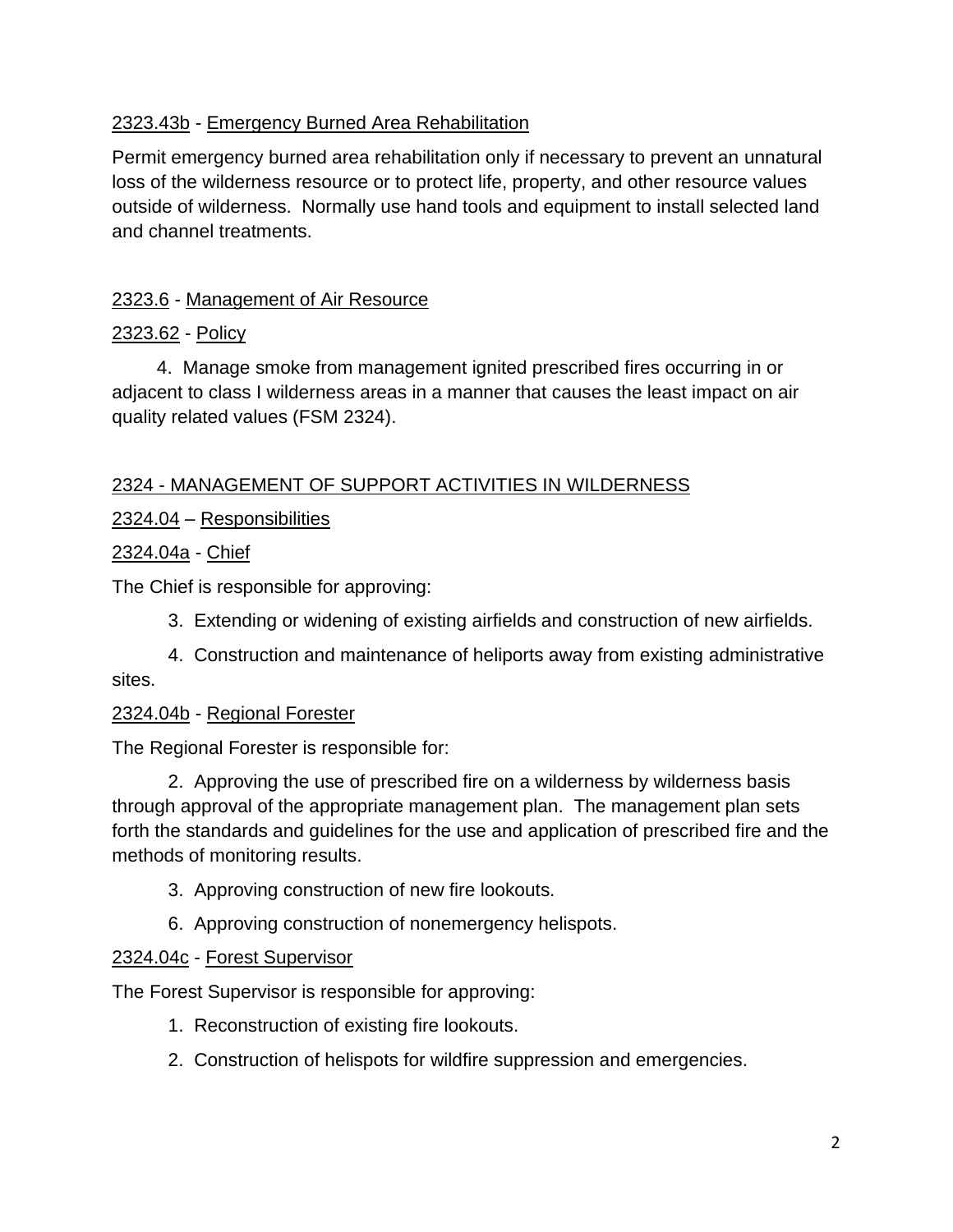### 2324.2 - Management of Fire

### 2324.21 - Objectives

The objectives of fire management in wilderness are to:

1. Permit lightning caused fires to play, as nearly as possible, their natural ecological role within wilderness.

2. Reduce, to an acceptable level, the risks and consequences of wildfire within wilderness or escaping from wilderness.

### 2324.22 - Policy

1. Two types of prescribed fires may be approved for use within wilderness: those ignited by lightning and allowed to burn under prescribed conditions and those ignited by qualified Forest Service officers.

2. No fire may be ignited or allowed to burn without documented, preplanned, specified conditions.

3. Document specific objectives, standards, and guidelines for the control of wildfire and the use of prescribed fire within each wilderness (FSM 5100, 5150, and 5190) in a forest plan or, where the forest planning process has not been completed, in either an interim wilderness management or fire management area plan. Document specific direction for fire program implementation in the forest fire management action plan (FSH 5109.19).

4. Suppress all wildfires within wilderness in accordance with the direction FSM 5130.

5. Fire ignited by lightning may be permitted to burn if prescribed in an approved plan (FSM 2324 and 5150).

6. Forest Service managers may ignite a prescribed fire in wilderness to reduce unnatural buildups of fuels only if necessary to meet at least one of the wilderness fire management objectives set forth in FSM 2324.21 and if all of the following conditions are met:

> a. The use of prescribed fire or other fuel treatment measures outside of wilderness is not sufficient to achieve fire management objectives within wilderness.

b. An interdisciplinary team of resource specialists has evaluated and recommended the proposed use of prescribed fire.

c. The interested public has been involved appropriately in the decision.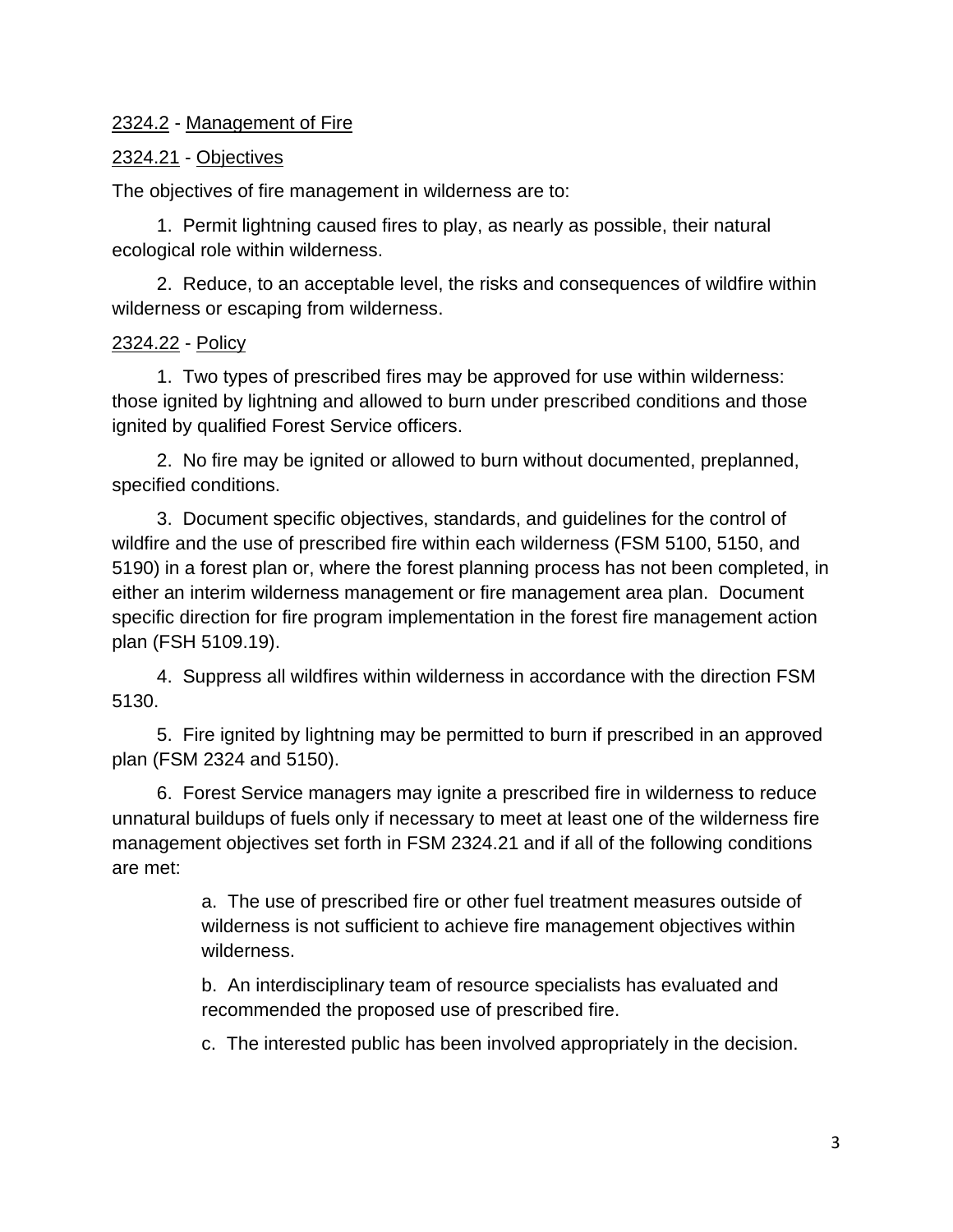d. Lightning-caused fires cannot be allowed to burn because they will pose serious threats to life and/or property within wilderness or to life, property, or natural resources outside of wilderness.

7. Do not use prescribed fire in wilderness to benefit wildlife, maintain vegetative types, improve forage production, or enhance other resource values. Although these additional effects may result from a decision to use prescribed fire, use fire in wilderness only to meet wilderness fire management objectives.

8. Do not use management ignited fire to achieve wilderness fire management objectives where lightning-caused fires can achieve them.

# 2324.23 - Fire Management Activities

Conduct all fire management activities within wilderness in a manner compatible with overall wilderness management objectives. Give preference to using methods and equipment that cause the least:

- 1. Alteration of the wilderness landscape.
- 2. Disturbance of the land surface.
- 3. Disturbance to visitor solitude.
- 4. Reduction of visibility during periods of visitor use.
- 5. Adverse effect on other air quality related values.

Locate fire camps, helispots, and other temporary facilities or improvements outside of the wilderness boundary whenever feasible. Rehabilitate disturbed areas within wilderness to as natural an appearance as possible.

### 2324.3 - Management of Structures and Improvements

### 2324.33b - Fire Lookouts

(See FSM 5100). Construct or maintain lookouts for fire detection purposes when:

1. They are necessary to achieve wilderness management objectives and where it is not feasible to accomplish such objectives by means more compatible with wilderness values; or

2. They are necessary to protect values outside the wilderness.

The need and disposition of existing lookouts shall be documented in the forest plan. For approvals, see FSM 2324.04.

### 2324.33d – Airfields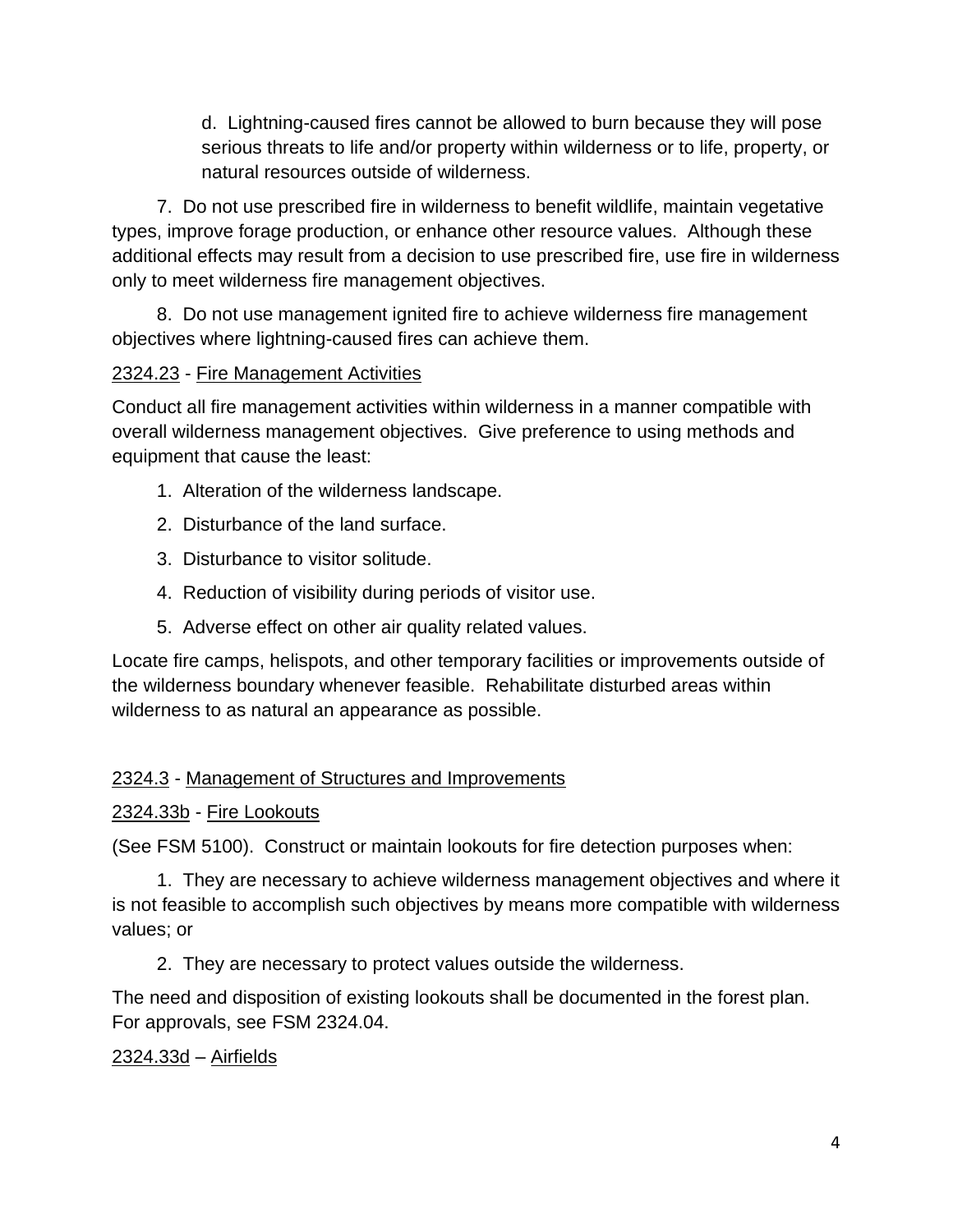Unless otherwise approved by the Chief, do not locate new airfields, including emergency airstrips, in wilderness. Unless otherwise approved by the Chief, do not extend, widen, or resurface existing airfields. Document decisions about whether or not to permit the continued use of existing airfields for each wilderness in the forest plan. Legislation may mandate that certain airfields remain open. Maintain airfields by nonmotorized methods only. For further direction see FSM 7720 and FSM 7730.

# 2324.33e - Heliports and Helispots

1. Heliports. Construct and maintain heliports at existing administrative and airfield sites where essential for wilderness purposes. Require justification for continued use of existing heliports or for constructing new ones. Unless otherwise approved by the Chief, do not locate other heliports within any wilderness. Evaluate and document the need for each heliport in the forest plan. Operate only those heliports considered vital to wilderness resource management.

2. Helispots. The Regional Forester may approve the construction of nonemergency individual helispots or systems of helispots. FSM 7720 contains guidelines for location, construction, and use of helispots. Except in emergency situations, evaluate and document the need for helispots in the forest plan.

# 2326 - USE OF MOTORIZED EQUIPMENT OR MECHANICAL TRANSPORT IN WILDERNESS

# 2326.03 - Policy

1. Ensure that Forest Service employees acquire and maintain necessary skills for primitive travel by foot, horse, canoe, or other nonmechanical means and the use of hand tools. For definitions see FSM 2320.5.

2. Do not approve the use of motorized equipment or mechanical transport unless justified as described in 2326.1. For procedures and examples see FSH 2309.19. For definitions see FSM 2320.5.

3. Discourage flights over wilderness within 2,000 feet of the ground surface, except in emergencies or for essential military missions. (The Federal Aviation Administration (FAA) has agreed to and the National Oceanic and Atmospheric Administration (NOAA) has posted, for the FAA, a 2,000 foot over terrain flight advisory on appropriate aeronautical charts.

2326.04 – Responsibility

2326.04b - Regional Forester

The Regional Forester is responsible for approving: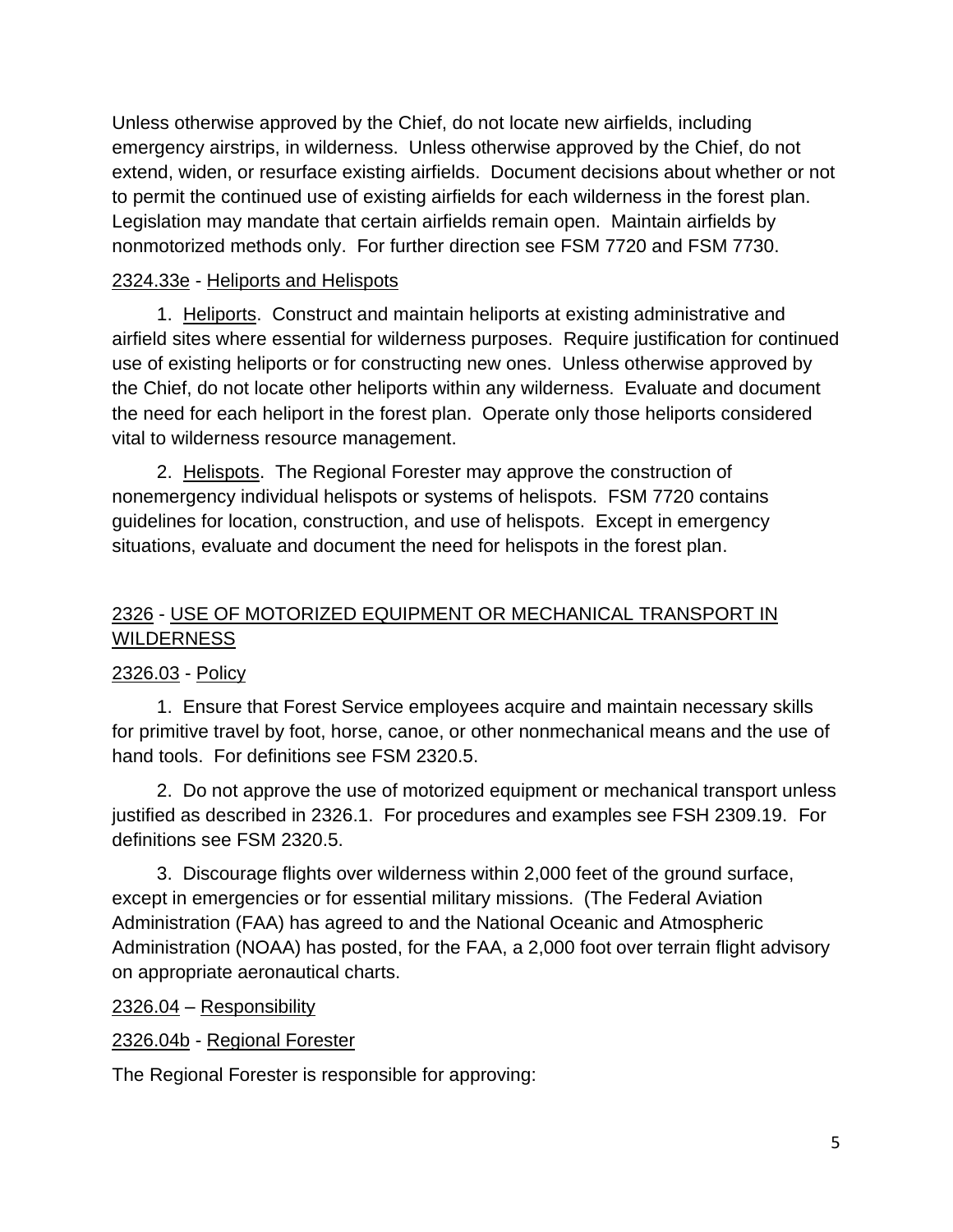1. Transport and supply by aircraft, air drop, motor boat, or mechanical transport for situations that meet the conditions under items 2, 4, or 5, in FSM 2326.1.

2. Hand-portable motorized equipment for needs that meet conditions listed under item 5 of FSM 2326.1.

3. Motorized ground equipment not designed for personnel transport and of a type or size that is controlled from a position afoot.

# 2326.04c - Forest Supervisor

The Forest Supervisor approves the use of motorized equipment or mechanical transport under conditions described in section 2326.1, item 1 or 3. However, the Regional Forester shall approve the use of tractors for fire suppression.

# 2326.1 - Conditions Under Which Use May Be Approved

Allow the use of motorized equipment or mechanical transport only for:

1. Emergencies where the situation involves an inescapable urgency and temporary need for speed beyond that available by primitive means. Categories include fire suppression, health and safety, law enforcement involving serious crime or fugitive pursuit, removal of deceased persons, and aircraft accident investigations.

5. To meet minimum needs for protection and administration of the area as wilderness, only as follows:

> a. A delivery or application problem necessary to meet wilderness objectives cannot be resolved within reason through the use of nonmotorized methods.

b. An essential activity is impossible to accomplish by nonmotorized means because of such factors as time or season limitations, safety, or other material restrictions.

Specify, for each wilderness, the places and circumstances in which motorized equipment, mechanical transport, or aircraft are necessary for protection and administration of the wilderness and its resources in the forest plan.

The Line Officer approving the use of motorized equipment, aircraft, or mechanical transport shall specify what uses of that equipment are suitable and will have the least lasting impact to the wilderness resource. Schedule use of this equipment to minimize impact on wilderness visitors.

2326.11 - Use of Motorized Equipment by Other Government Agencies. Approve the use of motorized equipment, aircraft, or mechanical transport by other government agencies in National Forest wilderness in the same manner and under the same conditions stipulated for Forest Service use (sec. 2326.1).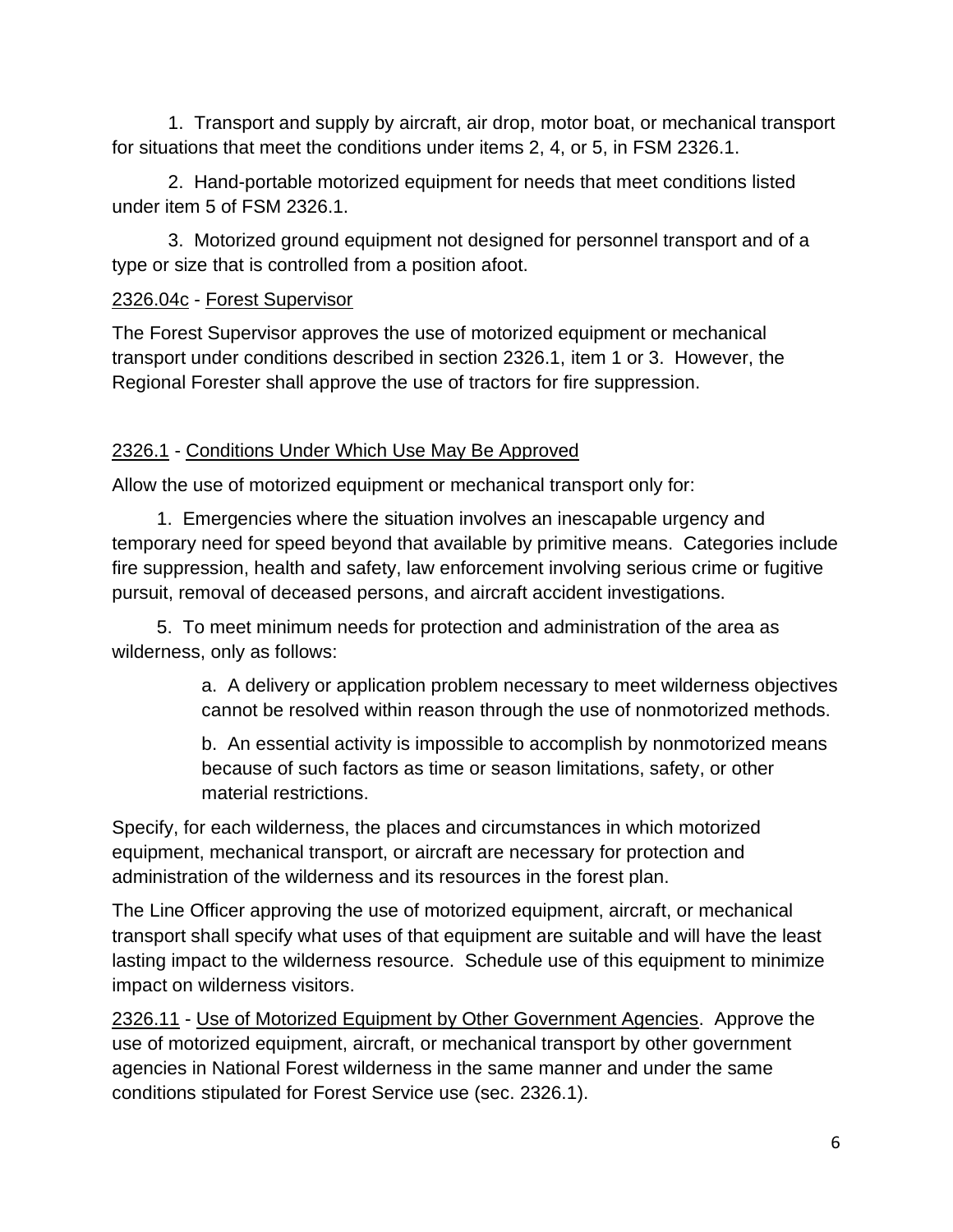### **FSM 5100 – FIRE MANAGEMENT**

### **CHAPTER – ZERO CODE**

**Amendment No.:** 5100-2012-1

**Effective Date:** June 20, 2012

**Duration:** This amendment is effective until superseded or removed.

**Approved:** ROBIN L. THOMPSON Associate Deputy Chief, S&PF **Date Approved:** 06/14/2012

**Posting Instructions:** Amendments are numbered consecutively by title and calendar year. Post by document; remove the entire document and replace it with this amendment. Retain this transmittal as the first page(s) of this document. The last amendment to this title was 5100-2011-1 to FSM 5130.

| <b>New Document</b>              | 5100_zero_code          | 16 Pages |
|----------------------------------|-------------------------|----------|
|                                  |                         |          |
| <b>Superseded Document(s) by</b> | 5100 zero code          | 28 Pages |
| <b>Issuance Number and</b>       | (Amendment 5100-2005-1, |          |
| <b>Effective Date</b>            | 06/17/2005              |          |

#### **Digest:**

5100 Zero Code - This amendment substantially revises the entire chapter to better align with the U.S. Forest Service mission.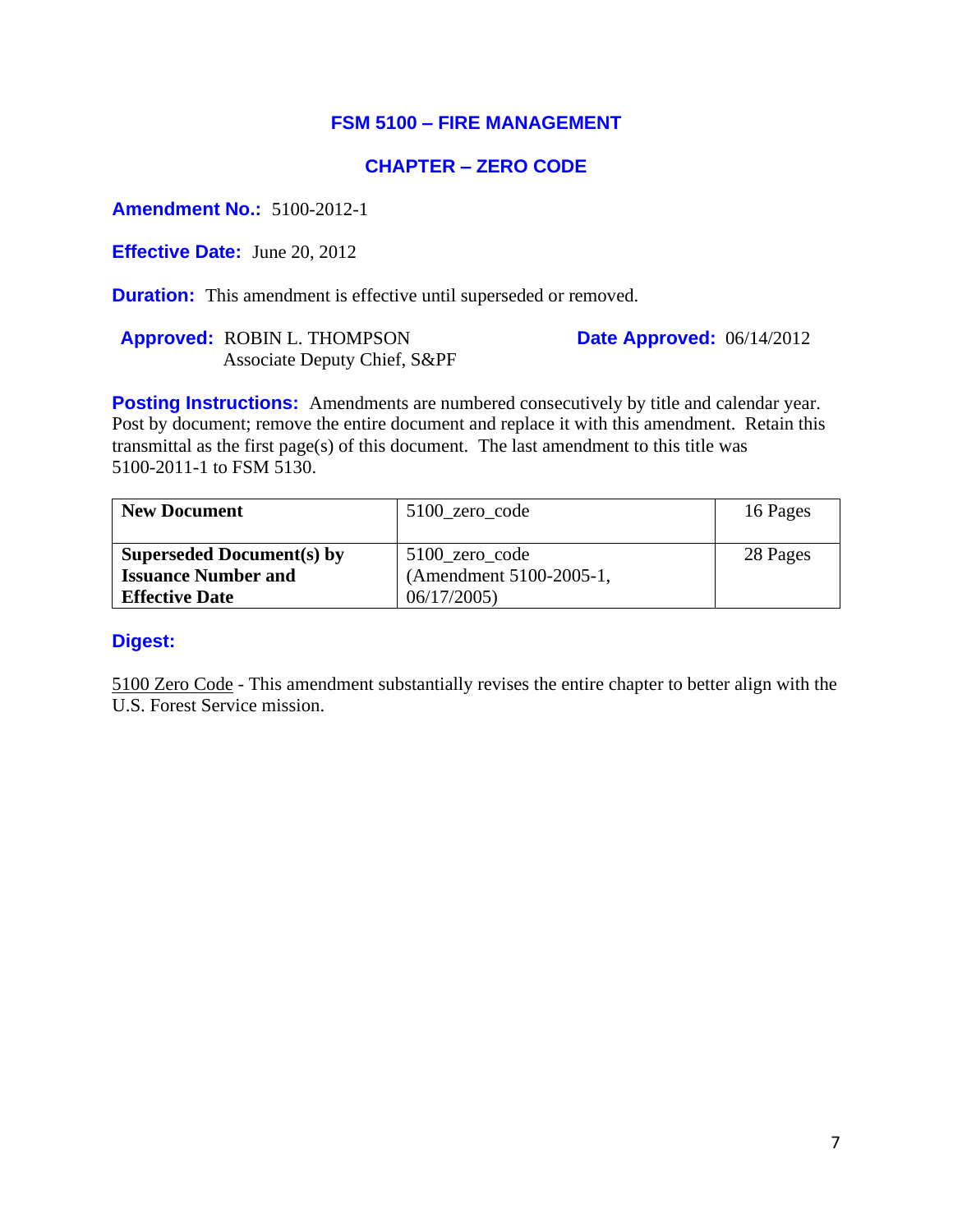# **Table of Contents**

| 5101.2 - Wildland Fire Management on Other Federal, State, and Private Lands 9 |  |
|--------------------------------------------------------------------------------|--|
|                                                                                |  |
|                                                                                |  |
|                                                                                |  |
|                                                                                |  |
|                                                                                |  |
|                                                                                |  |
|                                                                                |  |
|                                                                                |  |
|                                                                                |  |
|                                                                                |  |
|                                                                                |  |
|                                                                                |  |
|                                                                                |  |
|                                                                                |  |
|                                                                                |  |
|                                                                                |  |
|                                                                                |  |
|                                                                                |  |
| 5106 - INTERAGENCY AND COLLABORATIVE FIRE MANAGEMENT                           |  |
|                                                                                |  |
|                                                                                |  |
|                                                                                |  |
|                                                                                |  |
| 5109.14 - Individual Fire Report Handbook, Form FS-5100-29 (FSH)  21           |  |
| 5109.17 - Fire and Aviation Management Qualifications Handbook (FSH) 21        |  |
|                                                                                |  |
|                                                                                |  |
|                                                                                |  |
| 5109.31 - Wildfire Cause Determination Handbook (NWCG Handbook 1) (FSH) 22     |  |
|                                                                                |  |
| 5109.34 - Interagency Incident Business Management Handbook (NWCG, NFES 2160,  |  |
|                                                                                |  |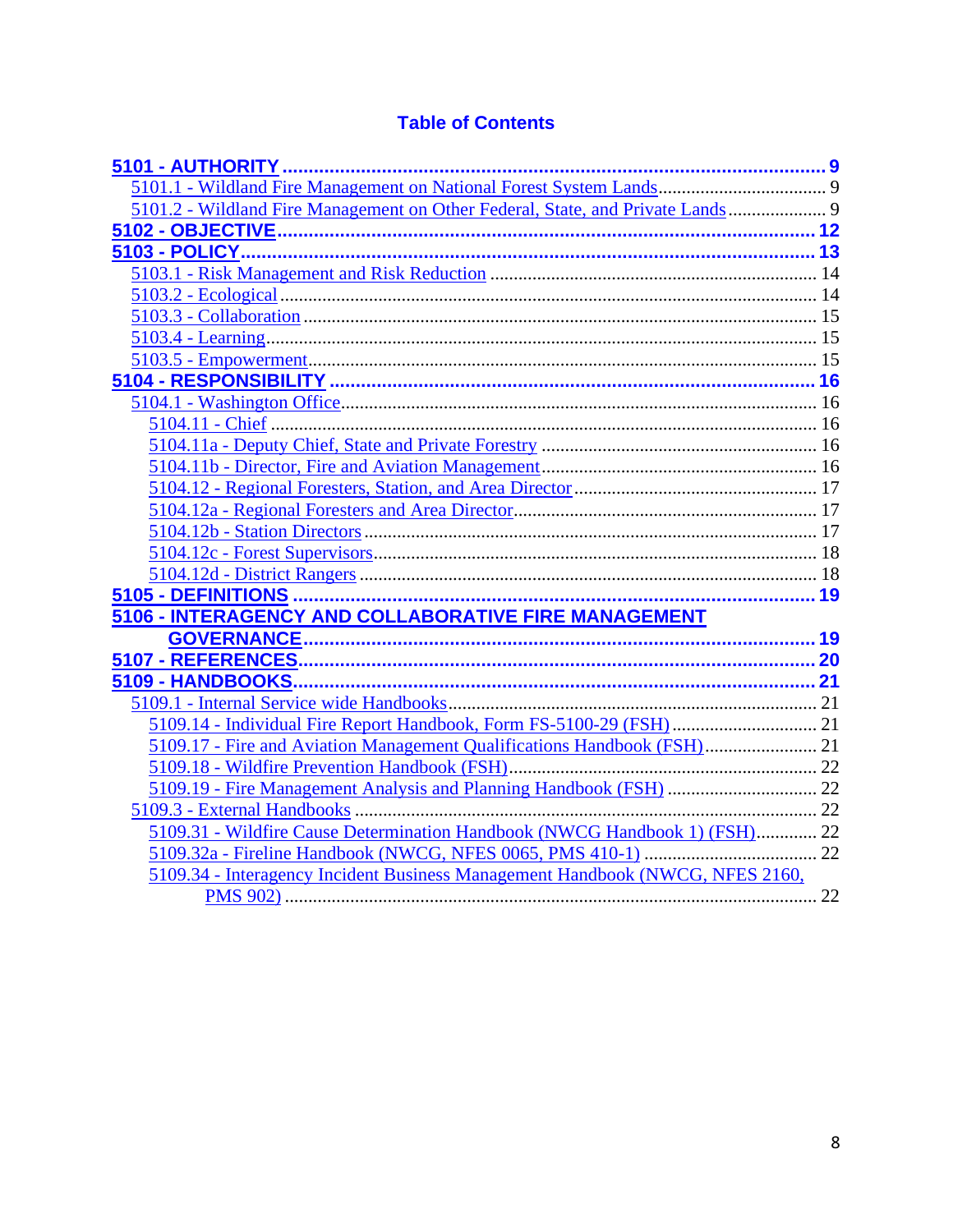# <span id="page-8-0"></span>**5101 - AUTHORITY**

### <span id="page-8-1"></span>**5101.1 - Wildland Fire Management on National Forest System Lands**

The following acts authorize and guide fire management activities for the protection of National Forest System lands and resources:

1. Organic Administration Act, June 4, 1897 (16 U.S.C. 551). This act authorizes the Secretary of Agriculture to make provisions for the protection of National forests against destruction by fire.

2. Bankhead-Jones Farm Tenant Act, July 22, 1937 (7 U.S.C. 1010, 1011). This act authorizes and directs the Secretary of Agriculture to develop a program of land conservation and land utilization to "assist in controlling soil erosion, reforestation, preserving natural resources, protecting fish and wildlife… mitigating floods… protecting the watersheds of navigable streams, and protecting the public lands…"

3. National Forest Management Act, October 22, 1976 (16 U.S.C. 1600 *et seq*.). This act directs the Secretary of Agriculture to specify guidelines for land management plans to ensure protection of forest resources. Regulations at Title 36, Part 19 of the Code of Federal Regulations (36 CFR 219.27) specify that, consistent with the relative resource values involved, management prescriptions in forest plans must minimize serious or longlasting hazards from wildfire.

4. Granger-Thye Act, April 24, 1950 (16 U.S.C. 572). This act authorizes expenditure of United States Department of Agriculture (USDA) and Forest Service funds to erect buildings, lookout towers, and other Federal structures on land owned by States. It provides for the procurement and operation of aerial facilities and services for the protection and management of the national forests and other lands administered by the Forest Service.

#### <span id="page-8-2"></span>**5101.2 - Wildland Fire Management on Other Federal, State, and Private Lands**

The following additional authorities provide a basis for Forest Service cooperation with the Bureau of Land Management (BLM), Bureau of Indian Affairs (BIA), National Park Service (NPS), and U.S. Fish and Wildlife Service (FWS) agencies of the Department of the Interior (DOI) on all aspects of wildland fire management and as authorized in non-fire emergencies.

1. Alaska National Interest Lands Conservation Act, December 2, 1980 (Pub. L. 96-487, 94 Stat. 2371). This Act designates certain public lands in Alaska as units of the National Park System, National Wildlife Refuge System, National Wild and Scenic Rivers System, National Wilderness Preservation System and National Forest System. The Act provides for comprehensive land management for all Alaska Federal lands and requires DOI and USDA to provide access to non-Federally owned land surrounded by public lands.

2. Alaska Native Claims Settlement Act, December 18, 1971 (Pub. L. 92-203, 85 Stat. 688; 43 U.S.C. 1601). The Act requires the Secretary of the Interior to withdraw acres of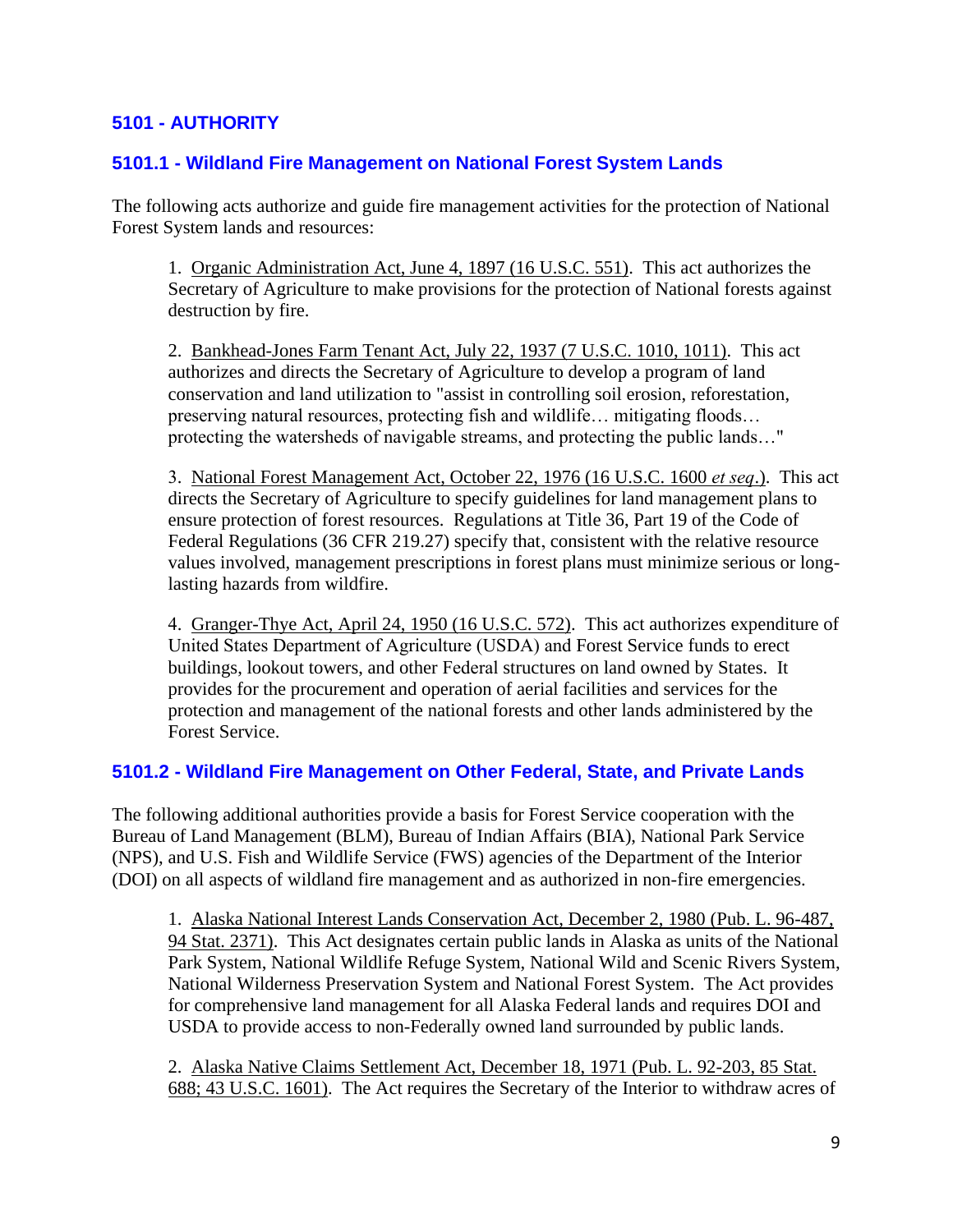existing public land for specific consideration as new national wildlife refuges, national parks, national forests and wild and scenic rivers.

3. Clean Air Act, July 1955 (42 U.S.C. 7401 *et seq*.). This act provides for the protection and improvement of the nation's air resources and applies to the effects of prescribed fire and can help inform wildfire response.

4. Department of the Interior and Related Agencies Appropriations Act, 1995 (Pub. L. 103-332). The act provides program direction to allow respective agencies to take appropriate action in wildland fire management in Alaska.

5. Robert T. Stafford Disaster Relief and Emergency Assistance Act, May 22, 1974 (Pub. L. 93-288, 88 Stat. 143; 42 U.S.C. 5121). The act requires States to develop and maintain disaster preparedness plans and to provide for the annual testing of such plans. The act also increases the amount of Federal assistance in the development or approval of these plans and to provide assistance before, during, and after a disaster.

6. Economy Act June 30, 1932 (41 U.S.C. 686). This act provides for procurement of materials, supplies, equipment, work, or services from other Federal agencies.

7. Federal Fire Prevention and Control Act, October 29, 1974 (Pub. L. 93-498, 88 Stat. 1535, 15 U.S.C. 2201) as amended. This act establishes a U.S. Fire Administration and a National Fire Academy, in the Department of Housing and Urban Development, later incorporated into the Department of Homeland Security, to assist State and local governments in reducing the incidence of death, personal injury, and property damage from fire, and to increase the effectiveness and coordination of fire prevention and fire management agencies at all levels of government.

8. Federal Grant and Cooperative Agreement Act, 1977 (Pub. L. 95-224, as amended by Pub. L. 97-258, September 13, 1982; 96 Stat. 1003; 31 U.S.C. 6301 thru 6308). This act eliminates unnecessary administrative requirements upon recipients of Government awards by characterizing the relationship between executive agencies and contractors, States, local governments, and other recipients in acquiring property and services and in providing United States Government assistance.

9. Federal Land Policy and Management Act, 1976 (Pub. L. 94-579, 43 U.S.C. 1701). This act constitutes the Organic Act for the Bureau of Land Management (BLM). It governs most uses of the Federal public lands, including grazing. The act requires the land management agencies to execute their management powers under a land use planning process that is based on multiple use and sustained yield principles. The act also provides for public land sales, withdrawals, acquisitions, and exchanges.

10. Federal Property and Administrative Services Act, 1949 (40 U.S.C. 471; *et seq*.). This act permits the transfer or sale of surplus Federal property to specified entities, including real property, to help meet State, multi-state, and local special needs.

11. Healthy Forests Restoration Act, December 3, 2003 (Pub. L. 108-148, 16 U.S.C. 6501) [As Amended Through Pub. L. 110–246, Enacted May 22, 2008]. This act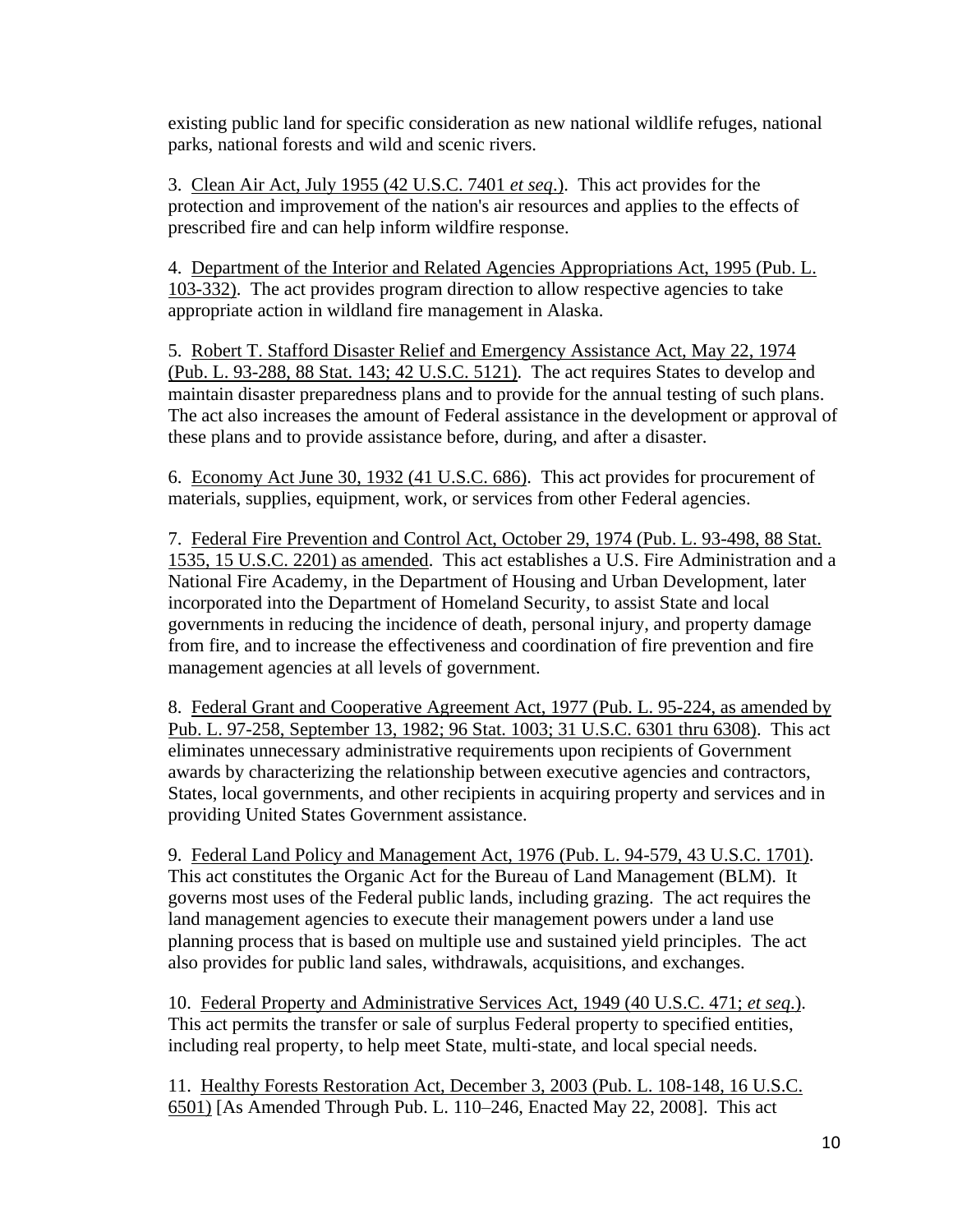improves the capability of the Secretary of Agriculture and the Secretary of the Interior to conduct hazardous fuels reduction projects across the landscape on National Forest System lands and Bureau of Land Management lands. Focus for these projects are to:

a. Protect communities, watersheds, and other at-risk lands from catastrophic wildfire.

b. Enhance efforts to protect watersheds.

c. Address fire threats to forest and rangeland health across the landscape.

12. Indian Self-Determination and Education Assistance Act of 1975 (Pub. L. 93-638, 88 Stat. 2203). This act furthers the goal of Indian self-determination assuring maximum Indian participation in the management of Federal programs and services for Indians.

13. McSweeney-McNary Act of 1928 (45 Stat. 221; 16 U.S.C. 487). This act authorizes the Secretary of Agriculture to establish forest and rangeland research facilities and to provide competitive grants to public and private institutions, to agencies and to individuals to further such research activities. The act directs the Secretary to maintain a comprehensive survey and analysis of the present and prospective conditions of and requirements for the renewable resources of the forests and rangelands of the United States and of the supplies of such renewable resources.

14. National Indian Forest Resources Management Act, November 28, 1990 (Presidential Order 101-630, Pub. L. 101-630). This act requires the Secretary of the Interior to undertake management activities on Indian forest lands in furtherance of the U.S. trust responsibility for these lands. These activities must incorporate the principles of sustained yield and multiple-use and include Tribal participation.

15. National Park Service Acts (67 Stat. 495; 16 U.S.C. 1b). This act authorizes and provides the means for managing wildland fire on lands or threatened, adjacent lands under the jurisdiction of the DOI.

16. National Wildlife Refuge System Administration Act, October 15, 1966 (Pub. L. 89- 669, 80 Stat. 927; 16 U.S.C. 668dd through 668ee). The act provides for the administration and management of the national wildlife refuge system, including wildlife refuges, areas for protection and conservation of fish and wildlife threatened with extinction, wildlife ranges, game ranges, wildlife management areas, and waterfowl production areas.

17. National Environmental Policy Act, January 1, 1970 (Pub. L. 91-190; 83 Stat. 852, 42 U.S.C. 4321-4347). This act requires all land management agencies to prepare environmental documents when there is an action that may have impact on the environment. The documents are prepared by interdisciplinary team members and must include assessments using natural and social sciences; alternative actions; a proposed action; public involvement and collaboration; and public notice before, during, and after decisions.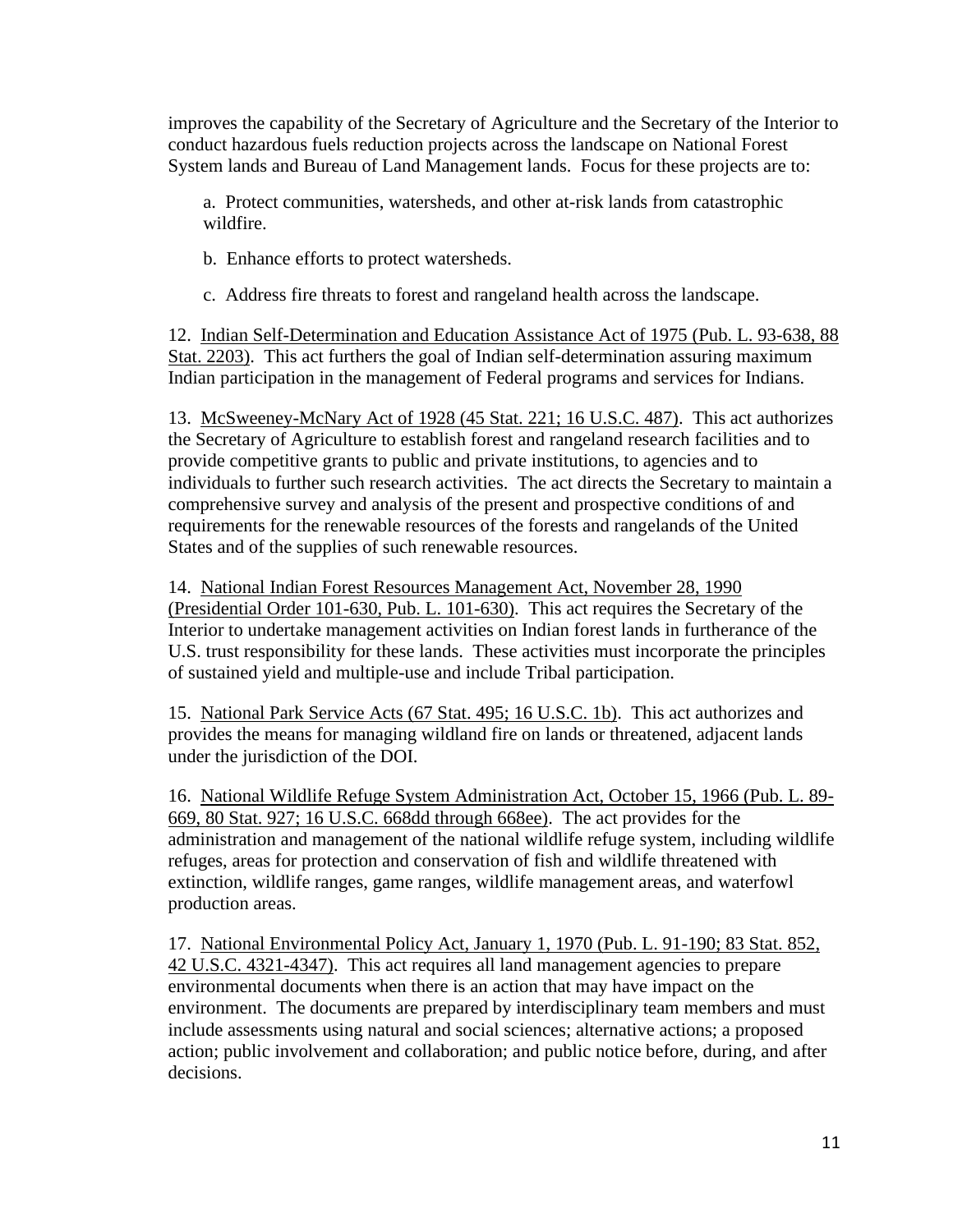18. Oregon and California Act, August 28, 1937 (50 Stat. 875; 43 U.S.C. 1181e). This act authorizes and provides the means for managing emergency stabilization and rehabilitation following wildland fire on lands or threatened, adjacent lands under the jurisdiction of the DOI.

19. Protection Act of September 20, 1922 (42 Stat. 857; 16 U.S.C. 594). This act authorizes the Secretary of the Interior to protect from fire the lands under the Department's jurisdiction and to cooperate with other Federal agencies, States, or owners of timber.

20. Reciprocal Fire Protection Act, May 27, 1955 (69 Stat. 66, 42 U.S.C. 185a). This act authorizes reciprocal agreements with Federal, State, and other wildland fire protection organizations.

21. Supplemental Appropriation Act, September 10, 1982 (Pub. L. 100-428, 96 Stat. 837). This act authorizes the Secretary of Interior and Secretary of Agriculture to enter into contracts with State and local government entities, including local fire districts, for procurement of services in preparedness detection and suppression of fires.

22. Taylor Grazing Act, June 28, 1934 (48 Stat. 1269; 43 U.S.C. 315). This act was the first Federal effort to regulate grazing on DOI public lands. It establishes grazing districts and uses a permitting system to manage livestock grazing in the districts.

23. Tribal Forest Protection Act of 2004 (Pub. L. 108-278, 118 Stat. 868). This act authorizes the Secretary of the Interior (with respect to land under the jurisdiction of the Bureau of Land Management) or the Secretary of Agriculture (with respect to land under the jurisdiction of the Forest Service) to carry out a project to protect Indian forest land or rangeland (including a project to restore Federal land that borders on or is adjacent to such land) under the Secretary's jurisdiction and bordering or adjacent to the Indian forest land or rangeland under the Tribe's jurisdiction.

24. Tribal Self-Governance Act of 1994 (Pub. L. 103-413). This act establishes, within the DOI, a program of Tribal self-governance. The act directs the Secretary of the Interior to enter into annual funding agreements with the governing body of each participating Tribe.

25. Wildfire Suppression Assistance Act, April 7, 1989 (Pub. L. 100-428, 42 U.S.C. 1856). This act authorizes the Secretary of Agriculture to enter into agreements with fire organizations of foreign countries for assistance in wildland fire research, prevention, planning, and suppression protection.

26. Wilderness Act, September 3, 1964 (Pub. L. 88-577, 78 Stat. 890, 16 U.S.C. 1131, 1132). This act authorizes the Secretaries of Agriculture and Interior to take such measures as may be necessary in the control of fire within designated wilderness.

### <span id="page-11-0"></span>**5102 - OBJECTIVE**

The vision of the Fire and Aviation Management program is to: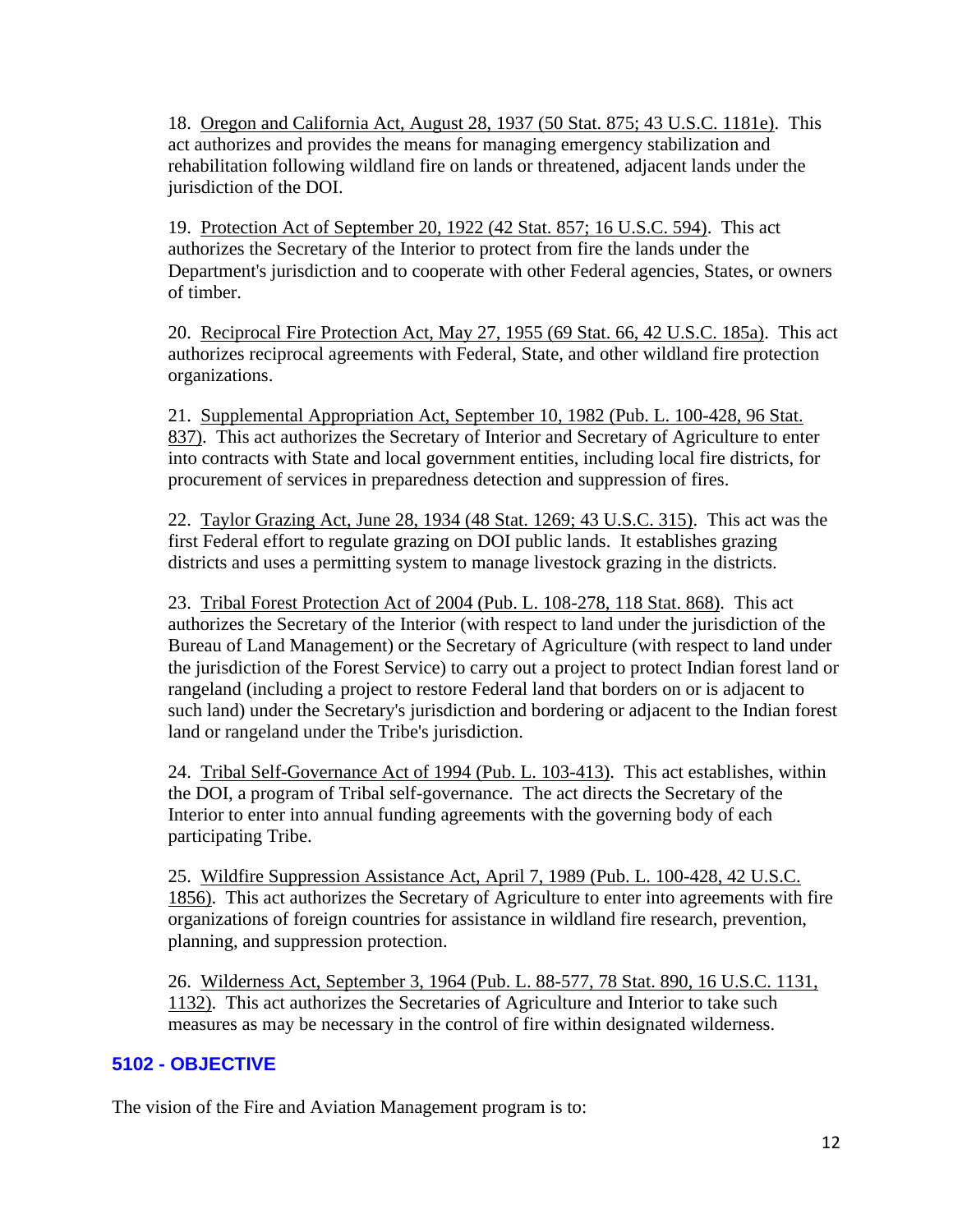Safely and effectively extinguish fire, when needed; use fire where allowable; manage our natural resources; and as a Nation, live with wildland fire.

The following objectives support this vision:

1. Risk Management and Risk Reduction - Assure management of risk to people, communities and natural and cultural resources is the fundamental principle used to make informed decisions in all fire management programs. Minimize the risk to people, communities and natural and cultural resources by assessing the potential benefits of actions, severity of concerns, and probabilities of occurrences to reduce risk.

2. Ecological - Meet the Forest Service mission through the use of fire management programs to protect people and communities, conserve natural and cultural resources, and maintain and restore ecological health.

3. Collaboration - Implement the wildland fire management program through collaboration and partnerships.

4. Learning - Learn from science, and ours and our partners' experiences, to improve fire management programs.

5. Empowerment - Employees are expected and empowered to be creative and decisive, to exercise initiative and accept responsibility, and to use their training, experience, and judgment to implement the agency's mission.

### <span id="page-12-0"></span>**5103 - POLICY**

Doctrine is beliefs and teachings which form the fundamental, core values of our work. The Forest Service will achieve the above objectives using a doctrinal approach which incorporates: Federal Wildland Fire Management Policy, the direction in Land and Resource Management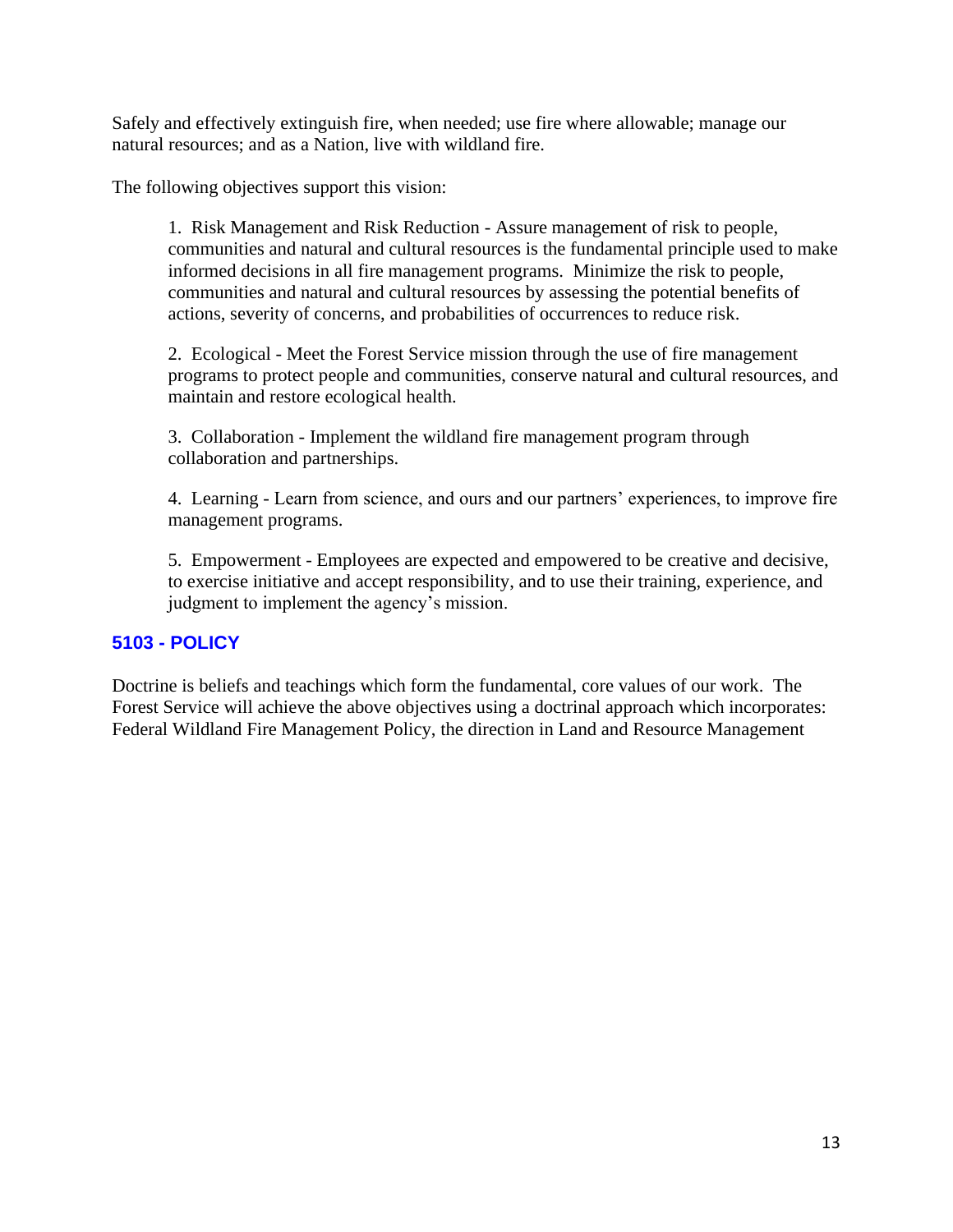Plans, National Incident Management System (NIMS), and other Federal laws and regulations for all wildland fire management programs to assure the appropriate, risk-informed and effective management of wildland fire programs, consistent with land and resource management objectives.

Doctrinal approach goes beyond strict compliance with procedural rules, and promotes riskbased application of wildland fire management principles to improve decision making and firefighter safety. The following principles will guide fundamental wildland fire management policy, practices, behaviors and customs, which need to be mutually understood at every level of command.

#### <span id="page-13-0"></span>**5103.1 - Risk Management and Risk Reduction**

1. Firefighter and public safety is the first priority in every fire management activity. The wildland fire management environment is complex and possesses inherent hazards that can---even with reasonable mitigation---result in harm. In recognition of this fact, we are committed to the aggressive management of risk.

2. Analyze, communicate, and manage risks and uncertainties relating to fire management activities as they relate to the consequences of either doing or not doing an activity.

3. Where human life is immediately at risk or there is a clear emergency, and they are capable of assisting without undue risk to themselves or others, agency employees will respond appropriately.

4. To maximize effectiveness and minimize confusion, formulate and communicate clear, uncomplicated plans and concise orders.

5. Give to every incident and activity a risk-informed, effective, and efficient response.

#### <span id="page-13-1"></span>**5103.2 - Ecological**

1. Identify and use fire ecology to frame land and resource management objectives.

2. Use Fire Management programs and activities to implement Land and Resource Management Plans (L/RMP) objectives.

3. Incorporate public health and environmental quality considerations into fire management programs and activities.

4. Manage the land to make it more resilient to disturbance, in accordance with management objectives.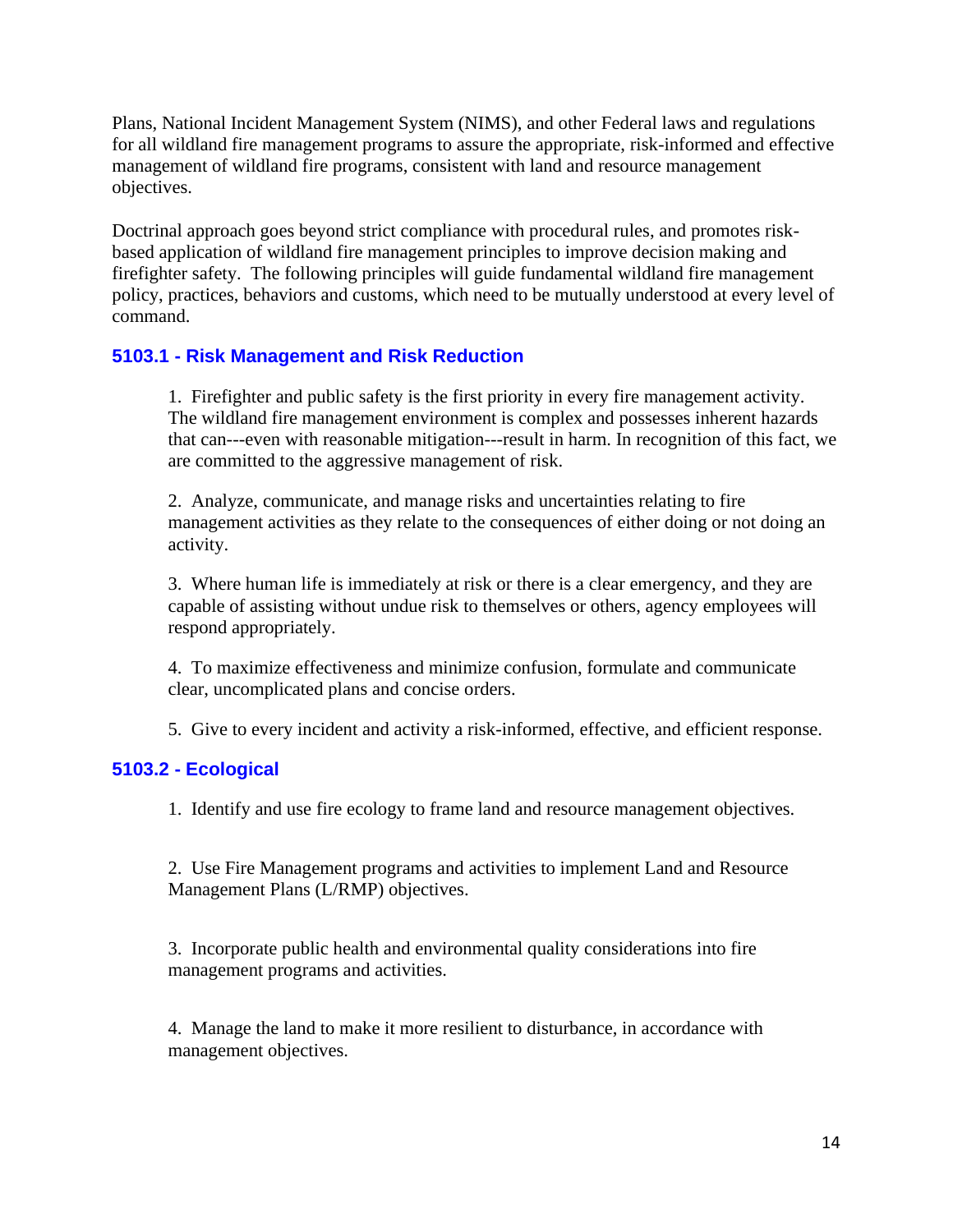### <span id="page-14-0"></span>**5103.3 - Collaboration**

1. Conduct all fire management activities on an interagency basis, with the proactive engagement and involvement of cooperators, partners and the public.

2. Communities of interest work towards mutual understanding and support one another with wildfire response, including proactive engagement in collaborative planning and the decision-making processes that take into account all lands and recognize the interdependence and statutory responsibilities among jurisdictions.

3. A collaborative relationship between the Forest Service and other agencies is essential. The Forest Service is committed to honor its part of the joint responsibility to proactively develop and maintain effective working relationships with its intergovernmental cooperators.

### <span id="page-14-1"></span>**5103.4 - Learning**

1. Base fire management programs and activities upon the best available science. Knowledge and experience are developed among all Federal wildland fire management agencies. An active fire research program combined with interagency collaboration provides the means to make these tools available in a timely manner to all fire managers and leaders.

2. Research will be timely and support on-going efforts to increase our scientific knowledge of biological, physical, and sociological factors.

3. Use self-study, classroom instruction, experiential learning and program evaluation to improve all fire management activities. The Forest Service will enhance knowledge and understanding of fire management policies and practices through internal and external communication and education programs. These programs will be continuously improved through the timely and effective exchange of information among all affected agencies and organizations.

#### <span id="page-14-2"></span>**5103.5 - Empowerment**

1. Leaders will express clear and concise intent to ensure assignments are managed safely, effectively, and efficiently.

2. In situations where guidance is uncertain, individuals are expected to apply their judgment while acting within leadership intent, doctrine, principles, policy, guides and training.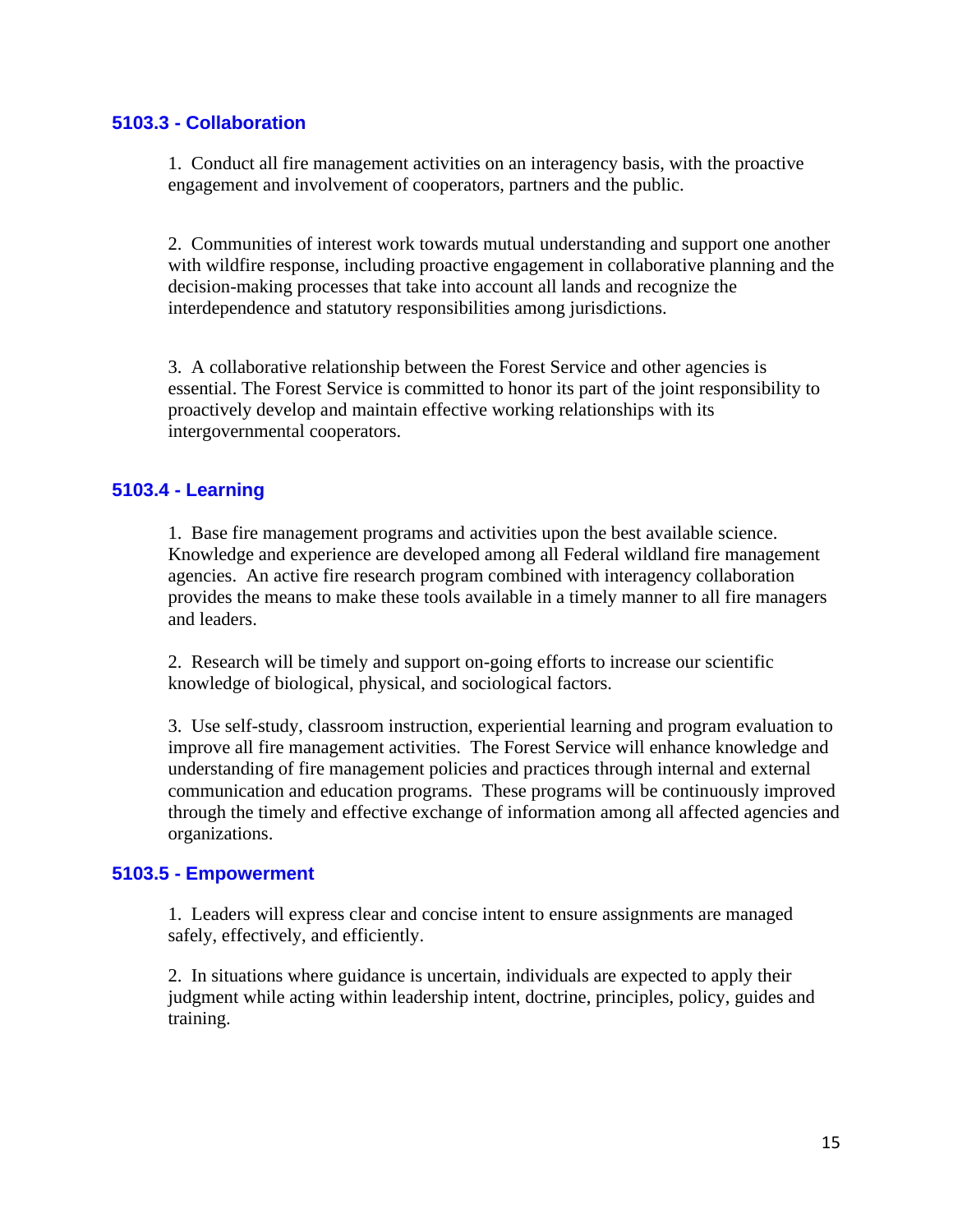### <span id="page-15-0"></span>**5104 - RESPONSIBILITY**

### <span id="page-15-1"></span>**5104.1 - Washington Office**

#### <span id="page-15-2"></span>**5104.11 - Chief**

The Chief:

1. Retains the overall authority and responsibility for the fire and aviation management program.

2. Provides Forest Service leadership for the Federal Wildland Fire Policy.

### <span id="page-15-3"></span>**5104.11a - Deputy Chief, State and Private Forestry**

The Deputy Chief for State and Private Forestry:

1. Provides direction, leadership, and administration of service-wide fire and aviation management programs, policies, and procedures, and advises the Chief of current, national fire and aviation related issues.

2. Formulates, coordinates, and implements broad policies for administration of the fire and aviation management program.

3. Reviews, advises, and approves or disapproves policies, programs, and regulations proposed by the Director, Fire and Aviation Management, Washington Office.

4. Coordinates with the National Association of State Foresters Executive Committee as required by the Cooperative Forestry Assistance Act of July 1, 1978, as amended, (P.L. 95-313, 16 U.S.C. 2101 et seq.).

5. Provide liaison for planning and program coordination with other government entities, including the Department of the Interior, Department of Homeland Security, and State agencies.

### <span id="page-15-4"></span>**5104.11b - Director, Fire and Aviation Management**

In addition to the authority and responsibility contained in FSM 1204.24 and 1235.1, the Director of Fire and Aviation Management. (For further direction, see FSM 3104.2, 5120.42, 5130.41, 5160.41, 5191.04a, 5704.2, 5719.04a, and 5720.43):

1. Administers a national fire and aviation management program.

2. Provides liaison for planning and program coordination with other government entities, including the Department of the Interior, Department of Homeland Security, and State agencies.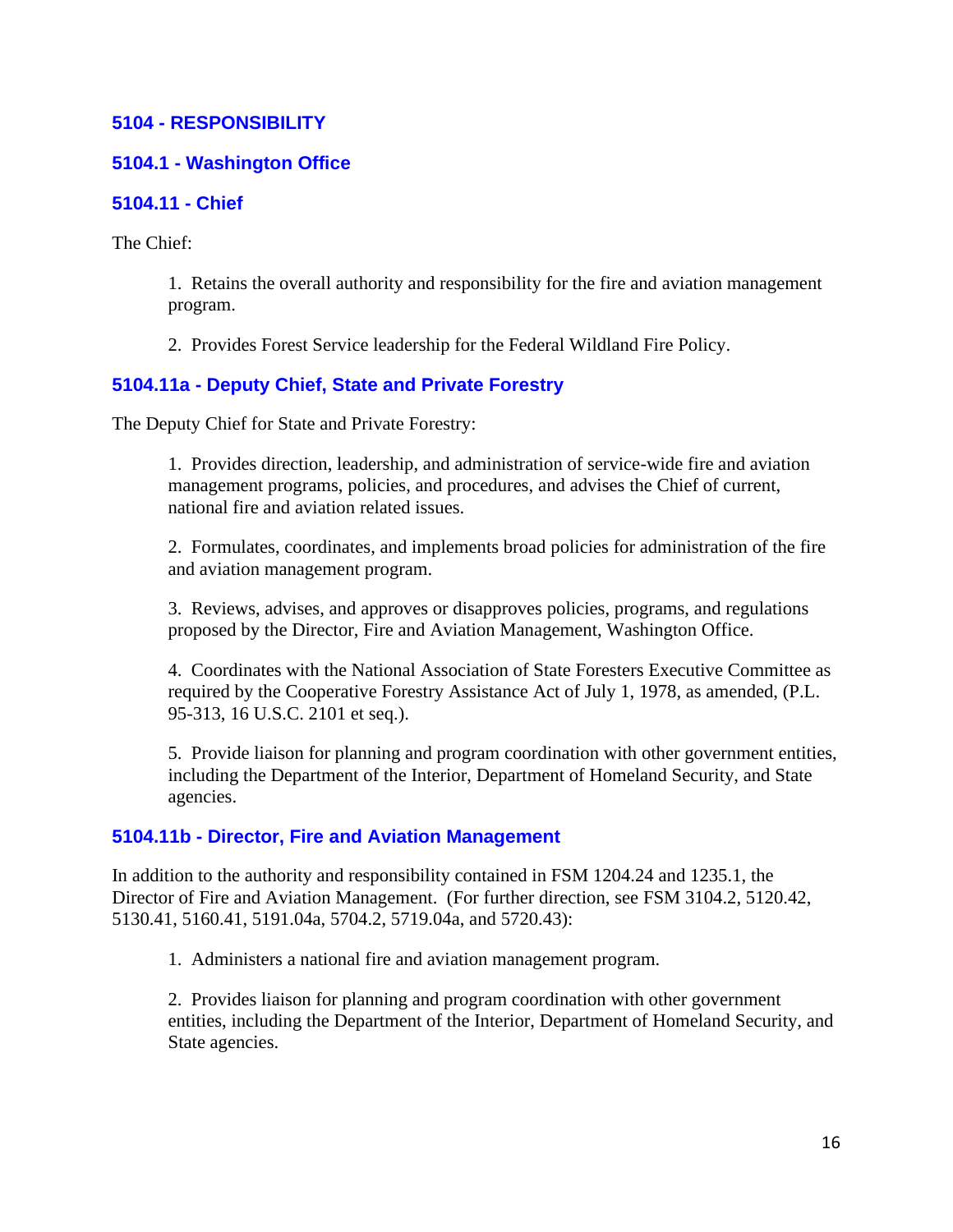3. Ensures appropriate oversight for financial management and program reviews for Forest Service fire and aviation management programs and resources, and make recommendations for the prioritization and allocation of resources.

4. Provides service wide technical requirements and standards for wildland fire, aviation, and wildland fire and aviation related emergency services (FSM 1590).

5. Provides fire and aviation management assistance to authorized cooperators (for example, State Foresters).

6. Provides leadership, oversight, technical expertise and coordination, for national fire and aviation management programs.

7. Assists the regions with technical support, coordination, and oversight to ensure standardization within the fire and aviation management program.

8. Acts as delegated by the Deputy Chief.

### <span id="page-16-0"></span>**5104.12 - Regional Foresters, Station, and Area Director**

### <span id="page-16-1"></span>**5104.12a - Regional Foresters and Area Director**

Regional Foresters and the Area Director have the responsibility to:

1. Ensure that fire and aviation management program direction is clear, available, and understood by regional employees.

2. Ensure employees are trained, certified, and made available to participate in the fire and aviation management program locally, regionally, and nationally. Ensure that employees with operations, administrative, or other skills support the fire and aviation management program as necessary.

3. Provide regional liaison for planning and program coordination with other government entities, including the Department of the Interior, Department of Homeland Security, and State agencies.

### <span id="page-16-2"></span>**5104.12b - Station Directors**

Station Directors have the responsibility to:

1. Support research to improve implementation of fire and aviation management programs.

2. Support and direct research that increases scientific knowledge of biological, physical, and sociological factors of fire science and fire effects.

3. Ensure that scientific results and science-based strategies are available to managers in a timely manner and in lay person's language.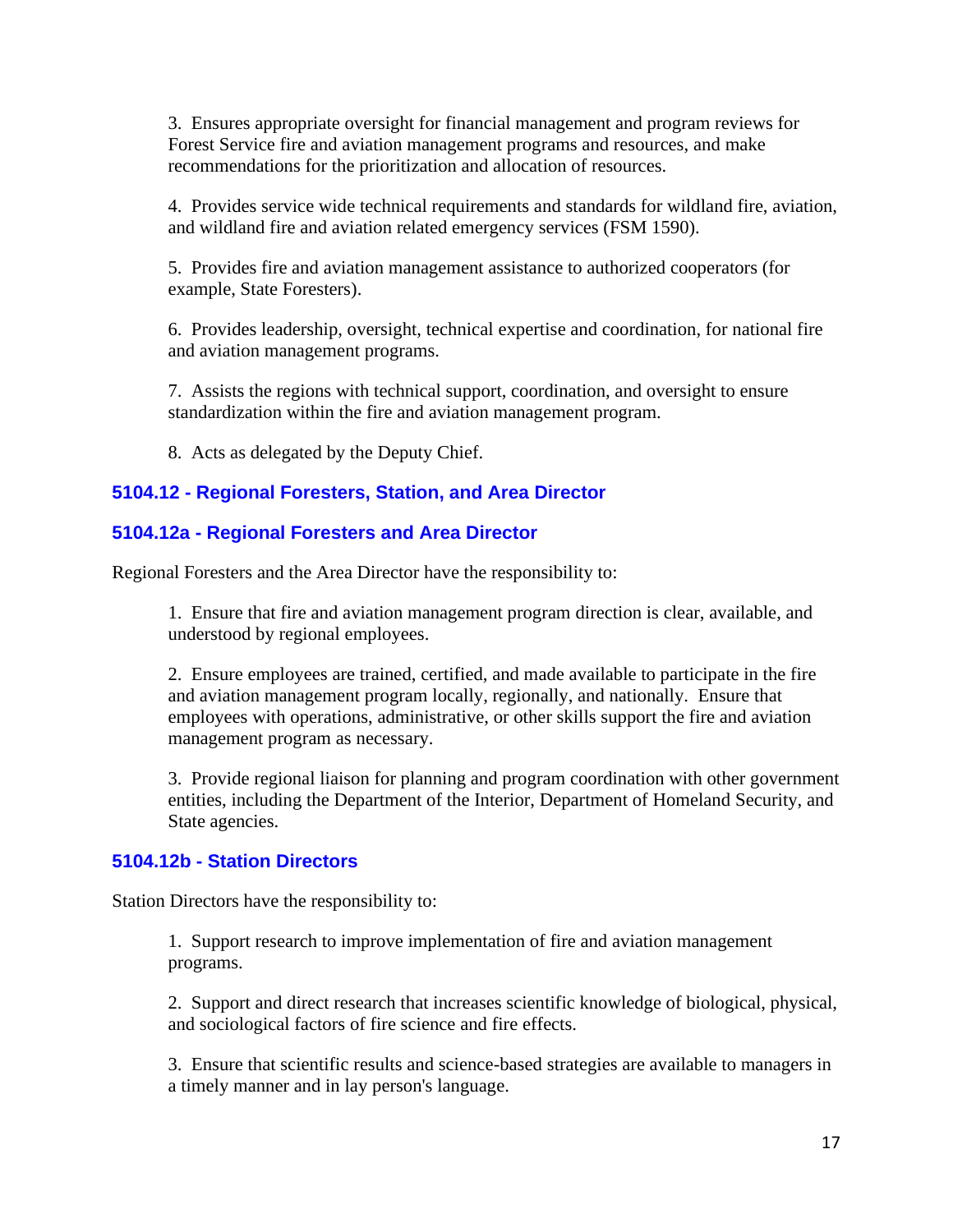### <span id="page-17-0"></span>**5104.12c - Forest Supervisors**

Forest Supervisors have the responsibility to:

1. Establish and implement a fire and aviation management program which supports desired conditions contained in the Forest Land and Resource Management Plans.

2. Implement the annual fire and aviation management program of work efficiently, as identified in the Land and Resource Management Plans and Forest Service annual program and budget direction.

3. Ensure employees are trained, certified, and made available to participate in the fire and aviation management program locally, regionally, and nationally. Ensure that employees with operations, administrative, or other skills support the fire and aviation management program as necessary. Ensure that employees are mobilized only in incident response positions for which they are qualified.

### <span id="page-17-1"></span>**5104.12d - District Rangers**

District Rangers have the responsibility to:

1. Ensure employees are trained, certified, and made available to participate in the fire and aviation management program locally, regionally, and nationally. Ensure that employees with operations, administrative, or other skills support the fire and aviation management program as necessary. Ensure that employees are mobilized only in incident response positions for which they are qualified.

2. Ensure that employees with operations, administrative or other skills will support the fire and aviation management program as necessary.

3. Refer to the Interagency Standards for Fire and Aviation Operations (NWCG, NFES 2724) for field level Agency Administrator Performance Standards.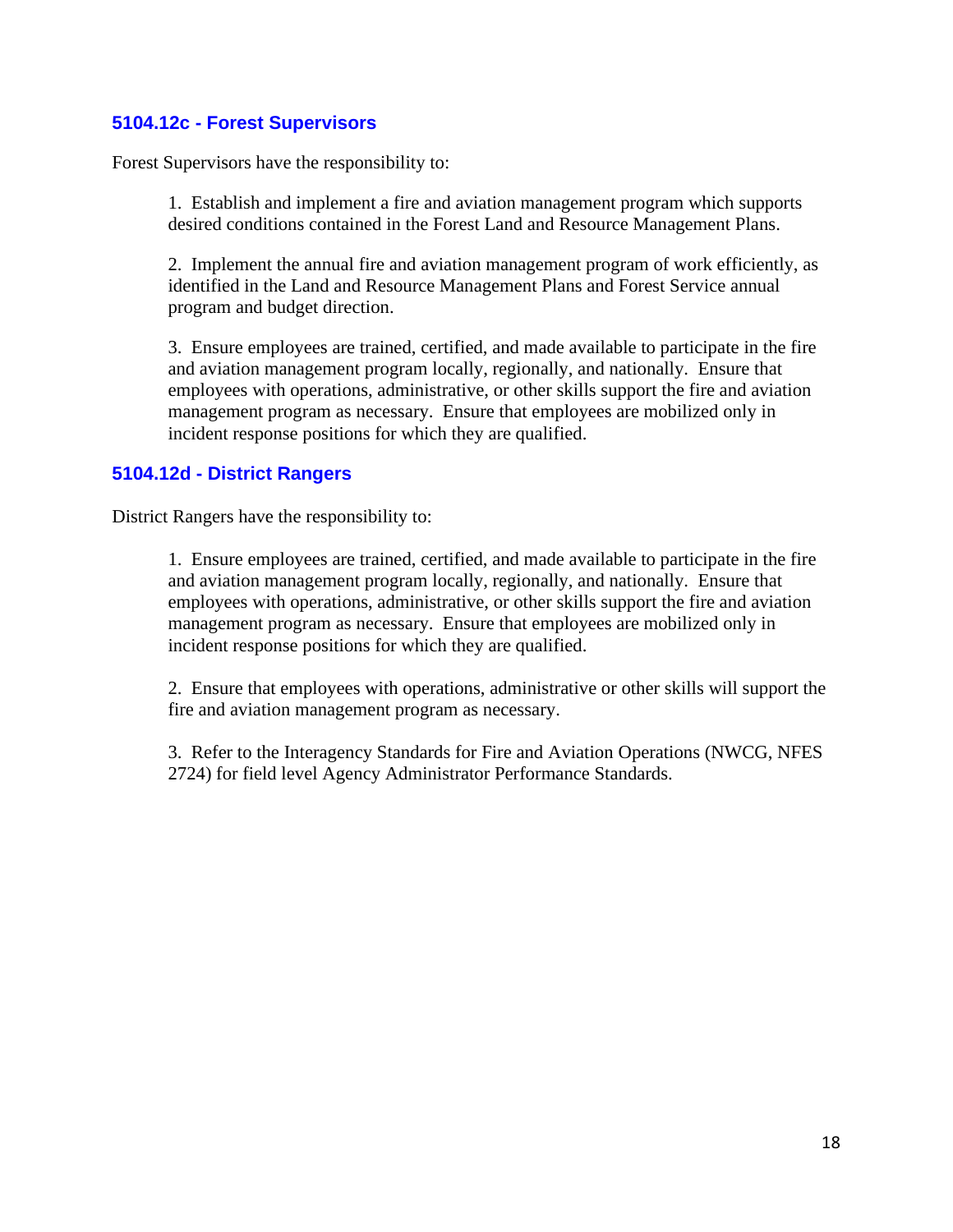### <span id="page-18-0"></span>**5105 - DEFINITIONS**

The "Glossary of Wildland Fire Terminology," located on-line at

*[http://www.nwcg.gov/pms/pubs/glossary/index.htm,](http://www.nwcg.gov/pms/pubs/glossary/index.htm)* contains most definitions for terminology used by Wildland Fire Management agencies in the USDA and DOI. The following definitions are not contained in the Glossary of Wildland Fire Terminology:

Doctrine – The body of principles that guide the actions of an organization.

Policy – The structure and procedures used to put doctrinal principles into action. The Forest Service directive system consists of Forest Service manuals and handbooks which codify the agency's policy. Manuals and handbooks contain legal authorities, objectives, policies, responsibilities, instructions, and guidance needed by Forest Service agency administrators and primary staff to plan and execute assigned programs and activities.

Principles – The foundation of judgment, decision making and behaviors. From principles will come the strategies and tactics, the tools and techniques for executing them, and define the behaviors that are expected.

Risk Management – The continuous process of evaluating exposure and mitigating hazards. Risk management is a dynamic process exercised by employees engaged in wildfire response. It provides employees a way to evaluate risk and benefit relative to the overall incident objectives and course of action based on leader's intent.

### <span id="page-18-1"></span>**5106 - INTERAGENCY AND COLLABORATIVE FIRE MANAGEMENT GOVERNANCE**

In concert with our foundational principles, we develop and strengthen partnerships with stakeholder's at all organizational levels through shared governance whenever possible. The following councils and groups were established under agreements by the Secretaries of Agriculture and the Interior:

1. Wildland Fire Leadership Council (WFLC), established by Memorandum of Understanding (MOU) dated April 10, 2002 (and updated by MOU between USDA, DOI and US Department of Homeland Security, dated April 12, 2010), to provide an intergovernmental committee to support the implementation and coordination of Federal Fire Management Policy.

2. Wildland Fire Executive Council (WFEC), 2011. Established in accordance with the Federal Advisory Committee Act (FACA) to provide advice on the coordinated national level wildland fire policy leadership, direction, and program oversight in support to WFLC. Membership includes representatives from Federal, Tribal, State and local governments as well as non-governmental organizations.

3. National Wildfire Coordinating Group (NWCG), February 1976, FSM 1531.06b and 1353.11a. Instituted to provide interagency wildland fire standards.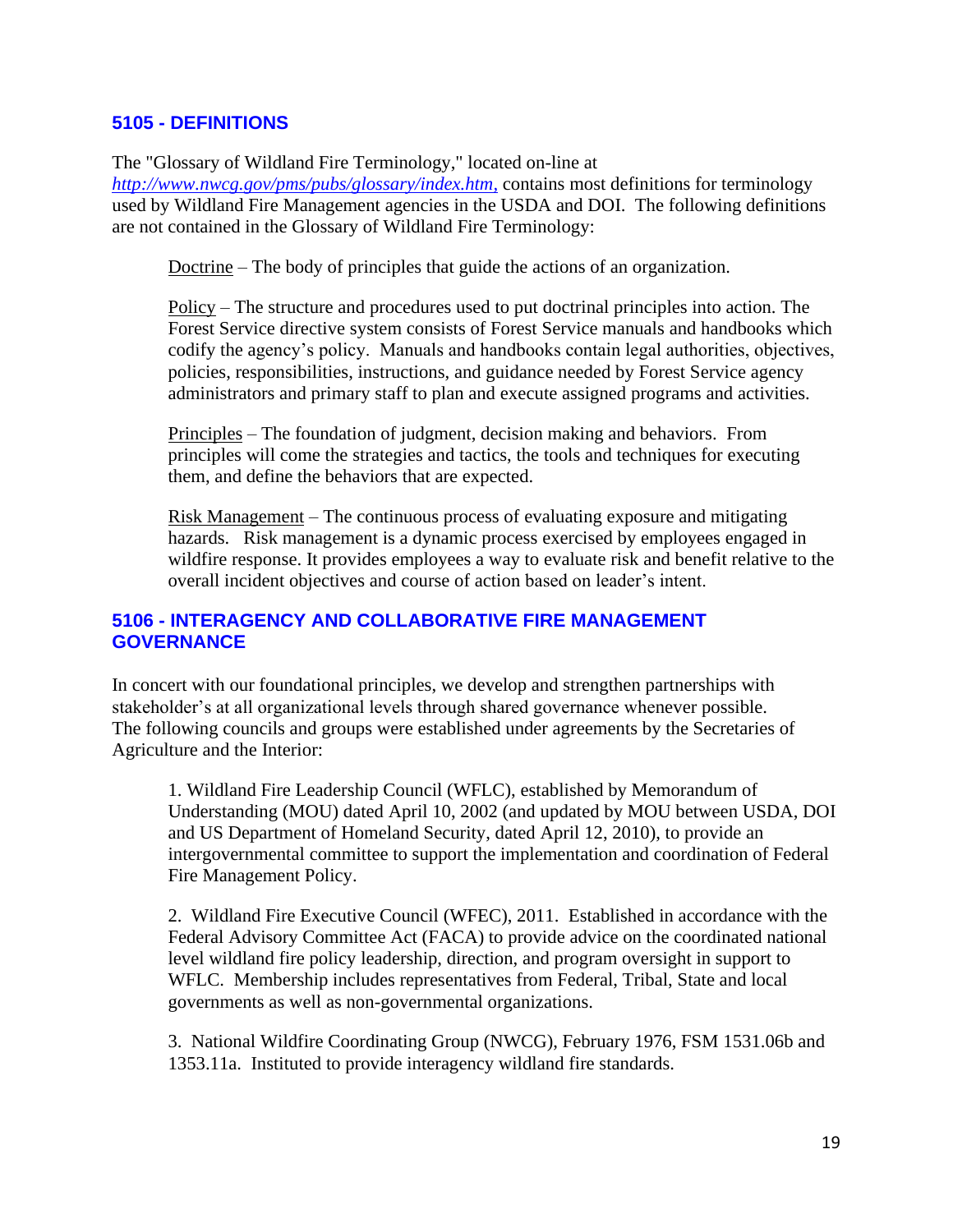4. Joint Fire Science Program, 1998. Established in the 1998 Joint Fire Science plan in response to Congressional direction that the Department of Interior (including the Bureau of Land Management (BLM), Bureau of Indian Affairs (BIA), National Park Service (NPS), Fish and Wildlife Service (FWS), U.S. Geological Survey (USGS)), and the Forest Service (FS) establish a Joint Fire Science Program to supplement existing fire research capabilities.

5. Fire Program Analysis (FPA) Oversight Group. 2002. The FPA was initiated in 2002 in response to a Congressional request that the Secretaries of the Interior and Agriculture develop a budget and allocation process for the wildland fire management program. Under the FPA Charter updated in 2010, the FPA Oversight Group is the interagency group designated to direct the future of FPA.

# <span id="page-19-0"></span>**5107 - REFERENCES**

Operational procedures contained in the documents referenced below are used by Forest Service personnel in the conduct of fire management activities. The Forest Service recognizes that the nature of the wildland fire environment is often dynamic, chaotic, and unpredictable. In such an environment, reasonable discretion in decision**-**making may be required. Thus, the body of procedures, best practices, concepts, and principles described in the listed publications should be considered the best guidance available for the majority of circumstances. Forest Service employees must use their best judgment in applying the guidance contained in these references to real-life situations.

The National Wildfire Coordinating Group (NWCG) publications listed below can be ordered from the National Fire Equipment System Catalog, Part 2: Publications (NWCG, NFES 3362, PMS 449-2). The NFES publications catalog and publications ordering form can be found on the NWCG Website: *[http://www.nwcg.gov/pms/pubs/pubs.htm.](http://www.nwcg.gov/pms/pubs/pubs.htm)*

For hard copies, contact:

National Interagency Fire Center Great Basin Cache Supply Office 3833 S. Development Avenue Boise, ID 83705-5354 Fax Number: (208) 387-5548

Some of the following references are available electronically. The World Wide Web/internet address is provided after the publication.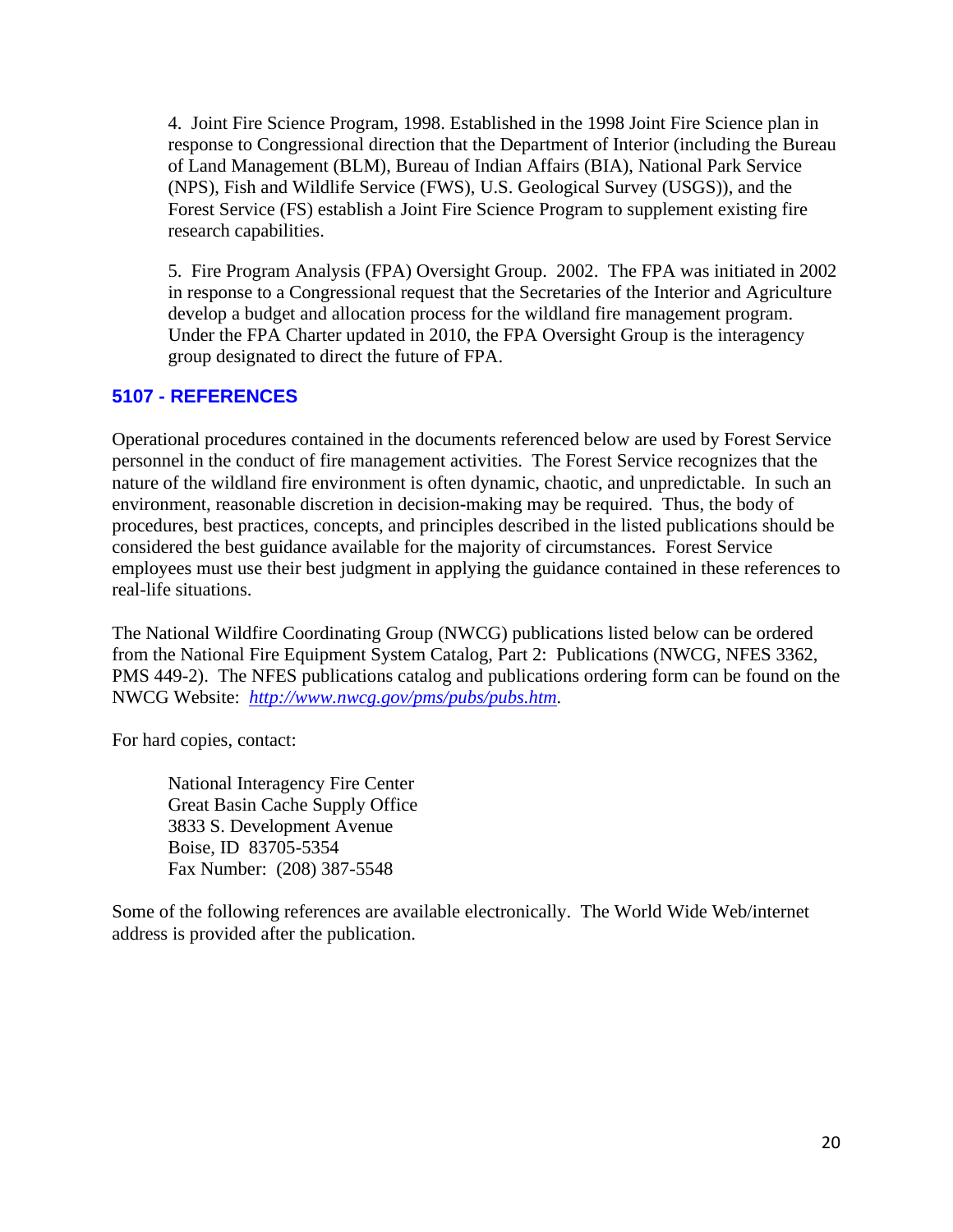1. Federal Wildland Fire Management Policy and Program Review, Final Report, January 18, 2001. This report establishes joint Federal wildland fire management principles, policy, and recommendations. Available at: *[http://www.nwcg.gov/branches/ppm/fpc/archives/fire\\_policy/history/index.htm](http://www.nwcg.gov/branches/ppm/fpc/archives/fire_policy/history/index.htm)*

2. Glossary of Wildland Fire Terminology (NWCG, NFES 1832, PMS 205). This glossary includes terms used by NWCG member agencies in wildland fire, prescribed fire, and incident management. Available at: *<http://www.nwcg.gov/pms/pubs/glossary/index.htm>*

3. Interagency Standards for Fire and Fire Aviation Operations (NWCG, NFES 2724). While not establishing policy, this interagency handbook provides guidance for implementing safe and effective fire and aviation management operations. Available at: *[http://www.nifc.gov/policies/pol\\_ref\\_redbook\\_2011.html](http://www.nifc.gov/policies/pol_ref_redbook_2011.html)*

4. Guidance for Implementation of Federal Wildland Fire Management Policy, February 2009. This document updates guidance approved by the Secretaries of Agriculture and Interior. It directs USDA and USDI agencies with fire management responsibilities to adopt common guidance and revise interagency training courses, operational guides, standards, terminology, reporting requirements, and skill qualifications/certification. It also directs the revision or development of accountability standards, performance measures, and tracking systems to assess objective attainment. Available at*: [http://www.nifc.gov/policies/policies\\_documents/GIFWFMP.pdf](http://www.nifc.gov/policies/policies_documents/GIFWFMP.pdf)*

5. FSH 6709.11, Health and Safety Code Handbook. This handbook provides direction for all Forest Service employees for any operation or procedure, including those required for fire and aviation. Resource is available electronically on the Forest Service intranet web.

6. Interagency Prescribed Fire Planning and Implementation Procedures Guide. This handbook provides standardized procedures associated with the planning and implementation of prescribed fire. Available at: *[http://www.nwcg.gov/pms/RxFire/rxfireguide.pdf.](http://www.nwcg.gov/pms/RxFire/rxfireguide.pdf)* 

### <span id="page-20-0"></span>**5109 - HANDBOOKS**

### <span id="page-20-1"></span>**5109.1 - Internal Service wide Handbooks**

### <span id="page-20-2"></span>**5109.14 - Individual Fire Report Handbook, Form FS-5100-29 (FSH)**

This handbook provides detailed instructions for preparation and coding of form FS-5100-29, Individual Fire Report, to report data for individual fires (Report FS-5100-M). Form FS-5100-29 is available electronically.

### <span id="page-20-3"></span>**5109.17 - Fire and Aviation Management Qualifications Handbook (FSH)**

This handbook contains requirements for wildland fire positions and qualifications for Forest Service personnel. The goal is to align, as closely as possible, with the provisions of PMS 310-1,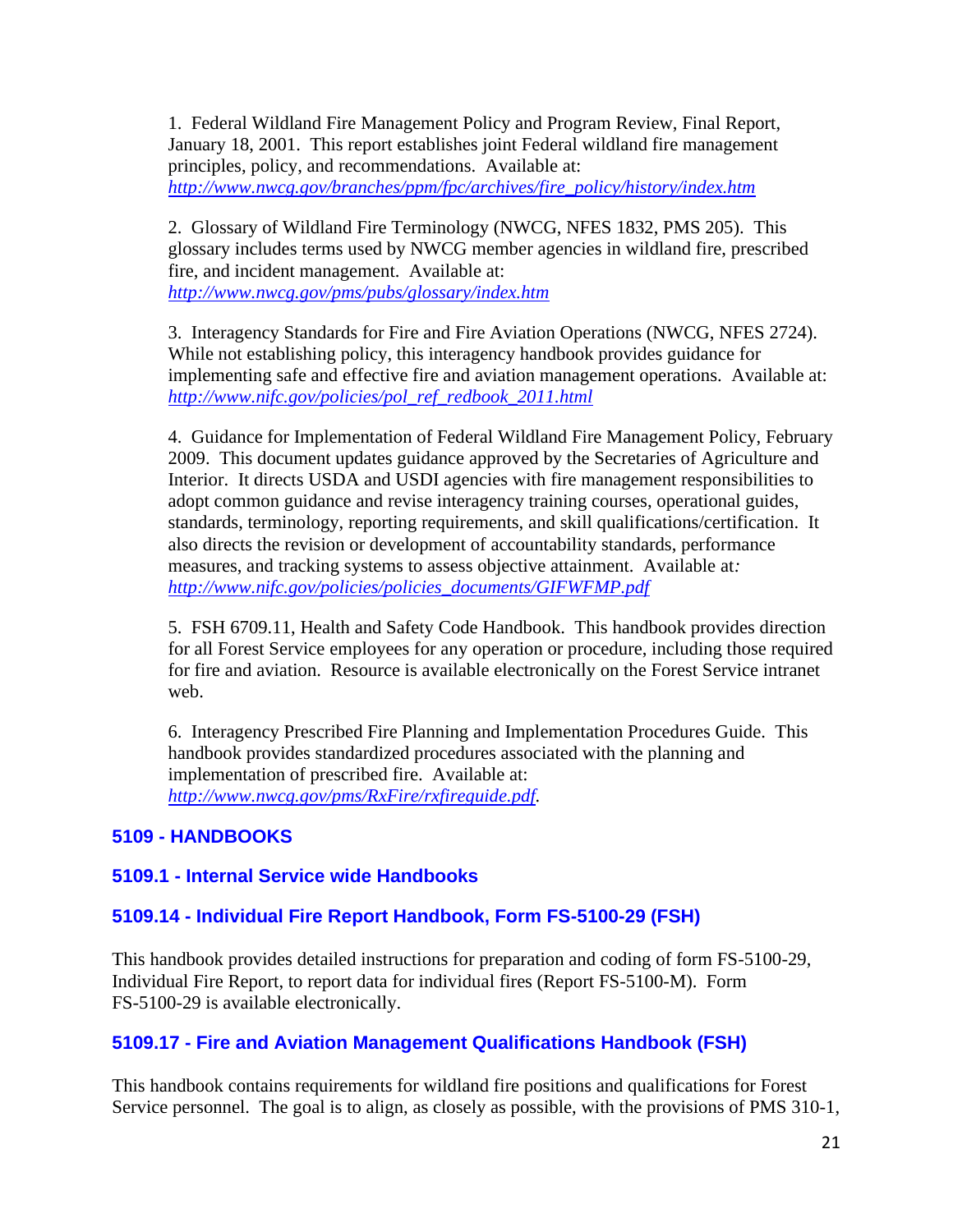Wildland Fire Qualification System Guide, while maintaining high performance fire and aviation management operations

### <span id="page-21-0"></span>**5109.18 - Wildfire Prevention Handbook (FSH)**

This handbook provides a framework to develop and manage economically efficient wildfire prevention programs.

# <span id="page-21-1"></span>**5109.19 - Fire Management Analysis and Planning Handbook (FSH)**

This handbook provides detailed instructions for fire management program analysis and evaluation, coordination with forest planning, program development, budgeting, and implementation planning.

### <span id="page-21-2"></span>**5109.3 - External Handbooks**

### <span id="page-21-3"></span>**5109.31 - Wildfire Cause Determination Handbook (NWCG Handbook 1) (FSH)**

This National Wildfire Coordinating Group (NWCG) handbook guides initial attack firefighters and others in determining the cause of a wildland fire.

### <span id="page-21-4"></span>**5109.32a - Fireline Handbook (NWCG, NFES 0065, PMS 410-1)**

This NWCG handbook provides wildfire suppression principles, organization, and procedures utilizing the Incident Command System.

### <span id="page-21-5"></span>**5109.34 - Interagency Incident Business Management Handbook (NWCG, NFES 2160, PMS 902)**

This NWCG handbook provides finance and business management procedures for interagency fire suppression. Available at:  $\frac{http://www.nwcg.gov/pms/pubs/iibmh2/pms902-iibmh.pdf}{http://www.nwcg.gov/pms/pubs/iibmh2/pms902-iibmh.pdf}$ 

### **FSM 5100 - FIRE MANAGEMENT**

### **CHAPTER 5130 - WILDLAND FIRE SUPPRESSION**

**Amendment No.:** 5100-2011-1

**Effective Date:** August 2, 2011

**Duration:** This amendment is effective until superseded or removed.

**Approved:** JAMES E. HUBBARD Deputy Chief, S&PF

**Date Approved:** 07/28/2011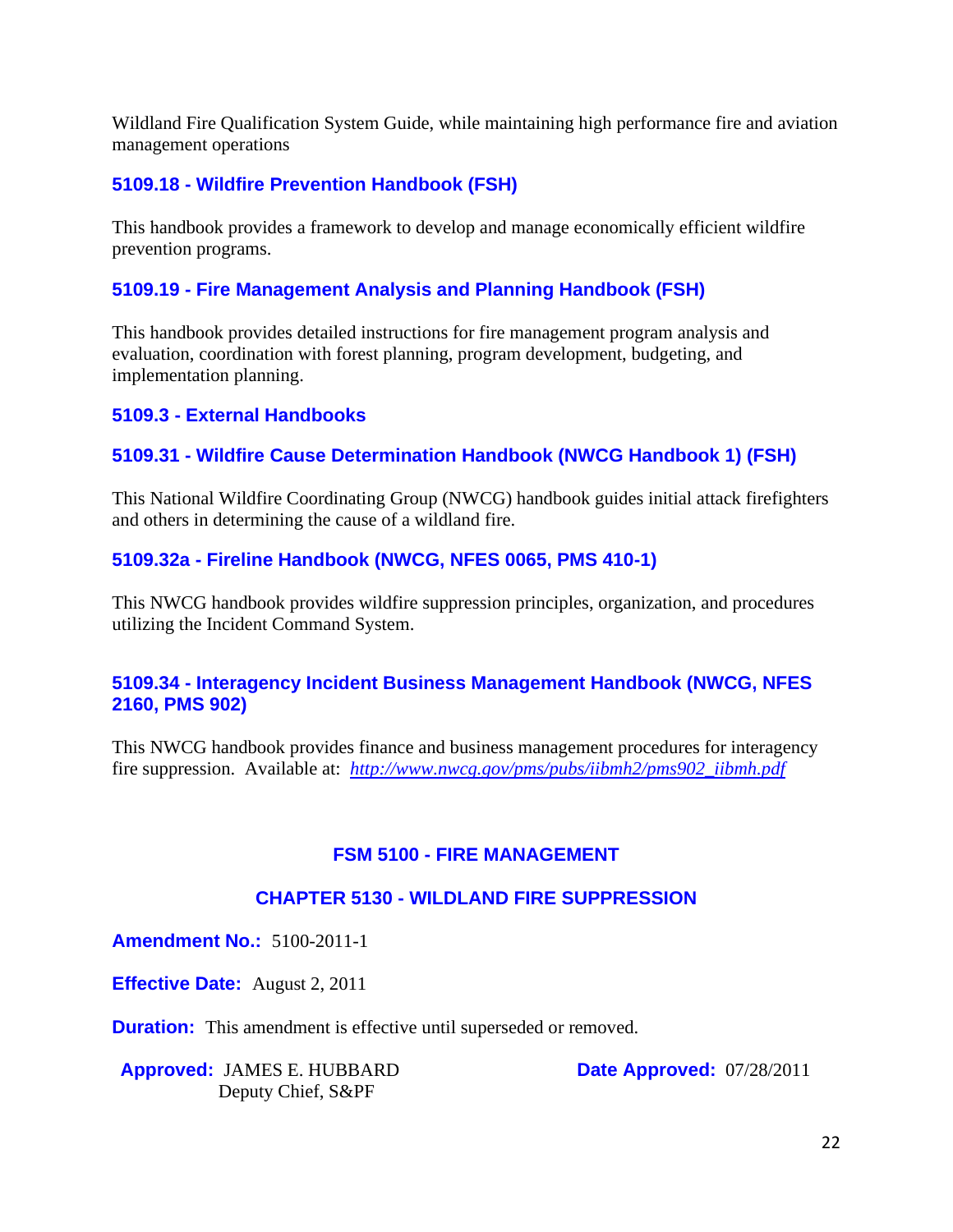**Posting Instructions:** Amendments are numbered consecutively by title and calendar year. Post by document; remove the entire document and replace it with this amendment. Retain this transmittal as the first page(s) of this document. The last amendment to this title was 5100-2008-1 to FSM 5140.

| <b>New Document</b>   | 5130                                                                                                                                            | 26 Pages            |
|-----------------------|-------------------------------------------------------------------------------------------------------------------------------------------------|---------------------|
|                       | <b>Superseded Document</b> (s)   $5130$ (Amendment $5100-2004-1$ , $07/19/2004$ )<br>by Issuance Number and $\vert$ id_5130-2010-1 (01/13/2010) | 27 Pages<br>3 Pages |
| <b>Effective Date</b> |                                                                                                                                                 |                     |

### **Digest:**

5130 – Makes minor technical and editorial changes throughout the chapter.

5130.43 - Incorporates Interim Directive number 5130-2010-1 to add direction on employee performance required by Office of the Inspector General audits (08601-38-SF, "Forest Service Firefighting Safety Program," and 08601-58-SF, "Forest Service Firefighting Safety Follow-Up").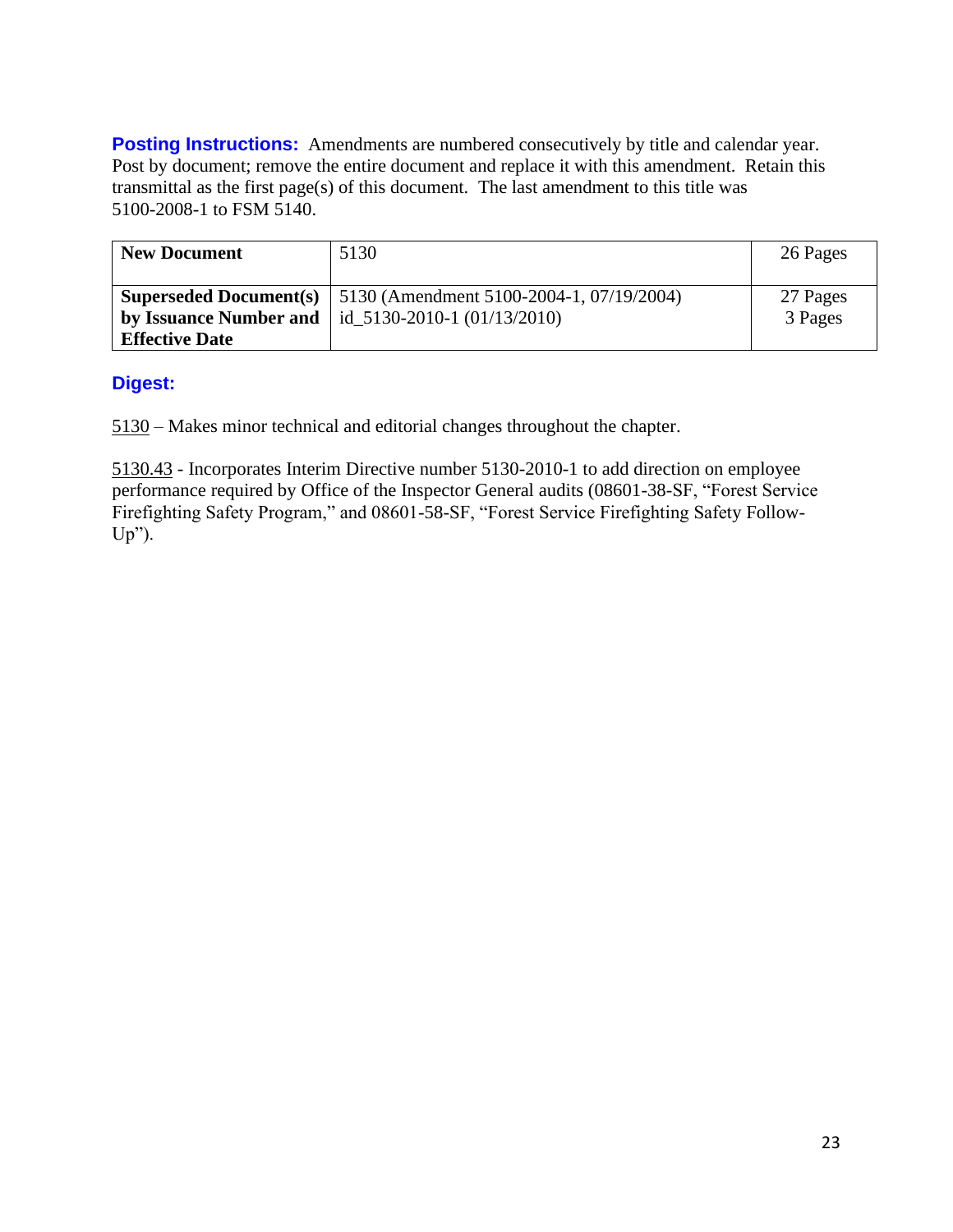# **Table of Contents**

| 5130.41 - Washington Office, Director, Fire and Aviation Management Staff, 28          |  |
|----------------------------------------------------------------------------------------|--|
| 5130.42 - Deputy Chiefs, Regional Foresters, Area Director, Forest Supervisors, and    |  |
|                                                                                        |  |
|                                                                                        |  |
|                                                                                        |  |
|                                                                                        |  |
|                                                                                        |  |
|                                                                                        |  |
|                                                                                        |  |
|                                                                                        |  |
|                                                                                        |  |
|                                                                                        |  |
|                                                                                        |  |
|                                                                                        |  |
| 5131.11 - Qualifications for Wildland Fire Situation Analysis (WFSA) Certification  34 |  |
|                                                                                        |  |
|                                                                                        |  |
|                                                                                        |  |
|                                                                                        |  |
|                                                                                        |  |
|                                                                                        |  |
|                                                                                        |  |
|                                                                                        |  |
|                                                                                        |  |
|                                                                                        |  |
| 5133 - ORGANIZATION AND MANAGEMENT OF WILDFIRE SUPPRESSION                             |  |
|                                                                                        |  |
|                                                                                        |  |
|                                                                                        |  |
|                                                                                        |  |
| 5133.04a - Washington Office, Director, Fire and Aviation Management Staff 39          |  |
|                                                                                        |  |
|                                                                                        |  |
|                                                                                        |  |
|                                                                                        |  |
|                                                                                        |  |
|                                                                                        |  |
|                                                                                        |  |
|                                                                                        |  |
|                                                                                        |  |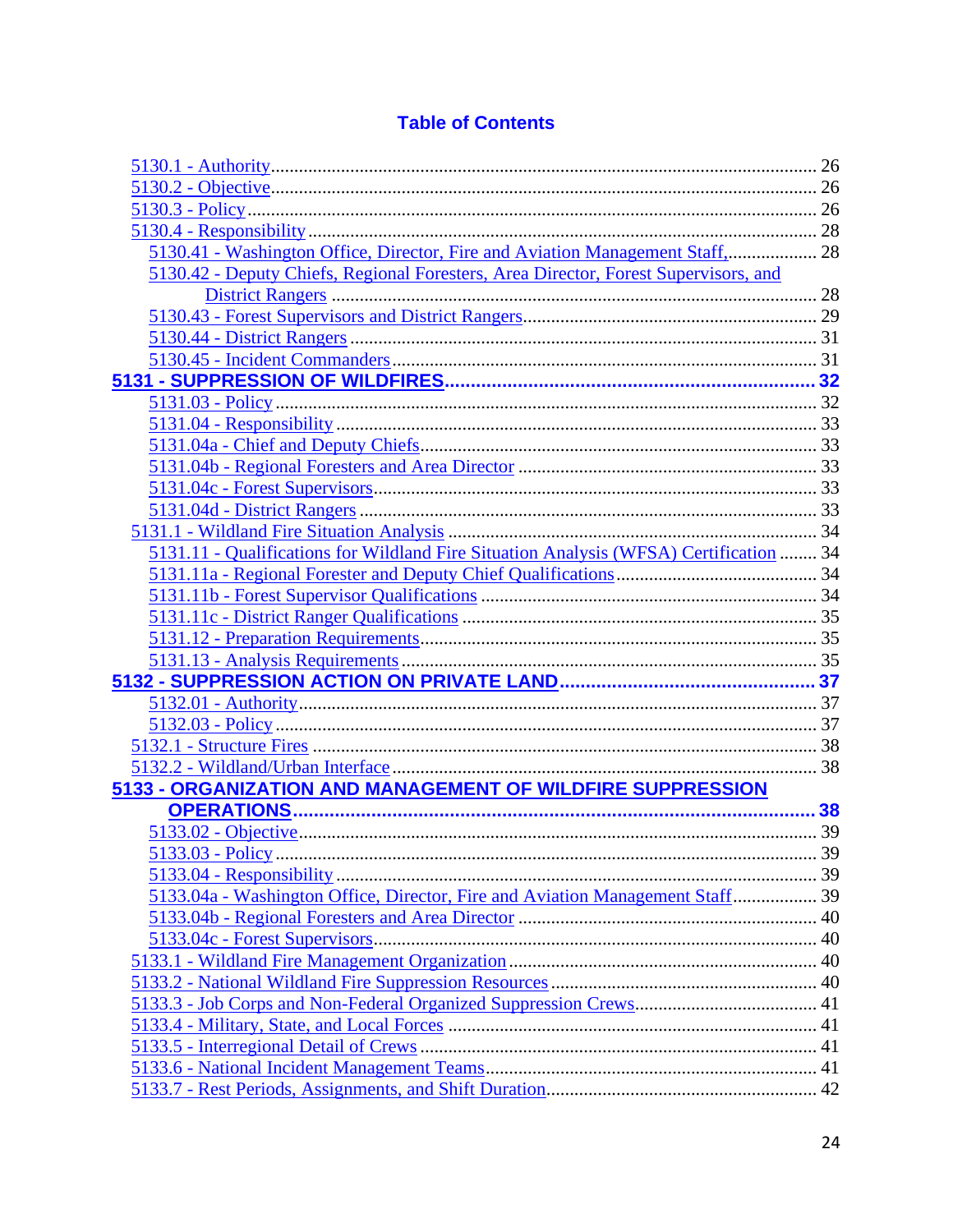|                                                     | 42 |
|-----------------------------------------------------|----|
|                                                     |    |
|                                                     |    |
|                                                     |    |
|                                                     |    |
|                                                     |    |
|                                                     |    |
|                                                     |    |
|                                                     |    |
|                                                     |    |
|                                                     |    |
|                                                     |    |
|                                                     |    |
|                                                     |    |
|                                                     |    |
|                                                     |    |
| 5136 - CIVIL RIGHTS AND HUMAN RESOURCE PROGRAMS  45 |    |
|                                                     |    |
|                                                     |    |
|                                                     |    |
|                                                     |    |
|                                                     |    |
|                                                     |    |
|                                                     |    |
|                                                     |    |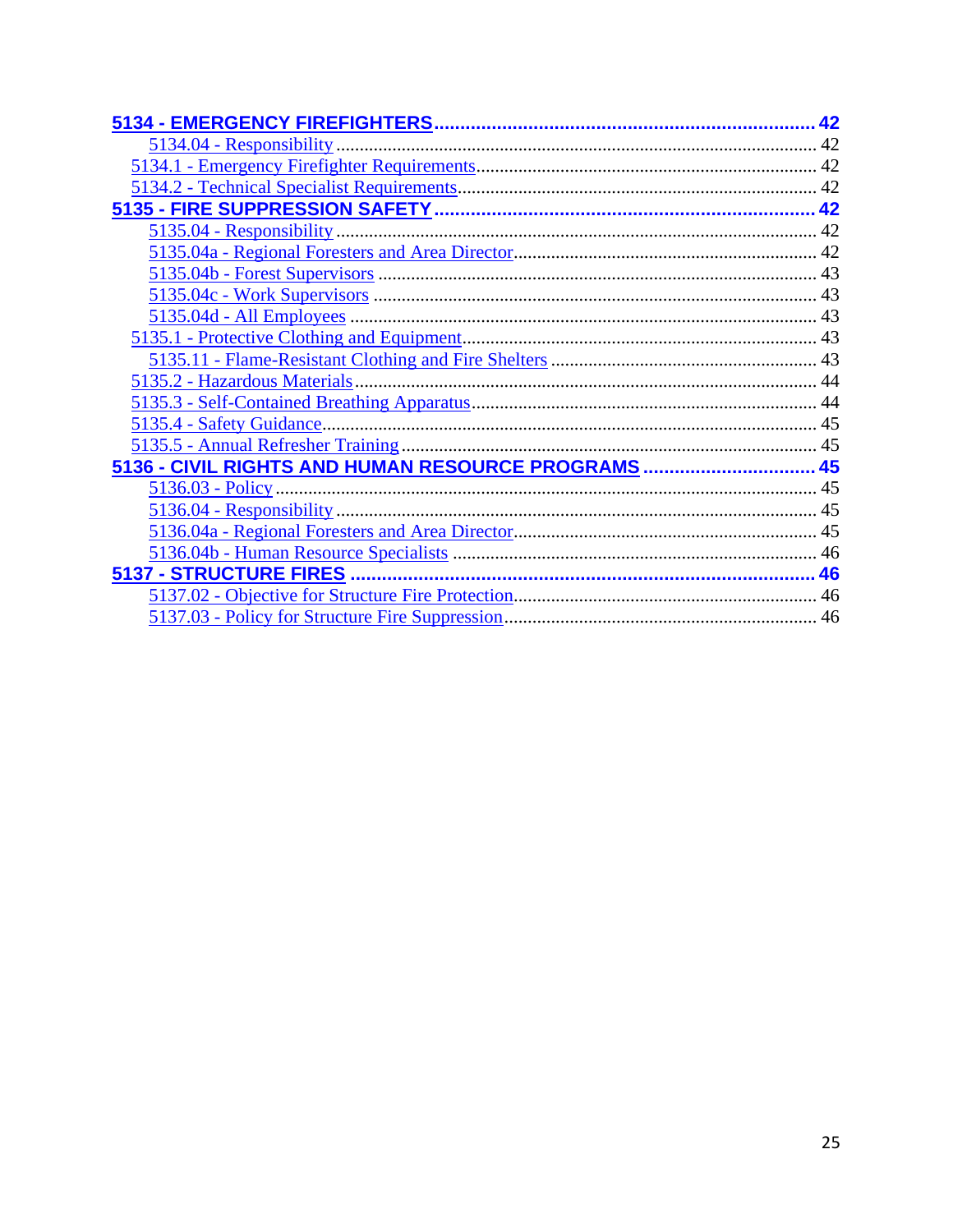### <span id="page-25-0"></span>**5130.1 - Authority**

For related authority, see FSM 5101.

### <span id="page-25-1"></span>**5130.2 - Objective**

Safely suppress wildfires at minimum cost consistent with land and resource management objectives and fire management direction as stated in Fire Management Plans (FSM 5120; FSH 5109.17).

### <span id="page-25-2"></span>**5130.3 - Policy**

1. Wildland Fire Suppression Planning and Operations. Line officers shall conduct wildland fire suppression planning and operations in compliance with servicewide and interagency wildland fire suppression principles and practices established in the Fireline Handbook (FSH 5109.32a); the Firefighters Guide (FSM 5108); Interagency Standards for Fire and Aviation Operations (FSM 5108); the Incident Response Pocket Guide (FSM 5108); the Health and Safety Code Handbook (FSH 6709.11); and the Annual Fire and Aviation Management Operations Plan (FSM 5121.3).

2. Priority for Safety. In conducting wildland fire suppression, responsible officials shall give first priority to the safety of firefighters, other personnel, and the public. Consistent with this priority, responsible officials shall conduct wildland fire suppression in a timely, effective, and efficient manner.

3. Wildland Fire Management Leadership. Line officers shall annually communicate their expectations of leadership in fire management to all of their employees.

4. Wildland Fire Suppression Strategies. Line officers shall use a Wildland Fire Situation Analysis (WFSA) to document wildland fire suppression strategy decisions for any incident that is expected to exceed, or has exceeded, the action planned in the Fire Management Plan (FSM 5131.1). In making decisions about how to organize and conduct suppression operations, line officers shall minimize both suppression cost and resource loss consistent with the resource management objectives for the values to be protected. Line officers shall consider fire behavior, the availability of suppression resources, the values of the natural resources and property at risk, direction in the Forest land and resource management plan, and the potential cost of suppression.

a. Choosing Fire Suppression Strategies.

(1) The primary criteria for choosing fire suppression strategies and tactics are to ensure the safety of the public and firefighting resources while minimizing suppression costs, resource loss, environmental damage, and the threat of wildland fire escaping onto non-Federal lands.

(2) Estimated suppression costs used in the WFSA must include costs that are necessary to mitigate risk to firefighter and public safety and that are commensurate with the values to be protected. These suppression costs must be included and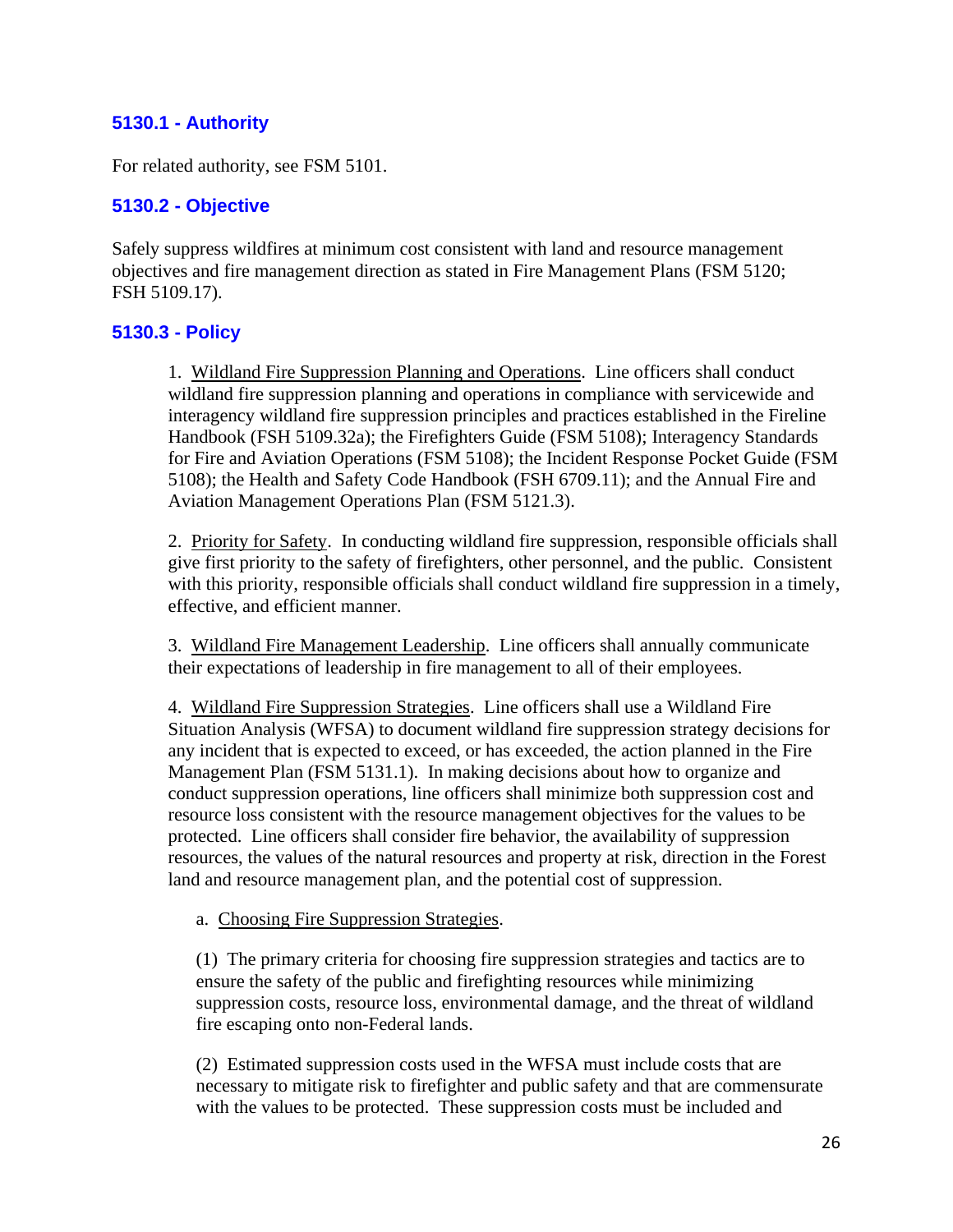displayed in the WFSA, and when costs are exceeded, revision and reapproval of the WFSA are required.

(3) Under no circumstances are suppression strategies and tactics to be tailored to achieve resource benefits. Even if resource benefits may result in some areas of the fire, do not spend suppression dollars with the objective of achieving resource benefits. Do not use unplanned wildland fires to achieve resource benefits unless such actions are consistent with the applicable forest land and resource management plan.

(4) The selection of less aggressive containment strategies in areas of minimal potential negative impacts is appropriate if it is determined to be the safest and leastcost alternative.

b. Management During Transition From Initial to Extended Attack Fires. Transition from initial attack to extended attack can be especially dangerous. During this transition, the fire must be managed as a potentially life-threatening event.

c. Exception to Consideration of Suppression Costs or Resource Loss. When a potentially life-threatening event exists, action must be taken to provide for the safety of firefighters, other personnel, and the public, regardless of suppression costs or resource loss. For related direction concerning Endangered Species Act consultation, see FSM 2671.45f, Consultation in Emergencies.

d. Identification of Fire Behavior Thresholds for Large Fires. Identification of the fire behavior thresholds at which large fires typically occur is important because these thresholds indicate fire danger levels that compromise safety and control. When such thresholds are approached, fire program managers shall request additional supervisory and suppression support. Consult the Incident Response Pocket Guide (FSM 5108) for extended attack transition analysis.

5. Response to Human-Caused Ignitions. Unit managers shall ensure that a costeffective initial attack on any human-caused ignition is conducted.

6. Response to Wildland Fire. Unit managers shall ensure a response to each reported wildland fire with planned forces and tactics as directed in the fire management plan (FSM 5110, 5140).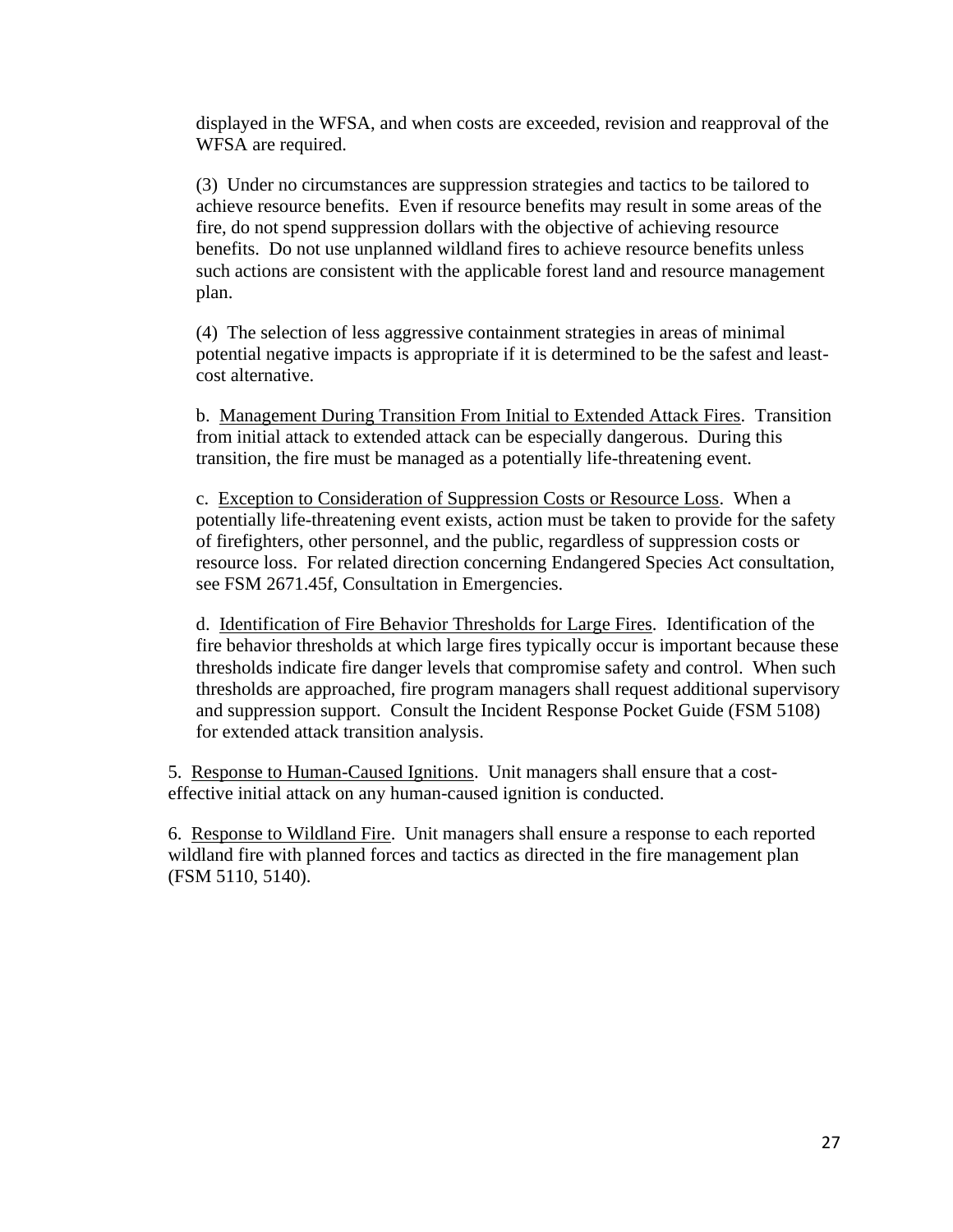7. Expectations of Employees in Reporting Fires and Participating in Suppression Actions. All employees are expected to promptly report wildland fires to the nearest unit. Employees who discover wildland fire**s** are expected to take initial action consistent with their wildland fire qualifications. Employees without wildland fire qualifications are not expected to take initial action.

a. Every Forest Service employee has a responsibility to support and participate in wildland fire suppression activities as the situation demands. Wildland fire suppression is not limited to those employees with skills in wildland fire suppression operations; rather, it also requires the skills of employees in fiscal, human resources, telecommunications, communications, and other areas.

b. Employees who are not sent to provide direct support to a wildland fire suppression action are expected to fill in as directed to ensure that critical work at the home unit is performed in the absence of other employees who are deployed to provide direct support in wildland fire suppression emergencies.

#### 8. Notification of Wildland Fire Entrapment.

a. Line officers shall notify the National Interagency Coordination Center (NICC) and the appropriate regional Fire Operations Safety Program manager immediately of any wildland fire entrapment. Entrapments are situations where personnel are unexpectedly caught in a fire-behavior-related, life-threatening position where planned escape routes or safety zones are absent, inadequate, or compromised. An entrapment may or may not include deployment of a fire shelter. These situations may or may not result in injury; and include near misses.

b. The Designated Agency Safety and Health Official (DASHO) shall investigate all wildland fire shelter deployments or entrapments. The DASHO may delegate responsibility to conduct the investigation to the regional forester in the region where the accident occurred (FSM 6731.3).

### <span id="page-27-0"></span>**5130.4 - Responsibility**

### <span id="page-27-1"></span>**5130.41 - Washington Office, Director, Fire and Aviation Management Staff,**

The Washington Office, Director, Fire and Aviation Management, through the National Interagency Coordination Center (NICC), has the responsibility to coordinate all requests for national shared resources and overhead personnel from resources outside the requesting region. Procedures for mobilization and demobilization of resources are contained in the National Interagency Mobilization Guide, NFES 2092 (FSM 5108).

### <span id="page-27-2"></span>**5130.42 - Deputy Chiefs, Regional Foresters, Area Director, Forest Supervisors, and District Rangers**

The deputy chiefs, regional foresters, Area Director, forest supervisors, and district rangers have the responsibility to ensure that: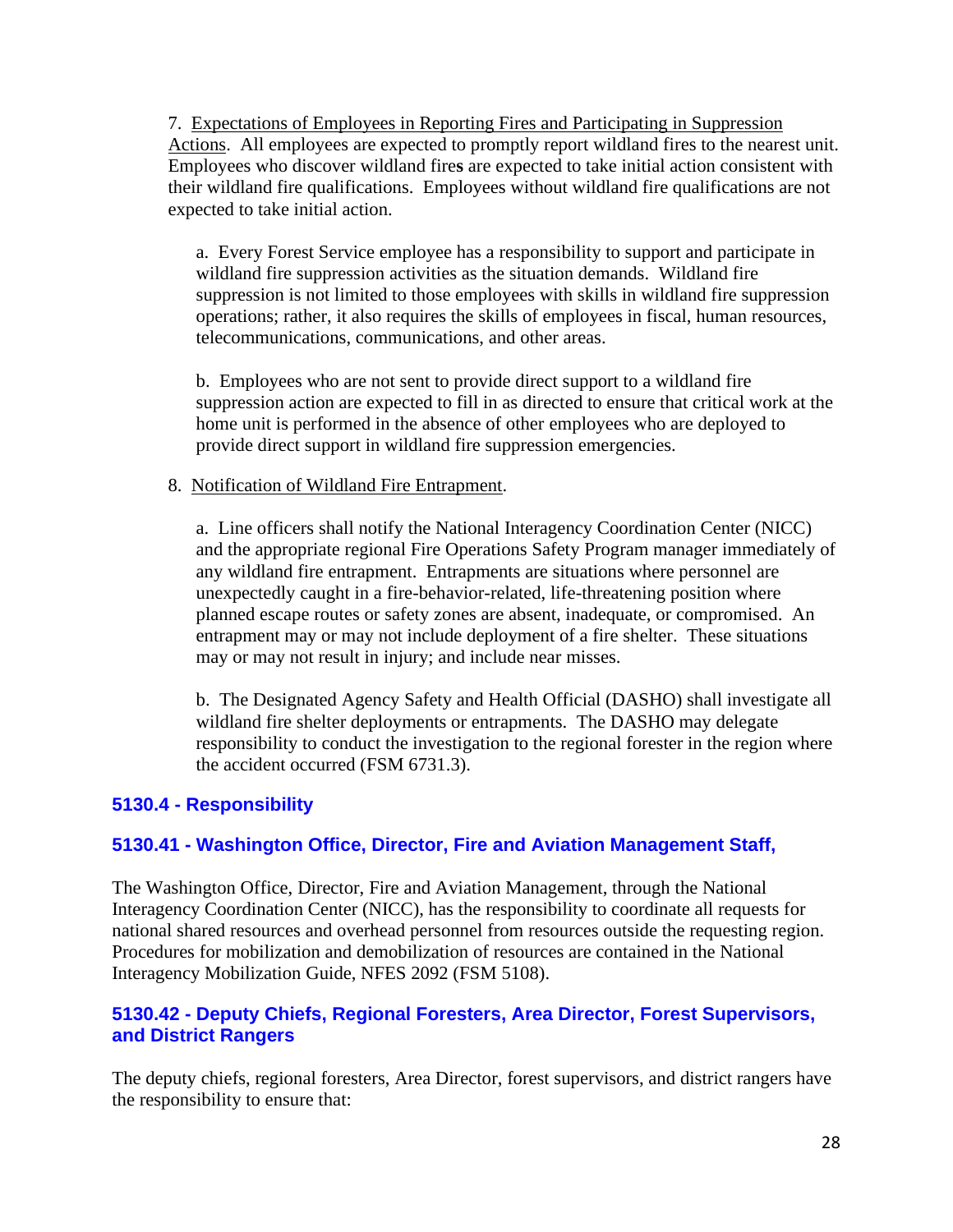1. Employees under their supervision are appropriately trained and are made available as needed to support wildland fire suppression.

2. Employees with supervisory or managerial responsibilities in wildland fire management stay abreast of current fire suppression information, such as factors affecting wildland fire behavior, wildland fire suppression management and organization, contents of agency and interagency wildland fire management directives; fire management plans; and economic and risk analysis.

3. The assigned line officer declares each wildfire out.

4. All fire entrapments are promptly and aggressively investigated (FSM 5130.3).

5. Fatigue in firefighters and other wildland fire suppression personnel is identified and appropriately addressed (FSH 5109.34).

6. Employees are mobilized in wildland fire positions for which they are qualified pursuant to the Fire and Aviation Management Qualifications Handbook (FSH 5109.17).

7. An investigation team is appointed for any accident with serious potential or serious consequences that are not investigated by a Chief's Office or Washington Office appointed team. This includes single fatalities, serious injuries or illnesses, major property damage, aircraft accidents, and incidents with serious potential.

8. Accident review boards are convened as necessary (FSM 6732.3).

### <span id="page-28-0"></span>**5130.43 - Forest Supervisors and District Rangers**

In addition to the responsibilities set out in FSM 5130.42, forest supervisors and district rangers have the responsibility to:

1. Make the safety of firefighters, other personnel, and the public the highest priority in wildland fire suppression activities (FSM 5130.3).

2. When a potentially life-threatening situation may exist, use their authority to supersede natural and cultural resource considerations and constraints to provide for the safety of firefighters, other personnel, and the public (FSM 5130.3).

3. Annually convey responsibilities, expectations, and authorities of Type 3, 4, and 5 incident commanders to:

- a. Provide for safety and welfare of all personnel and the public.
- b. Develop and implement viable strategies and tactics.
- c. Monitor effectiveness of planned strategy and tactics.
- d. Execute suppression actions when and where they are safe and effective.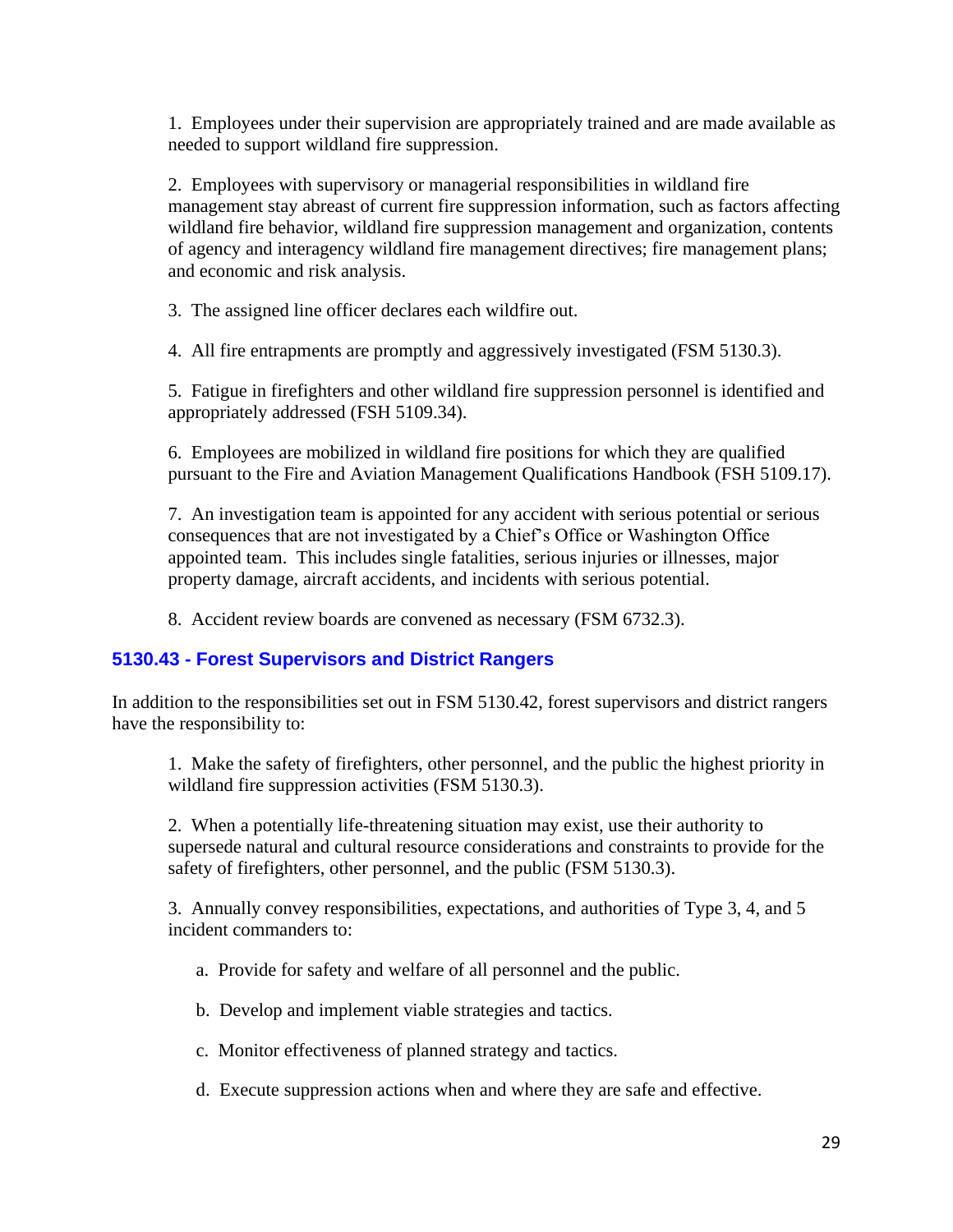e. Ensure that all firefighting actions are in full compliance with the Ten Standard Fire Orders and that the mitigation of applicable Eighteen Watch Out Situations has been accomplished (FSH 5109.32a).

f. Immediately delay, modify, or abandon firefighting on any part of a wildland fire where strategies and tactics cannot be safely implemented.

g. Maintain command and control of all firefighting resources.

4. Ensure that supplemental inspections for safety and health hazards, including compliance with the Ten Standard Fire Orders and mitigation of the Eighteen Watch Out Situations (FSH 5109.32a), are documented in the incident records on a minimum of 10 percent of the unit's Type 3, 4, and 5 wildland fires. (See FSH 5109.17 for an explanation of Type 1-5 wildland fires.)

5. Ensure that incident commanders on Type 1, 2, and 3 wildland fires have no collateral duties, except for those of unfilled command and general staff positions as described in the Fireline Handbook (FSH 5109.32a).

6. Assign an individual from the local unit to provide oversight to administrative and financial activities and to ensure fiscal integrity; to assign an incident business advisor (IBA) to all Type 1 or complex incidents; and to ensure IBA oversight on Type 2, 3, 4, and 5 incidents. All wildfires projected to exceed \$5 million require the assignment of an incident business management advisor. The incident business advisor reports directly to the responsible line officer or agency administrator.

7. Conduct a complexity analysis of fires at the time of initial size-up and thereafter, as appropriate, to assure the qualifications of the assigned incident commander are commensurate with the complexity of the incident.

8. Regularly monitor operations for effectiveness, and take action when there is recognition of exceptional or problematic employee performance.

a. In the event of firefighter misconduct or serious violation of safety standards identified, forest supervisors shall convene a panel of fire operations experts to evaluate and document the involved individual's decisions and performance against currently accepted fire operations policy and principles for fire operations. Forest supervisors shall implement measures, such as qualification decertification, additional training, or administrative action, and so forth, as necessary to correct any identified safety performance issues.

b. Both positive reinforcement and discipline will be based on individual behavior as measured by: adherence to the rules; appropriate application of doctrine, principles and guidelines; execution of responsibilities commensurate with role; and appropriate use of available information.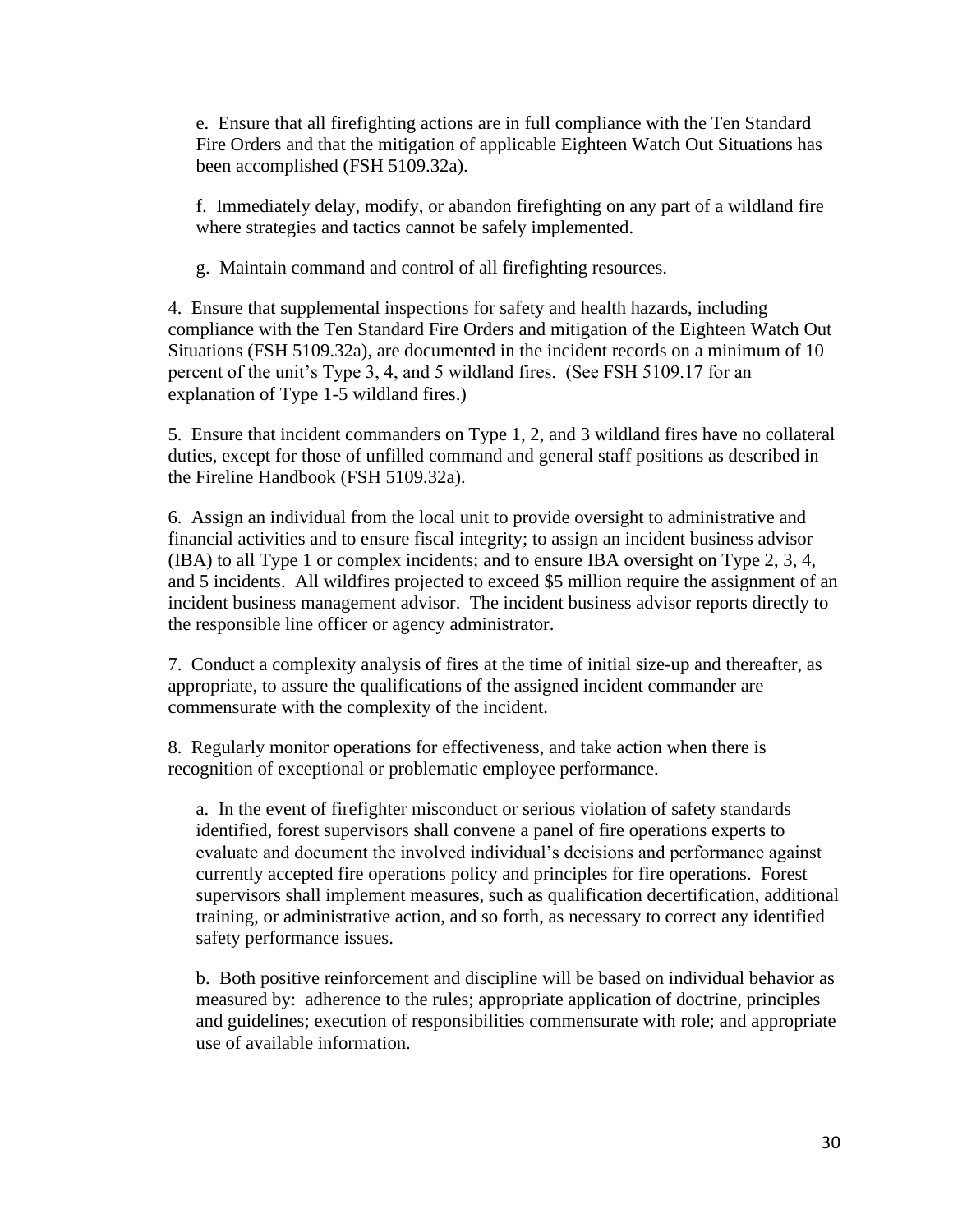c. Administrative actions are based on agreed to and known distinctions between acceptable and unacceptable behavior, on agreed to and known distinctions between errors and willful violations.

### <span id="page-30-0"></span>**5130.44 - District Rangers**

In addition to the responsibilities set out in FSM 5130.42 and 5130.43, district rangers have the responsibility to ensure accomplishment of after-action reviews as described in the Incident Response Pocket Guide (FSM 5108) for all Type 3 fires and for selected Type 4 and 5 fires.

### <span id="page-30-1"></span>**5130.45 - Incident Commanders**

Incident commanders have the authority and responsibility:

1. To make the safety of firefighters, other personnel, and the public the highest priority in wildland fire suppression activities (FSM 5130.3). When a potentially life-threatening situation may exist, the incident commanders have the authority to supersede natural and cultural resource considerations and constraints to provide for the safety of firefighters, other personnel, and the public (FSM 5130.3).

2. To assign personnel to fireline positions for which they are fully qualified, as certified by their employing agency. Trainees may be assigned pursuant to the direction in the Fire and Aviation Management Qualifications Handbook (FSH 5109.17).

3. To ensure that performance ratings are completed on Type 3, 4, and 5 fires for all ground fireline personnel assigned from outside the local area. Ratings must include compliance with the Ten Standard Fire Orders and the Eighteen Watch Out Situations. Performance ratings must be maintained in the official incident files and distributed to the rated individuals and their home units.

4. To monitor the effectiveness of the planned strategy and tactics and to:

a. Immediately delay, modify, or abandon firefighting action on any part of a wildland fire where strategies and tactics cannot be safely implemented.

b. Execute suppression actions when and where it is safe and effective.

c. Ensure that all firefighting actions are in full compliance with the Ten Standard Fire Orders and that the mitigation of the applicable Eighteen Watch Out Situations (5109.32a) is accomplished.

d. Maintain command and control of all fireline resources.

5. To address fatigue (FSH 5109.34) in firefighters and other fire suppression personnel and to ensure compliance with required work/rest rotations and the length of commitment guidelines: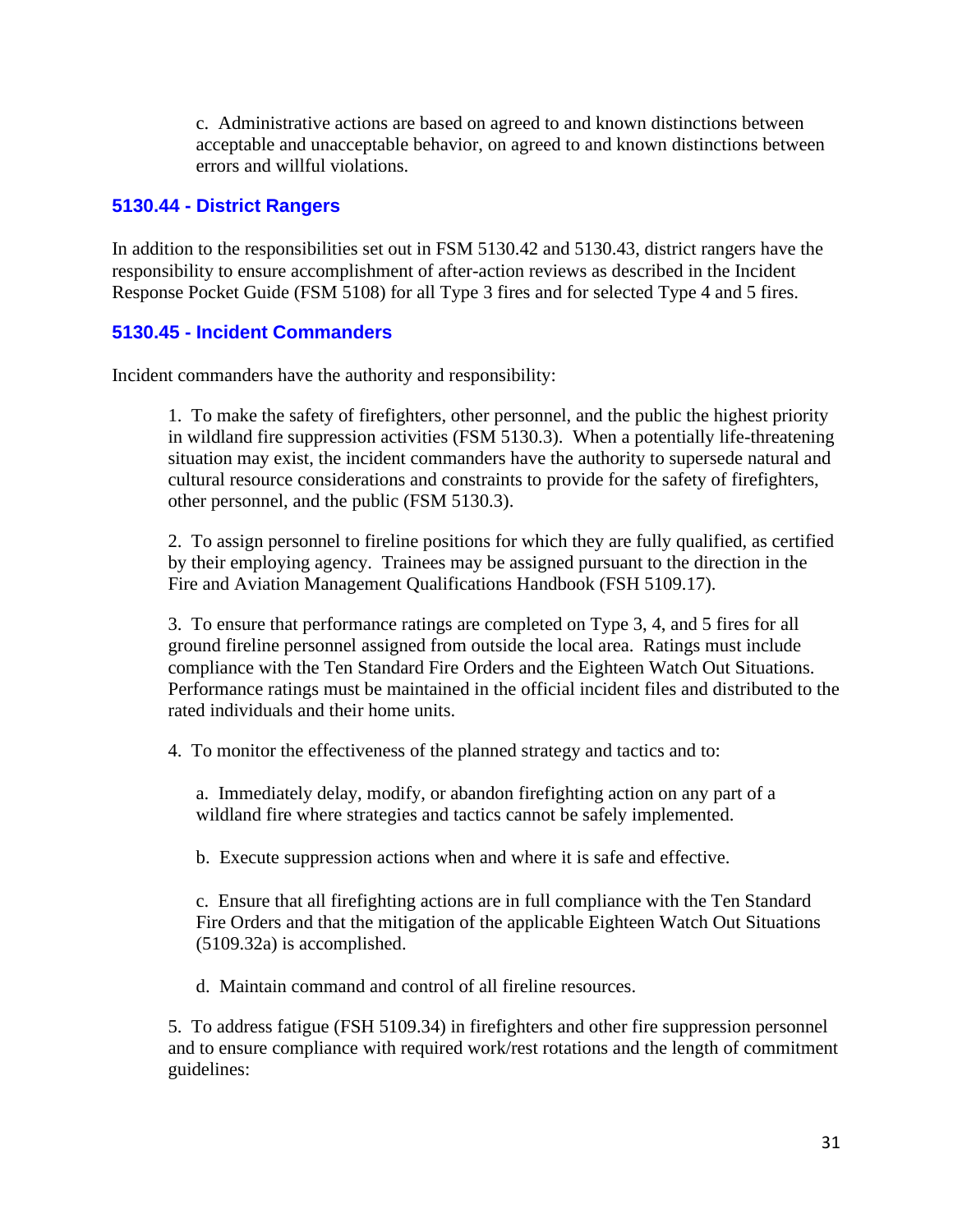a. Document actions to manage fatigue for all fires that exceed one operational period.

b. Document preapprovals and justifications for excessively long work shifts and actions taken to ensure compliance with guidelines for work, rest, and length of commitment.

6. To personally conduct inspections for safety and health hazards (including compliance with the Ten Standard Fire Orders and mitigation of the Eighteen Watch Out Situations on Type 3, 4, and 5 fires) and, in conjunction with the safety officer on Type 1 and 2 fires, to document these inspections in unit logs and to include the documentation in incident records.

7. To ensure that the arriving ground fireline personnel on Type 3, 4, and 5 fires have positive and documented contact with appropriate incident management personnel to address the briefing checklist elements in the Incident Response Pocket Guide prior to commencing work (FSM 5108).

### <span id="page-31-1"></span><span id="page-31-0"></span>**5131 - SUPPRESSION OF WILDFIRES**

#### **5131.03 - Policy**

1. Ensure a prompt and appropriate response to each wildfire that exceeds the parameters in the Fire Management Plan (FSM 5121). Initial response should comply with direction contained in the Fire Management Plan.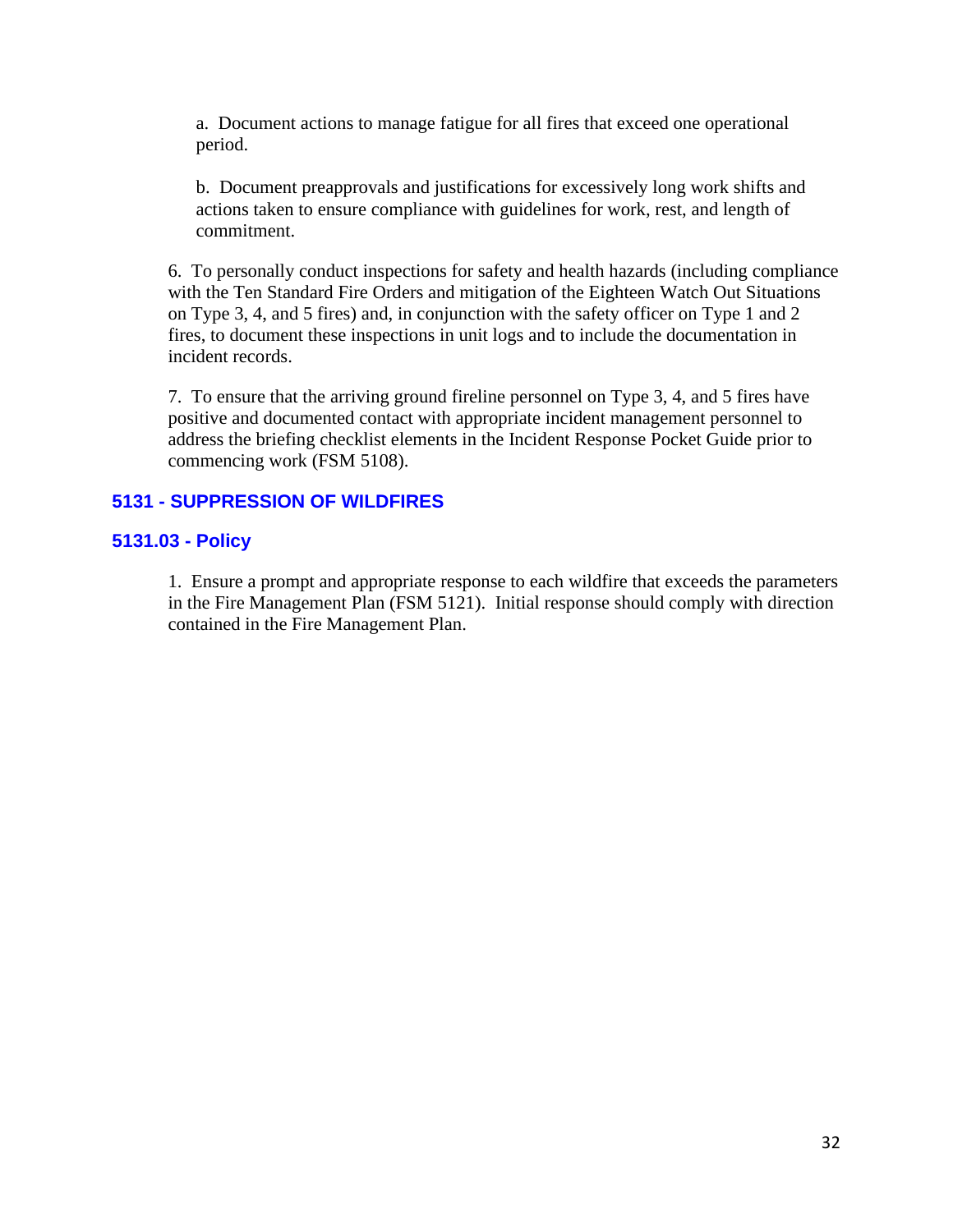2. Make timely decisions regarding management of a wildland fire. If a wildfire that is not caused by humans is burning in an area covered by an approved land and resource management plan and an approved fire management plan, and the objectives of the plans are being met, document the response decision and take appropriate action. If events cause a delay in the decision, and this delay may result in an increased risk to firefighter or public safety, the only appropriate response is to control the fire.

3. Request the appropriate level of an Incident Management Team using the incident complexity analysis ratings, provided as part of the Wildland Fire Situation Analysis software program as a guide, or the Interagency Standards for Fire and Fire Aviation Operations Guide, NFES 2724, for completing the Incident Complexity Analysis for Type 1, 2 (Appendix H-1). The responsible line officer shall ensure that the designated incident commander is briefed regarding suppression objectives, considerations, and constraints. A delegation letter (FSM 1230) outlining authority and responsibility must be issued by the appropriate line officer to the assigned area commander(s) or to Type 1 and 2 incident commanders (National Interagency Mobilization Guide, FSM 5108).

#### <span id="page-32-0"></span>**5131.04 - Responsibility**

Line officers are responsible for all aspects of fire management, including financial oversight of a wildland fire incident. Unlike other responsibilities, financial oversight must not be delegated. Line officers have the responsibility to certify a Wildland Fire Situation Analysis (WFSA) and issue delegations of authority to the appropriate level of the fire management team. The appropriate line officer authority is based on the estimated suppression cost of an incident or by the complexity level developed in the WFSA, as set out in FSM 5131.04a through 5131.04d.

#### <span id="page-32-1"></span>**5131.04a - Chief and Deputy Chiefs**

The Chief or a designated deputy chief has the authority and responsibility to certify a WFSA over \$50 million with any level of team activation. Certification or revision of the WFSA must be completed within 24 hours of escape of initial action, unless agreed to otherwise.

#### <span id="page-32-2"></span>**5131.04b - Regional Foresters and Area Director**

Regional foresters have the authority and responsibility to certify a WFSA up to \$50 million or with any level of team activation. Certification or revision of the WFSA must be completed within 24 hours of escape of initial action, unless agreed to otherwise, once all files and the approved WFSA are received by the certifying administrator's representative.

#### <span id="page-32-3"></span>**5131.04c - Forest Supervisors**

Forest supervisors have the authority and responsibility to develop and approve all WFSAs over \$2 million, and to certify a WFSA up to \$10 million or with a Type 1 or area command team activation.

#### <span id="page-32-4"></span>**5131.04d - District Rangers**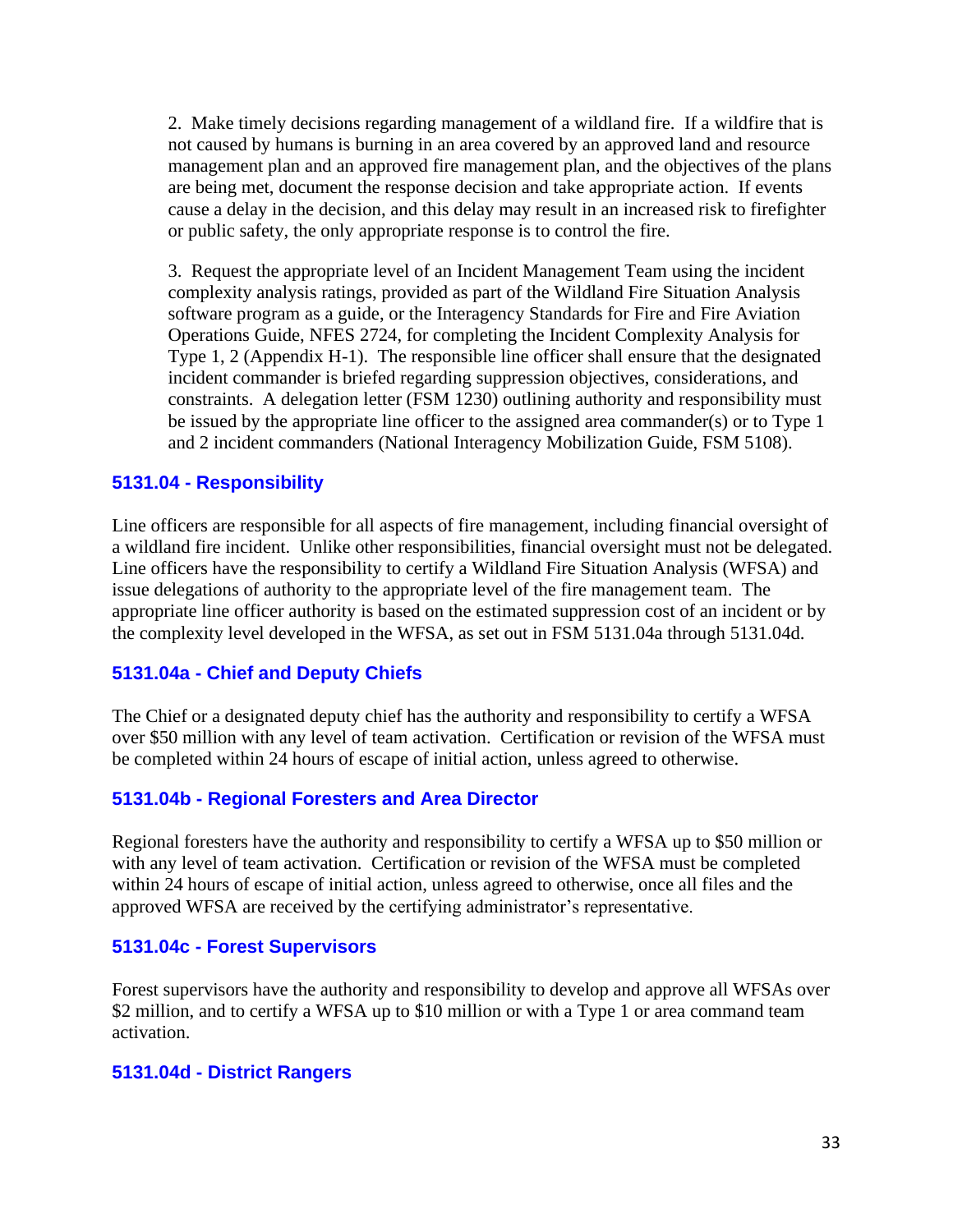District rangers have the authority and responsibility to develop and approve all WFSAs up to \$2 million.

### <span id="page-33-0"></span>**5131.1 - Wildland Fire Situation Analysis**

The Wildland Fire Situation Analysis (WFSA) is a decision support process intended to help the line officer make the best decision possible that considers all available factors. The strategy selected (alternative) can directly affect costs. All WFSAs are required to produce well considered alternatives that display a range of options with cost accountability included as an integral element. The initial WFSA must be approved prior to initiation of a new strategy and within 12 hours of a fire escaping initial actions. A brief Wildland Fire Situation Analysis shall be developed to define suppression objectives for extended attack operations.

The National Wildland Coordinating Group - Wildland Fire Situation Analysis (WFSA) (NWCG-WFSA) documents the decisionmaking process for determining the appropriate suppression action and estimated cost of an incident that is expected to, or has exceeded, the action planned in the Fire Management Plan.

### <span id="page-33-1"></span>**5131.11 - Qualifications for Wildland Fire Situation Analysis (WFSA) Certification**

Line officers shall have the required level of experience and training to be qualified to approve and certify a Wildland Fire Situation Analysis (WFSA) and issue delegations of authority. To obtain certifying authority, the line officer shall have completed the required experience and training as set out in FSM 5131.11a through 5131.11c or must participate in an approved alternative experience and training until required qualification is obtained.

### <span id="page-33-2"></span>**5131.11a - Regional Forester and Deputy Chief Qualifications**

- 1. Qualifications required for WFSA certification:
	- a. Attend an annual National Leadership Team Fire Preparedness Briefing, or
	- b. Qualify as a Type 1 or 2 command and general staff position.
- 2. Approved alternatives until qualification is obtained:

a. Participate in a regional line officer seminar covering the WFSA and delegation of authority process, or

b. Conduct any WFSA certification process utilizing a team consisting of a WFSA analyst/mentor and a qualified line officer.

### <span id="page-33-3"></span>**5131.11b - Forest Supervisor Qualifications**

1. Qualifications required for WFSA certification:

a. Participate in a minimum of one WFSA certification process and complete the National Fire Management Leadership course,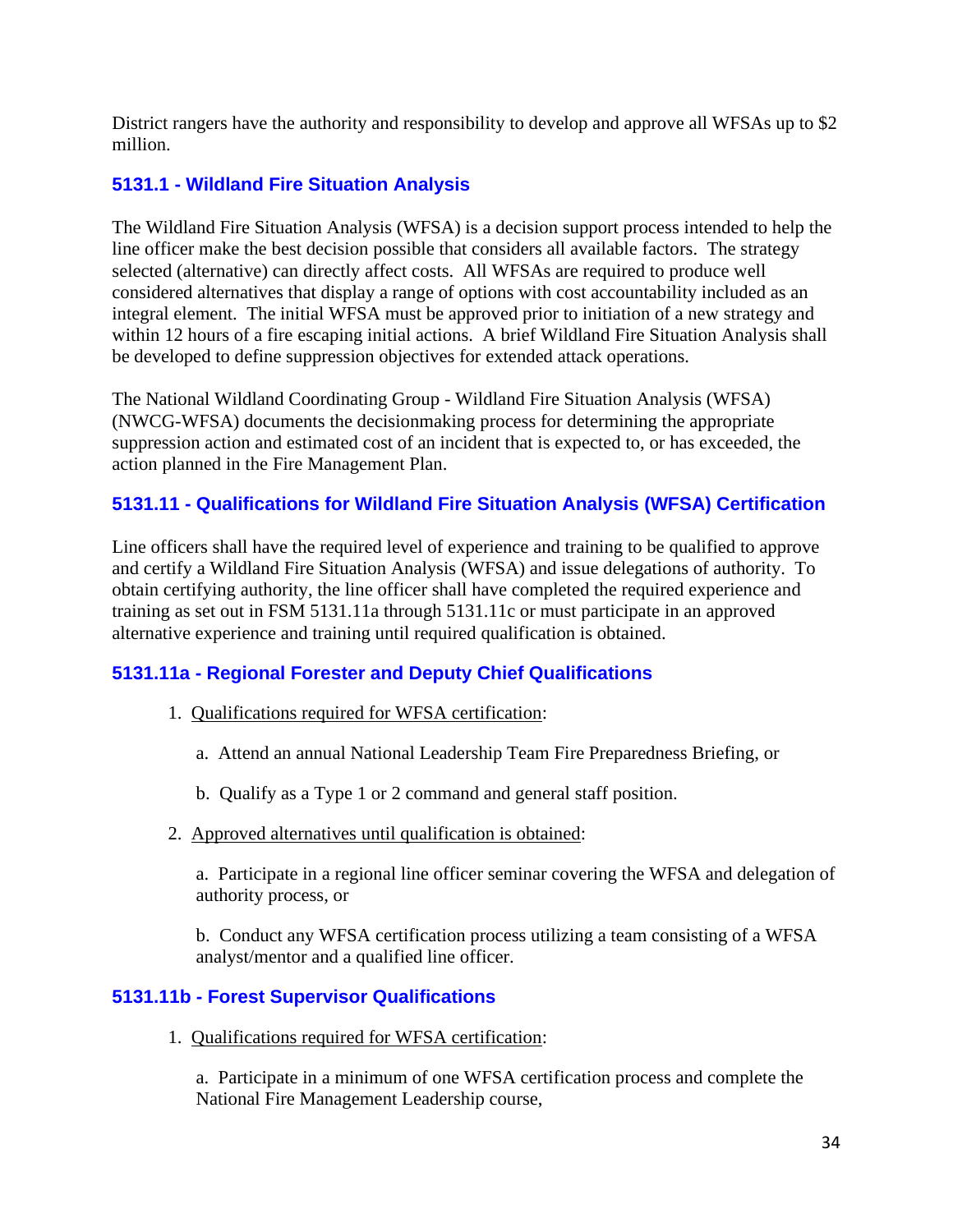- b. Attend a regional WFSA training course, or
- c. Qualify for a Type 1 or 2 command and general staff position.

2. Alternative until the above qualification is obtained: Attend a regional line officer seminar covering WFSA, or assign a qualified line officer and WFSA analyst to mentor and advise throughout the WFSA development and certification process.

### <span id="page-34-0"></span>**5131.11c - District Ranger Qualifications**

1. Qualifications required for WFSA certification:

a. Participate in a minimum of one WFSA certification process and complete the Local Fire Management Leadership course,

- b. Attend a regional WFSA training course, or
- c. Qualify in a Type 1 or 2 command and general staff position.

2. Alternative until the above qualification is obtained: Attend a regional line officer seminar covering WFSA and assign a qualified line officer and WFSA analyst to mentor and advise throughout the WFSA development and certification process.

### <span id="page-34-1"></span>**5131.12 - Preparation Requirements**

A Wildland Fire Situation Analysis must be completed when:

- 1. Wildland fire escapes initial action or is expected to exceed initial action.
- 2. A wildland fire being managed for resource benefits exceeds prescription parameters in the fire management plan.

3. A prescribed fire exceeds its prescription and is declared a wildfire.

### <span id="page-34-2"></span>**5131.13 - Analysis Requirements**

A Wildland Fire Situation Analysis (WFSA) must include the following steps:

1. Identification of Criteria for Evaluating Suppression Alternatives. Develop criteria that reflect the priority for firefighter and public safety, that reflect forest plan objectives and constraints (including environmental and social concerns), that permit assessments of potential resource damage, and that allow for estimates of potential suppression rehabilitation costs. A suppression cost objective must be included as an incident objective and must be included in the delegation of authority. These cost objectives must include all required risk mitigation measures, be commensurate with the values to be protected, and minimize the threat of wildfire escaping onto non-Federal lands. Consider local, regional, and national fire suppression activities and reinforcement capabilities in establishing cost objectives.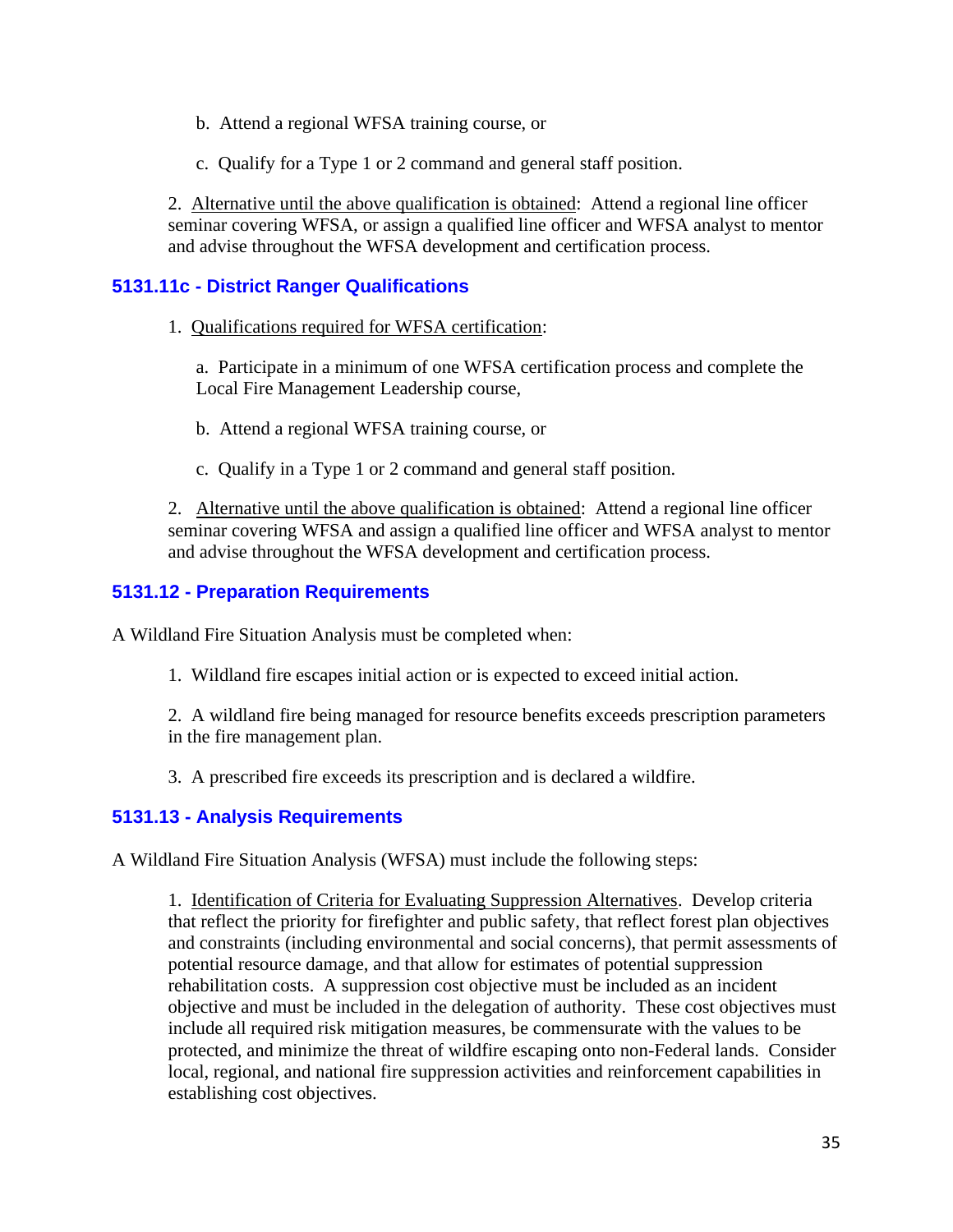2. Development of Suppression Alternatives. Develop alternatives, consistent with forest plan goals that represent a range of strategies for the wildfire suppression situation. Each alternative must:

a. Assess the risks to firefighter and public safety and identify the measures necessary to mitigate them.

b. Be implementable.

c. Include documentation of strategic objectives.

d. Consider the resources required for implementation, and the availability of those resources for the incident.

e. Assess the probability of success and consequences of failure using decision trees (for example, WFSA software (FSM 5131.1)).

f. Estimate the time to accomplish containment and control, acres burned, suppression cost, and resource damage.

g. Show results in unique outcomes, changes in wildland fire perimeter, resources required for control, a range of costs, and variability of timeframes to achieve containment and control.

h. Consider strategies that are legally and technically implementable and are estimated to result in suppression cost savings.

3. Analysis of Suppression Alternatives. Use the developed evaluation criteria and objectives to analyze alternatives. Determine whether estimates of expected wildfire and suppression actions are consistent with the forest plan objectives and values.

4. Least Suppression-Cost Option. This alternative must be implementable, consistent with firefighter and public safety, so that when expected fire suppression costs are compared, this alternative is the least expensive. All WFSAs will have this alternative identified within the documentation of the decision.

5. Approval.

a. The responsible line officer selects the WFSA suppression alternative and approves any revisions and shall:

(1) Select the alternative that best meets the overall criteria and objectives established for the fire.

(2) Provide sufficient documentation to convey the rationale for the selection.

(3) Document the rationale for the decision, if the least expected suppression cost alternative is not selected.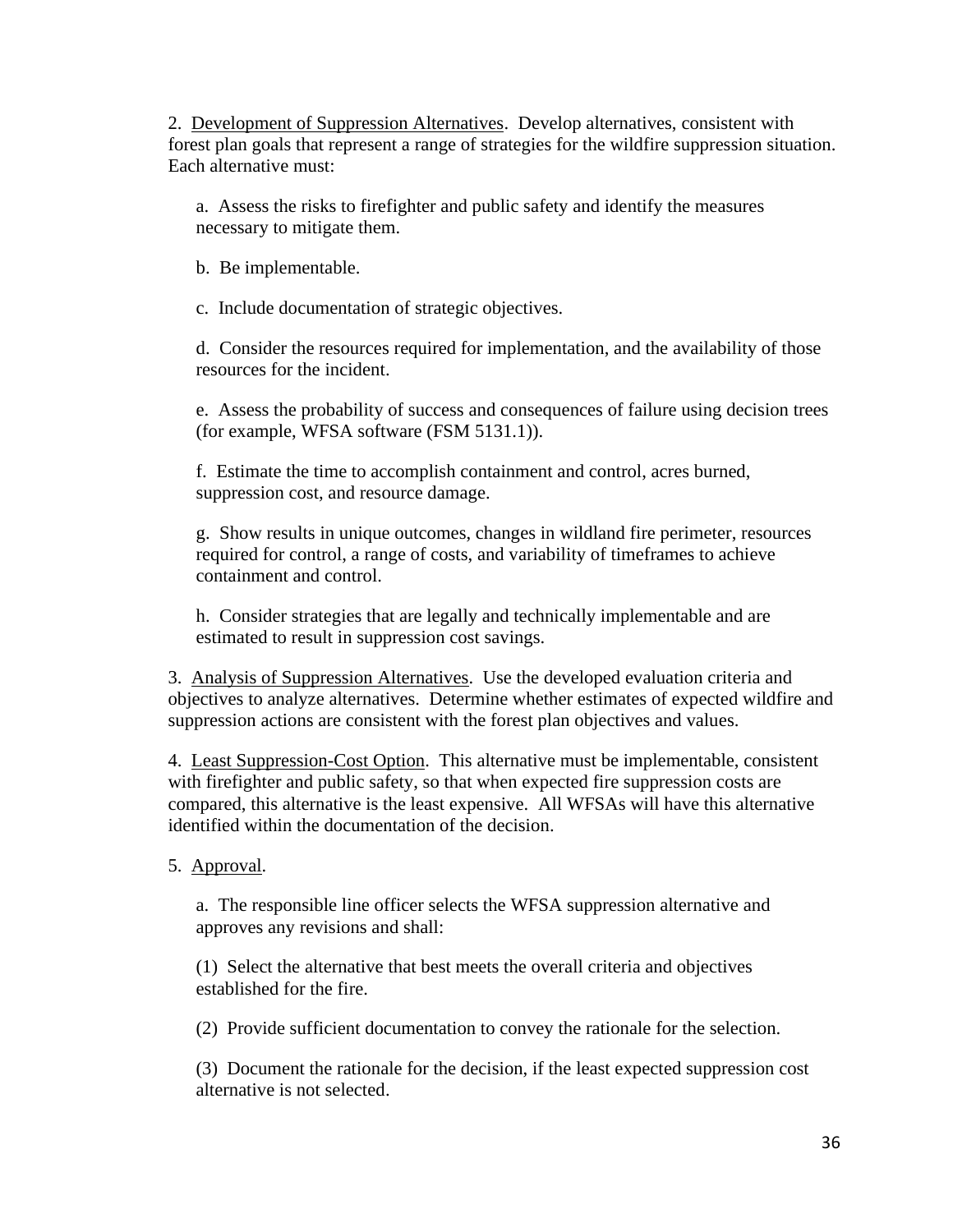b. Certification or revision of a WFSA being approved by the Chief must be completed in consultation with the regional forester and forest supervisor submitting the WFSA.

c. The line officer ensures that an appropriate level Incident Management Team is assigned, based upon an incident complexity analysis.

6. Notification. The line officer ensures that the public and cooperators are informed of the selected alternatives and ensures that the geographic area coordination center is notified of the selected alternative, probable commitment of resources, and critical resource needs.

7. WFSA Monitoring and Evaluation. The assigned line officer shall daily validate the selected suppression alternative, including cost containment measures, based on the current and predicted situation. Revision or amendment of the WFSA is required if incident objectives, including cost objectives, are exceeded. The responsible line officer and the incident commander shall revise, amend, and approve the WFSA, if needed; the appropriate line officer shall certify the revised WFSA following all guidelines for this process.

8. Documentation. Before leaving an incident, the incident commander shall ensure that the WFSA, including any revisions, is documented and filed with form FS-5100-29, Individual Fire Report.

9. Evaluation. Incident suppression cost objectives must be included as a performance measure in Incident Management Team evaluations.

### <span id="page-36-1"></span><span id="page-36-0"></span>**5132 - SUPPRESSION ACTION ON PRIVATE LAND**

#### **5132.01 - Authority**

Pursuant to Title 42, United States Code, section 1856b (42 U.S.C. 1856b), the Agency regulations at section 211.5 of Title 36 of the Code of Federal Regulations (36 CFR 211.5) permit the Forest Service, in the absence of a written reciprocal agreement with a fire organization, to render emergency assistance in suppressing wildland fires and in preserving life and property from the threat of fire, within the vicinity of the Agency's fire protection facilities.

1. This assistance may be offered without reimbursement if a Forest Service-initiated prescribed fire escapes onto non-Forest Service lands.

2. This assistance may be offered on a reimbursable basis on non-Forest Service lands when requested, without regard to the threat to National Forest System lands or resources.

#### <span id="page-36-2"></span>**5132.03 - Policy**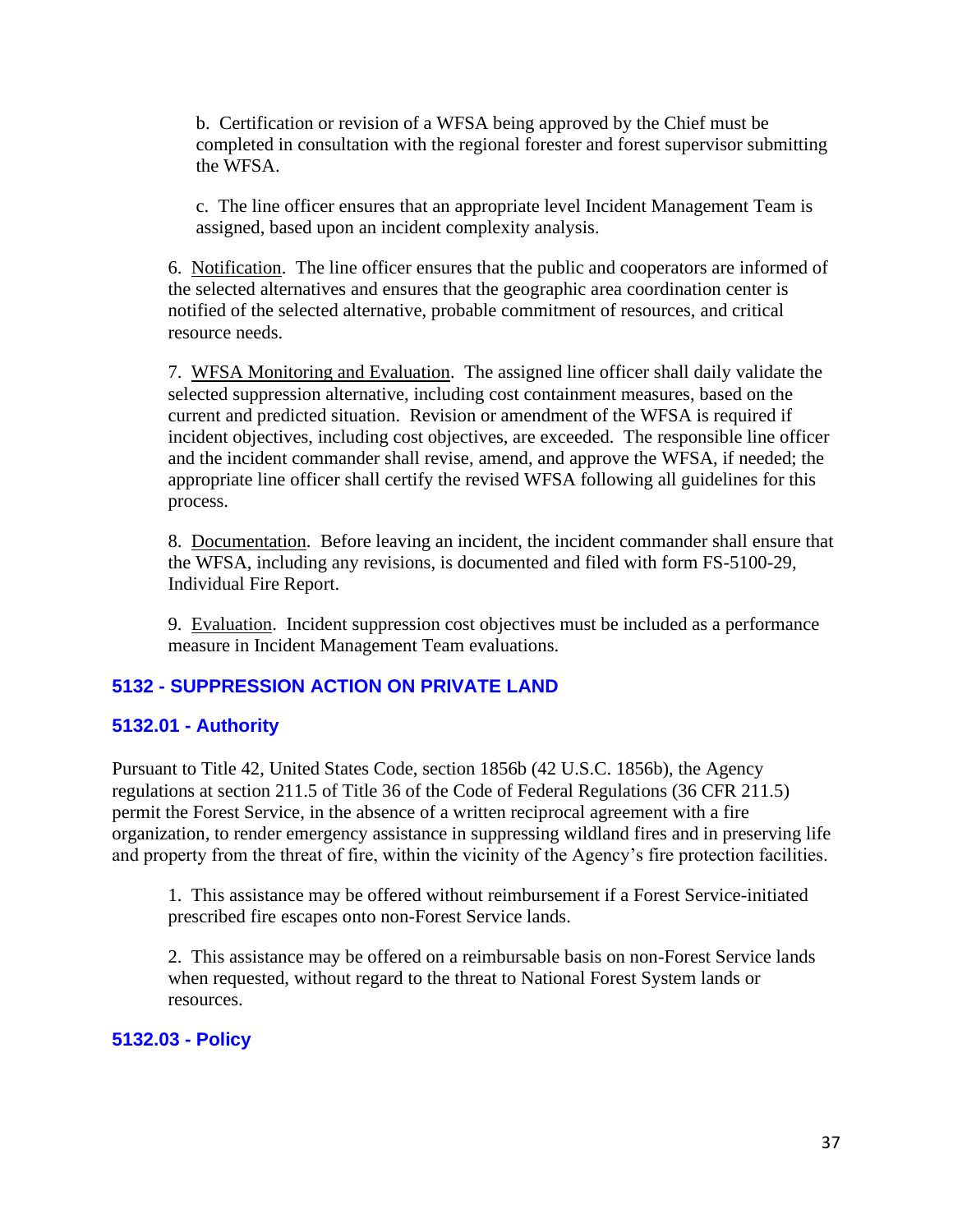Permission to conduct suppression activities on private land should be obtained from the landowner when feasible; however, suppression action should not be delayed while permission is being sought.

### <span id="page-37-0"></span>**5132.1 - Structure Fires**

Refer to FSM 5137 for direction regarding suppression of structure fires on private land.

### <span id="page-37-1"></span>**5132.2 - Wildland/Urban Interface**

Refer to FSM 5106 for direction regarding cooperative suppression activities within wildland urban interface.

# <span id="page-37-2"></span>**5133 - ORGANIZATION AND MANAGEMENT OF WILDFIRE SUPPRESSION OPERATIONS**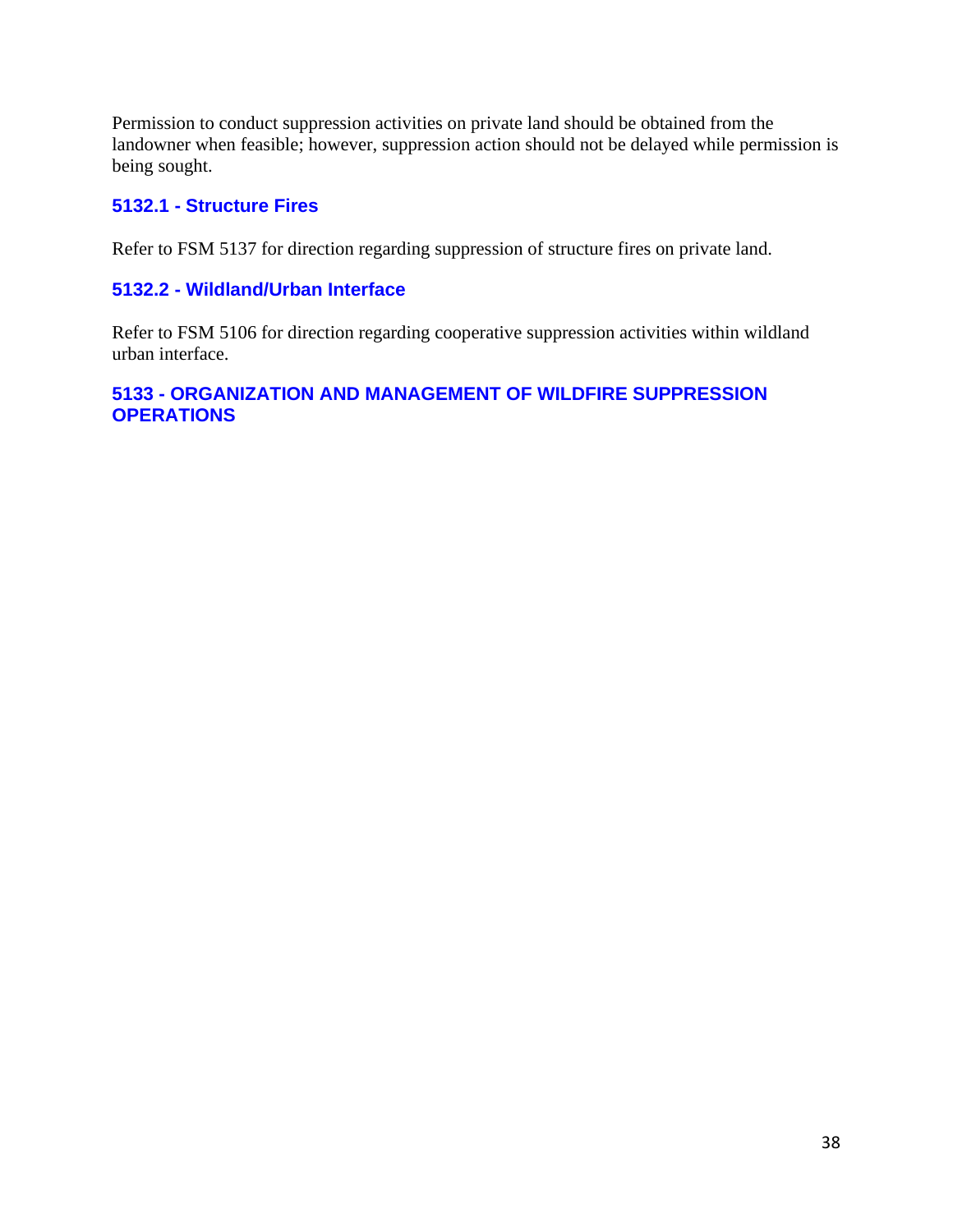All wildland fire protection agencies are organized to handle a reasonable amount of forest, brush, and grass fires within their jurisdictions. They usually can fight larger, more destructive fires with their own resources plus aid from other agencies. However, additional or substantial outside assistance may be required at times. In these cases, National Interagency Incident Management System (NIIMS) provides a total systems approach for response in a wide range of emergency situations (including fires, floods, earthquakes, and other natural or human-caused incidents).

# <span id="page-38-0"></span>**5133.02 - Objective**

To establish positions, qualifications, and certification requirements in wildland fire suppression to ensure that Forest Service personnel have the organization, training, and qualifications to carry out fire management policies and programs in a safe, cost-efficient manner.

### <span id="page-38-1"></span>**5133.03 - Policy**

1. Comply with the qualification requirements for the skills and knowledge unique to wildland fire suppression and the Incident Command System (ICS) as established by the National Wildfire Coordinating Group (NWCG) in section 12 of the Wildland and Prescribed Fire Qualification System Guide, PMS 310-1 (FSM 5108) and with additional Forest Service requirements as set forth in FSH 5109.17.

2. Accept the participation in cooperative fire suppression efforts of personnel from other agencies or of cooperators not hired by the Forest Service, who comply with the minimum requirements specified by the NWCG Wildland and Prescribed Fire Qualification System Guide, PMS 310-1 (FSM 5108).

3. Employ the Incident Command System (ICS) in Forest Service fire suppression activities and in other incidents as appropriate.

4. Prepare agreements covering the use of active duty military forces assigned to Department of Defense installations adjacent to National Forest System lands, National Guard, State, and local cooperator forces in advance of wildfire emergencies.

5. Manage wildfires involving multiple jurisdictions as mutually agreed-upon unified commands, when possible. Commands should be unified as early in the incident as possible. The rapid exchange of information and coordinated tactics are, first, a safety precaution and, second, a cost containment protocol. Cost apportionments will be based on mutually agreed upon criteria and reflected in the delegation of authority from the line officer or agency administrators.

### <span id="page-38-2"></span>**5133.04 - Responsibility**

### <span id="page-38-3"></span>**5133.04a - Washington Office, Director, Fire and Aviation Management Staff**

The Washington Office, Director, Fire and Aviation Management, is authorized to: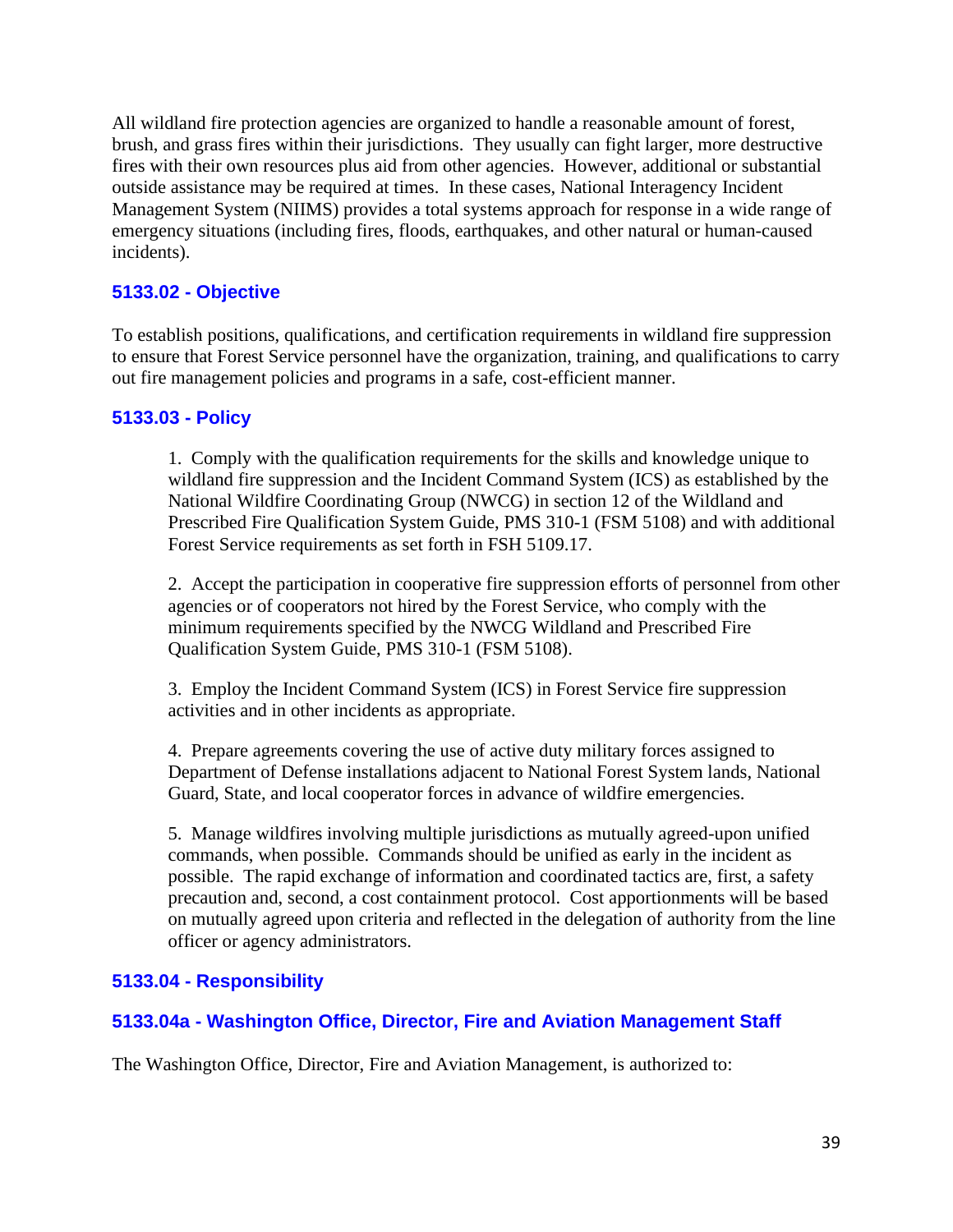1. Plan, provide, and coordinate needs for national suppression resources (FSM 5133.2); infrared detection; mapping aircraft; national incident radio support cache; and utilization of Department of Defense resources.

2. Identify national resources and list them in the National Interagency Mobilization Guide (FSM 5108).

3. Annually determine and approve the number of national suppression resources and their period of availability, location, and funding to support preparedness and suppression activities.

### <span id="page-39-0"></span>**5133.04b - Regional Foresters and Area Director**

Regional foresters and the Area Director are responsible for negotiating and having in place, in advance of wildfire emergencies, agreements covering the use of National Guard, State, and local cooperator forces.

### <span id="page-39-1"></span>**5133.04c - Forest Supervisors**

Forest supervisors are responsible for:

1. Ensuring wildland fire management actions, including wildfire suppression, are managed in a safe and efficient manner.

2. Overseeing management of wildfire suppression on all incidents.

### <span id="page-39-2"></span>**5133.1 - Wildland Fire Management Organization**

Follow the Fireline Handbook (FSH 5109.32a), the Wildland and Prescribed Fire Qualification System Guide (PMS 310-1) (FSH 5108), and the Fire and Aviation Management Qualifications Handbook (FSH 5109.17) for organizing and managing wildfire suppression activities. Assign personnel to wildfire suppression positions on the basis of qualification and demonstrated ability rather than on the basis of administrative rank (FSH 5109.17). Manage all incidents using the National Interagency Incident Management System/Incident Command System (NIIMS/ICS). Assign the appropriate level of Incident Management Team based on a complexity analysis done within the Wildland Fire Situation Analysis.

### <span id="page-39-3"></span>**5133.2 - National Wildland Fire Suppression Resources**

National suppression resources are established to provide cost-efficient and effective levels of staffing, location, and availability.

All national suppression resources and equipment must meet established Forest Service and interagency standards, availability dates, and staffing levels. These standards are described in the National Interagency Mobilization Guide (FSM 5108). The regional Fire and Aviation Management director shall obtain written agreement from the Washington Office, Director, Fire and Aviation Management staff, for any proposed deviations from national standards, availability, and funding.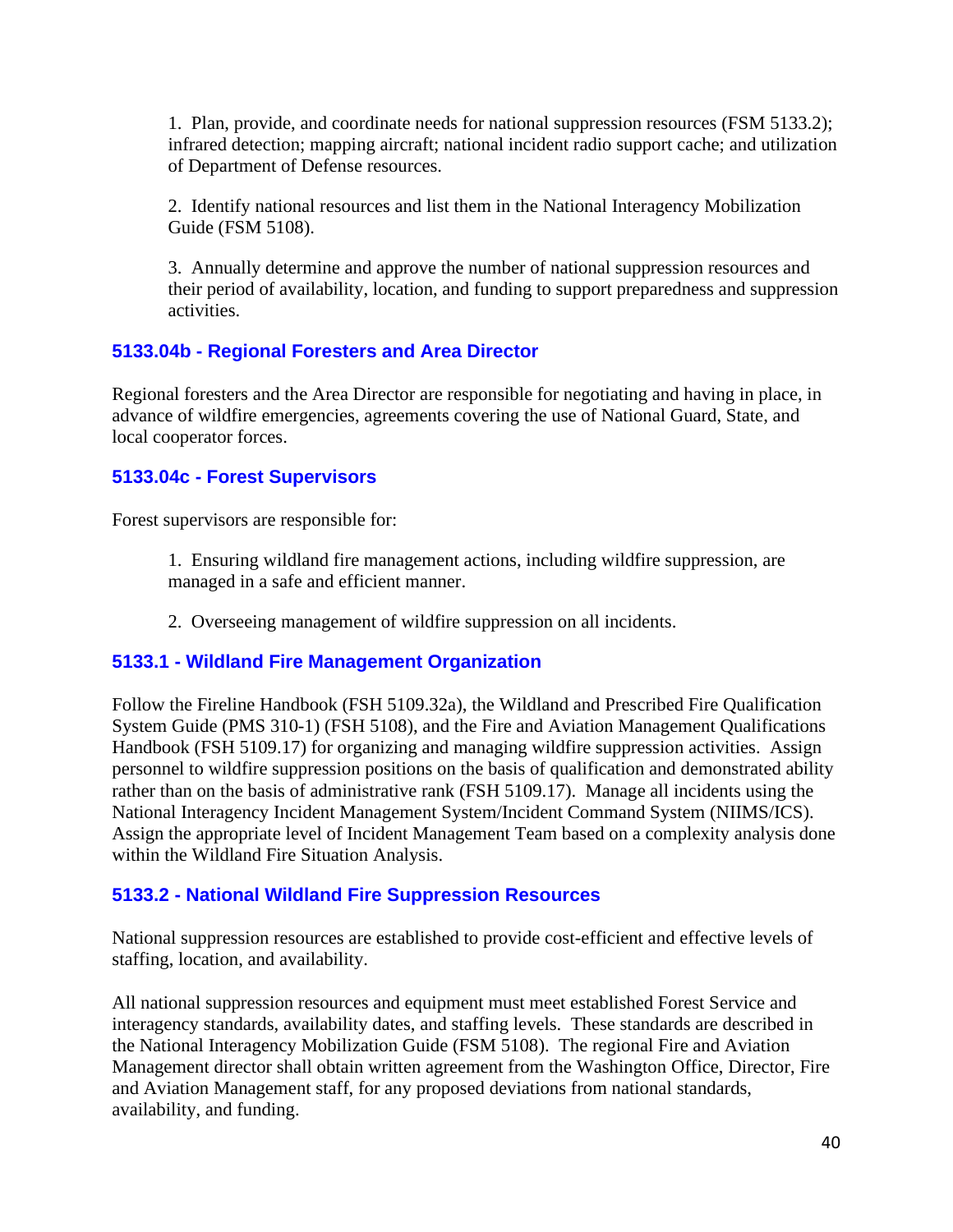The following national resources must be identified in the National and Regional Mobilization Guides:

1. Airtankers, Modular Airborne Fire Fighting Systems (MAFFS), lead planes, and pilots;

2. Call-When-Needed (CWN) Type 1 and Type 2 exclusive-use helicopters and pilots (Type 2 helicopters identified by the National Fire Management Analysis Systems (NFMAS) as initial attack resources are not considered national resources);

3. Smokejumpers, aircraft, and pilots;

4. Air transportable mobile weather units;

5. Contracted large transport aircraft;

6. National Incident Management Teams and National Area Command Teams;

7. Type 1 crews; and

8. National Fire Equipment System (NFES) National Interagency Support fire caches (category 1) and designated Local Area Interagency Support fire caches (category 2). Consult the National Interagency Mobilization Guide for additional resource information (FSM 5108).

### <span id="page-40-0"></span>**5133.3 - Job Corps and Non-Federal Organized Suppression Crews**

Job Corps and non-Federal organized suppression crews shall meet the same physical fitness and training requirement as organized firefighting agency crews (FSM 5126.03, 5126.1 and 5133.1 and FSH 5109.17). The responsible line officer shall ensure qualified personnel are assigned to manage these crews on all fires.

### <span id="page-40-1"></span>**5133.4 - Military, State, and Local Forces**

Pre-emergency agreements cover the use of National Guard, State, and local cooperator forces (FSM 5133.03). Establish the method and rate of payment in these agreements as directed in the Interagency Incident Business Management Handbook (FSH 5109.34).

### <span id="page-40-2"></span>**5133.5 - Interregional Detail of Crews**

Assign a crew representative with each Type 2 crew (National Interagency Mobilization Guide, FSM 5108) when the crew is dispatched out of the region. The crew boss may serve as the crew representative if qualified (FSH 5109.17, ch. 20).

### <span id="page-40-3"></span>**5133.6 - National Incident Management Teams**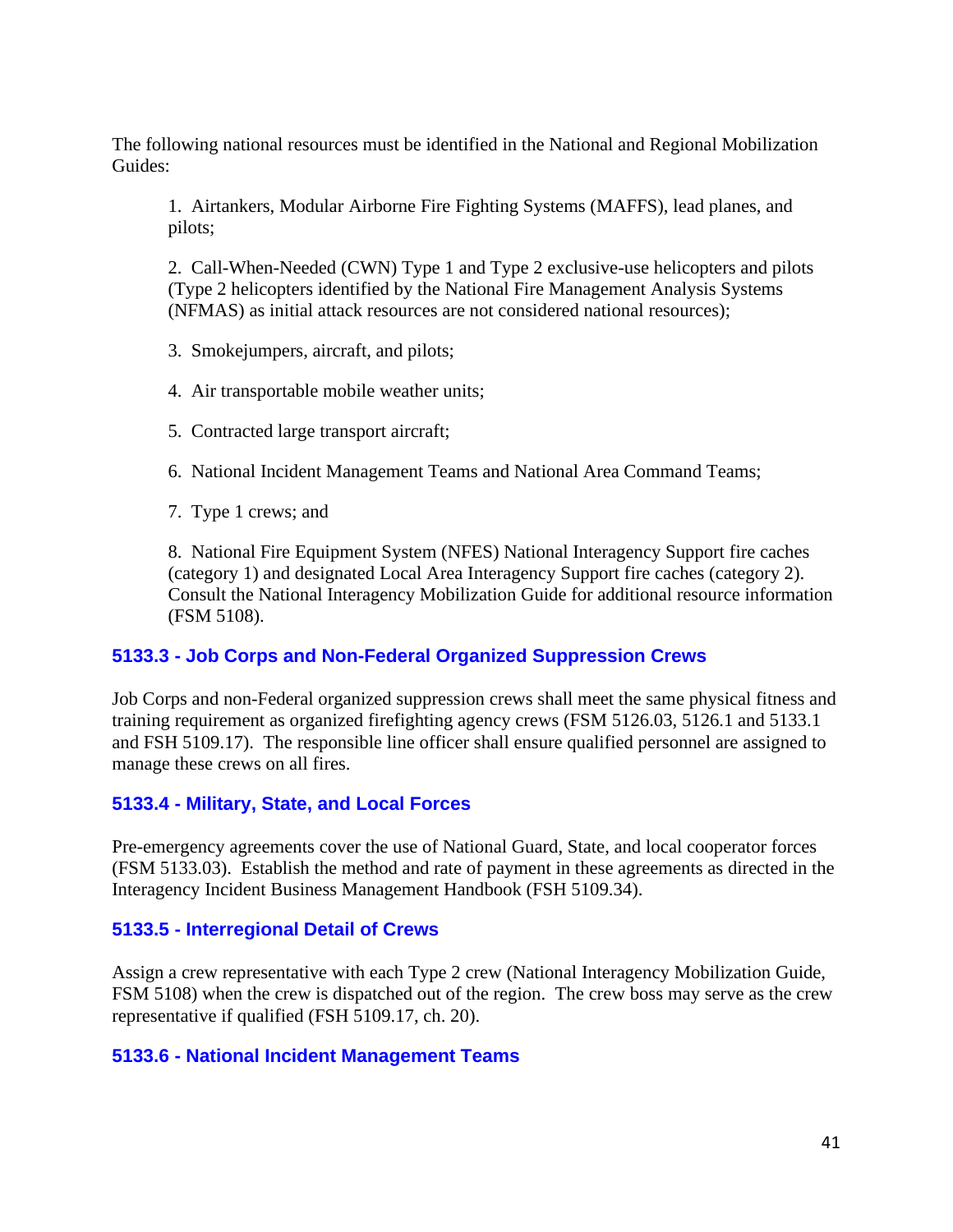All regions must provide interagency Incident Management Teams, as required by the National Interagency Mobilization Guide (FSM 5108), that are qualified for interregional and interagency assignments. Each region must annually furnish the National Interagency Coordination Center (NICC) with the names of team personnel, overhead position, highest qualification, and home units as part of the Regional Mobilization Guide. National Incident Management Team standards and operational procedures are contained in the National Interagency Mobilization Guide (FSM 5108).

### <span id="page-41-0"></span>**5133.7 - Rest Periods, Assignments, and Shift Duration**

To maintain safe, productive fire suppression activities, fire management personnel shall manage work and rest periods, assignment duration, and shift length. Comply with the standards in FSH 5109.34, chapter 10, Interagency Incident Business Management Handbook.

### <span id="page-41-1"></span>**5134 - EMERGENCY FIREFIGHTERS**

### <span id="page-41-2"></span>**5134.04 - Responsibility**

Line officers have the responsibility for determining the need to train and mobilize emergency firefighters in order to provide additional expertise and skills to supplement regular Forest Service forces during emergency situations (FSH 5109.34).

### <span id="page-41-3"></span>**5134.1 - Emergency Firefighter Requirements**

Persons employed under the Administratively Determined (AD) Pay Plan for Emergency Firefighters shall meet Agency standards; for training and physical fitness requirements (FSM 5126.03, 5126.1 and 5130; FSH 5109.17 and the Wildland and Prescribed Fire Qualification System Guide (PMS 310-1 FSM 5108)).

### <span id="page-41-4"></span>**5134.2 - Technical Specialist Requirements**

The employing officer may waive the physical fitness test and firefighter training course requirements, except fire shelter training (FSM 5135.11), for emergency firefighters used as technical specialists, such as fallers and equipment operators, when employed specifically for their occupational skills (FSH 5109.17, sec. 12).

### <span id="page-41-5"></span>**5135 - FIRE SUPPRESSION SAFETY**

All activities must reflect a commitment to firefighter and public safety as the first priority.

### <span id="page-41-6"></span>**5135.04 - Responsibility**

#### <span id="page-41-7"></span>**5135.04a - Regional Foresters and Area Director**

Regional foresters and the Area Director are responsible for establishing procedures for issuance, use, and accountability of personal protective clothing and equipment.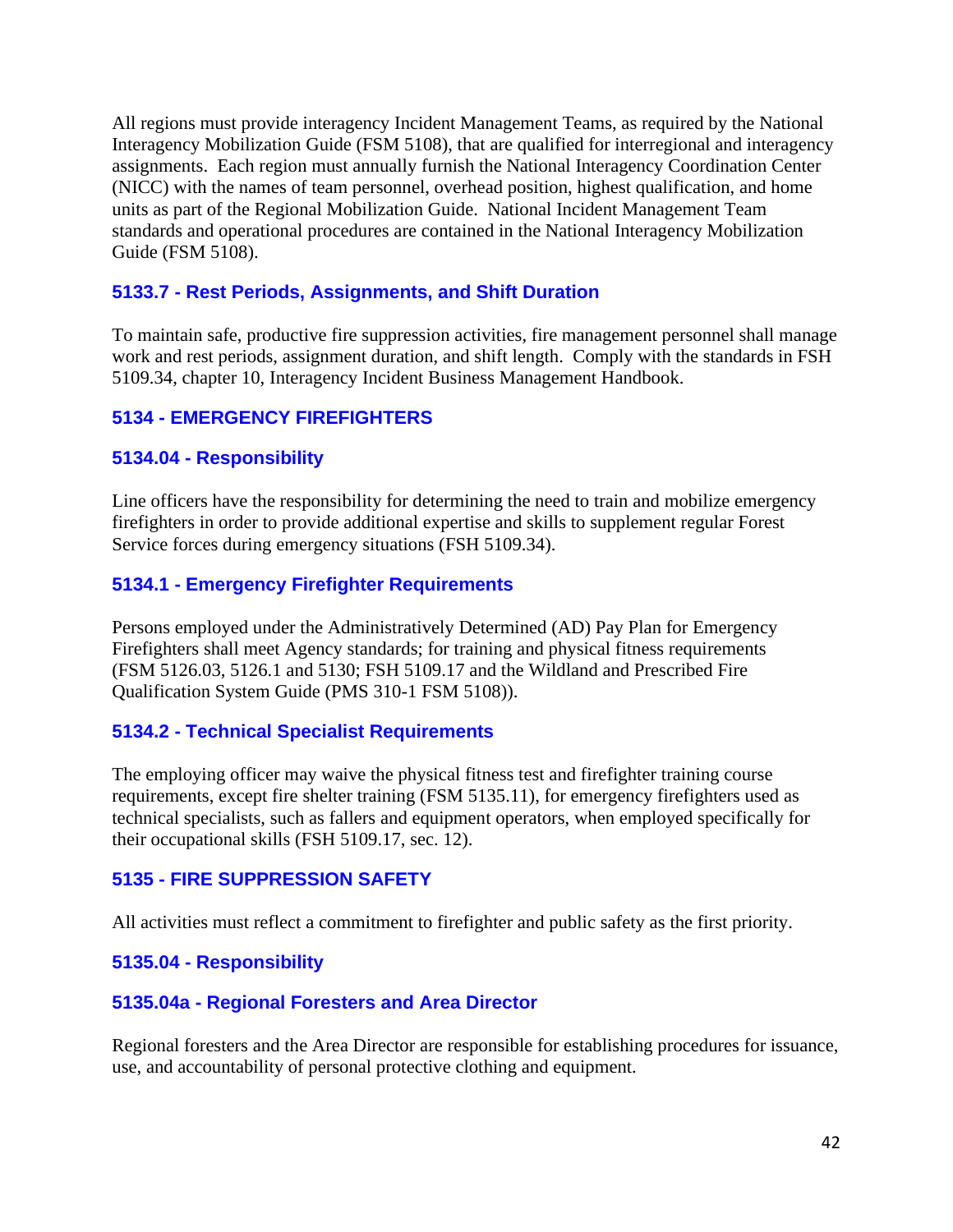### <span id="page-42-0"></span>**5135.04b - Forest Supervisors**

It is the responsibility of the forest supervisor to:

1. Determine the need for and approval of self-contained breathing apparatus (SCBA) and all other nonmandatory personal protective equipment, consistent with direction in FSM 5135.11 and 5135.3.

2. Ensure that training, use, appropriate employee medical surveillance programs, and maintenance and storage of the protective equipment comply with applicable standards (FSM 5135.1 and 5135.3).

3. Provide 8 hours of annual fire safety refresher training to personnel directly involved with fire management activities (FSH 5109.17, ch. 20 and 30).

#### <span id="page-42-1"></span>**5135.04c - Work Supervisors**

As directed in the Health and Safety Code Handbook (FSH 6709.11) and FSM 5720 (for requirements related to aviation safety), work supervisors are responsible for the safety of employees engaged in wildland fire management activities.

#### <span id="page-42-2"></span>**5135.04d - All Employees**

All employees have the personal responsibility for protecting themselves and other workers from injury or accidents through safe work practices and compliance with the requirements for safe operation of equipment.

#### <span id="page-42-3"></span>**5135.1 - Protective Clothing and Equipment**

The protective clothing and equipment requirements in FSM 6716, the Health and Safety Code Handbook (FSH 6709.11), and the Fireline Handbook (FSH 5109.32a) must be met by all employees. Personal protective gear must not be modified.

#### <span id="page-42-4"></span>**5135.11 - Flame-Resistant Clothing and Fire Shelters**

1. Flame-Resistant Clothing. For all wildland fire duties, flame-resistant clothing (FSH 6709.11) must comply with the following requirements:

a. Flame-resistant shirts must meet the requirements of Forest Service specification 5100-91.

b. Flame-resistant pants must meet the requirements of Forest Service specification 5100-92.

c. Flame-resistant face and neck shrouds must meet the requirements of Forest Service specification 5100-601.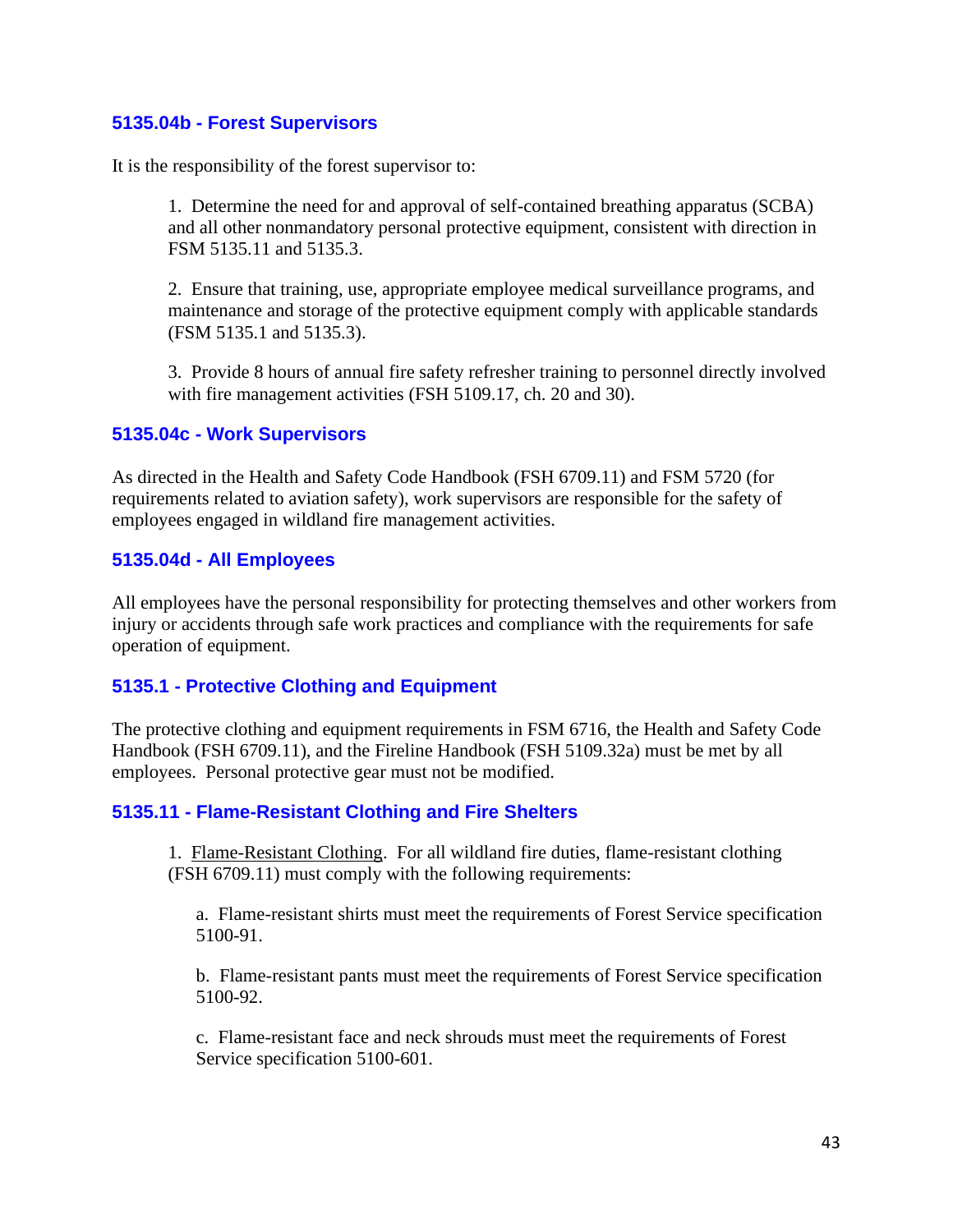d. Wildland fire work gloves must meet the requirements of Forest Service specification 6170-5.

e. Stencils, patches, or silk-screens must not be attached to flame-resistant clothing.

f. The clothing must be loose fitting to provide air flow and an air gap to protect against radiant heat.

2. Fire Shelters. All Forest Service employees, cooperators, and contractors shall carry fire shelters while on the fireline of any uncontrolled wildland fire. This requirement applies to all wildland fires, including wildfires being managed by other agencies. For prescribed fire, use the Job Hazard Analysis (FSH 6709.12, sec. 14) to determine the need for the use of fire shelters. Fire shelters must meet the requirements in Forest Service specification 5100-320 or 5100-606, Shelter, Fire (developed by the Missoula Technology and Development Center).

3. Distribution and Training for Flame-Resistant Clothing and Fire Shelters.

a. Forest Service Employees. Forest supervisors shall ensure that fire shelters and flame-resistant clothing are issued to each Forest Service employee who has current fireline and prescribed fire qualifications and who may be assigned to Forest Service or other agency wildland fire projects. For aviation-related assignments, see the requirements in FSM 5723.

b. Cooperators. Local fire management officers shall issue fire shelters to cooperators and provide instruction for their use. Local fire management officers shall issue flame-resistant clothing to cooperators at the time of their training and assignment to fireline duties when they are employed directly by the Forest Service and their agencies have not provided the clothing. For aviation-related assignments, see the requirements in FSM 5723.

c. Purchase. The purchase and use of flame-resistant clothing does not require a Job Hazard Analysis (FSH 6709.12, sec. 14).

### <span id="page-43-0"></span>**5135.2 - Hazardous Materials**

Limit actions of Forest Service personnel on incidents involving hazardous materials to those emergency measures necessary for the immediate protection of themselves and the public. If the material is a health and safety hazard requiring special measures for control and abatement, promptly notify the appropriate public safety agencies. Provide training in hazardous materials recognition and avoidance to employees whose exposure to such materials is likely (FSM 2160).

### <span id="page-43-1"></span>**5135.3 - Self-Contained Breathing Apparatus**

Wildland firefighters may deploy only an open-circuit, self-contained breathing apparatus (SCBA) of the positive pressure type when smoke from vehicle, dump, structure, or other nonwildland fuel fire cannot be avoided while meeting wildland fire suppression objectives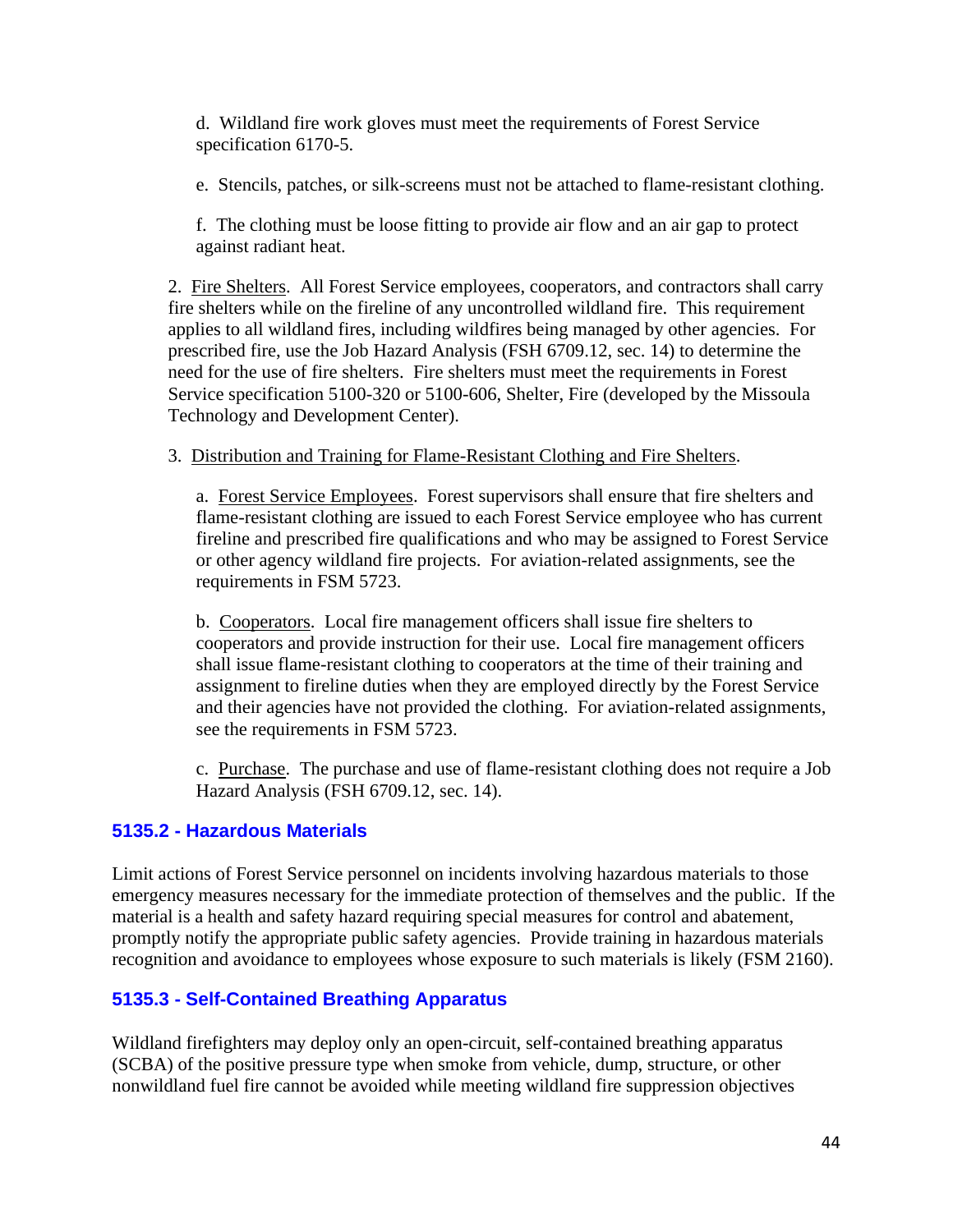(29 CFR 1910.134, Respiratory Protection). If such an apparatus is not available, avoid exposure to smoke from these sources.

The acquisition, training, proper use, employee health surveillance programs, inspection, storage, and maintenance of an SCBA must comply with the National Fire Protection Association Standard, NFPA-1981 and 29 CFR 1910.134, and must be justified by a Job Hazard Analysis.

Where an SCBA is approved, it may be carried only on a fire engine and its use must be consistent with FSM 5130.2, 5130.3, and this section.

### <span id="page-44-0"></span>**5135.4 - Safety Guidance**

The Fire Orders, Lookouts/Communication/Escape Routes and Safety Zones (LCES), and Watch Out Situations contain important basic guidance for safe fire management activities. The Fireline Handbook (FSH 5109.32a), and Health and Safety Code Handbook (FSH 6709.11), list the Fire Orders and Watch Out Situations and provide additional information and direction that support effective and safe firefighting. Wildfire suppression actions must comply with the Fire Orders, and levels of engagement must be determined by and based upon iterative risk assessment and management (IRPG).

### <span id="page-44-1"></span>**5135.5 - Annual Refresher Training**

All personnel who may receive a wildfire fireline assignment shall complete a minimum of 8 hours of fire safety refresher training annually (5135.04b and 5109.17, ch. 20 and 30). Refresher training must consist of fire shelter purpose and use, practice deployments, and any pertinent fire safety related topics such as: Fire Orders and Watch Out Situations; Lookouts, Communications, Escape Routes, and Safety Zones (LCES); and Look up, Look down, and Look Around. The Interagency Incident Qualification Card, NFES 1578, must not be issued until supervisors certify that the individuals have completed annual Fire Safety Refresher training.

### <span id="page-44-2"></span>**5136 - CIVIL RIGHTS AND HUMAN RESOURCE PROGRAMS**

### <span id="page-44-3"></span>**5136.03 - Policy**

A human resource specialist shall be assigned to any incident involving 300 or more people. Prior to leaving an incident, the human resource specialist shall prepare documentation in a package for the agency administrator that lists corrective actions taken during the incident regarding civil rights and employee conduct and any follow-up actions required; label the package "Administratively Confidential - For Official Use Only," and deliver the package to the responsible line officer or designated agency administrator.

### <span id="page-44-5"></span><span id="page-44-4"></span>**5136.04 - Responsibility**

### **5136.04a - Regional Foresters and Area Director**

It is the responsibility of the regional forester and the Area Director to assign a human resource specialist to incidents with 300 or more people.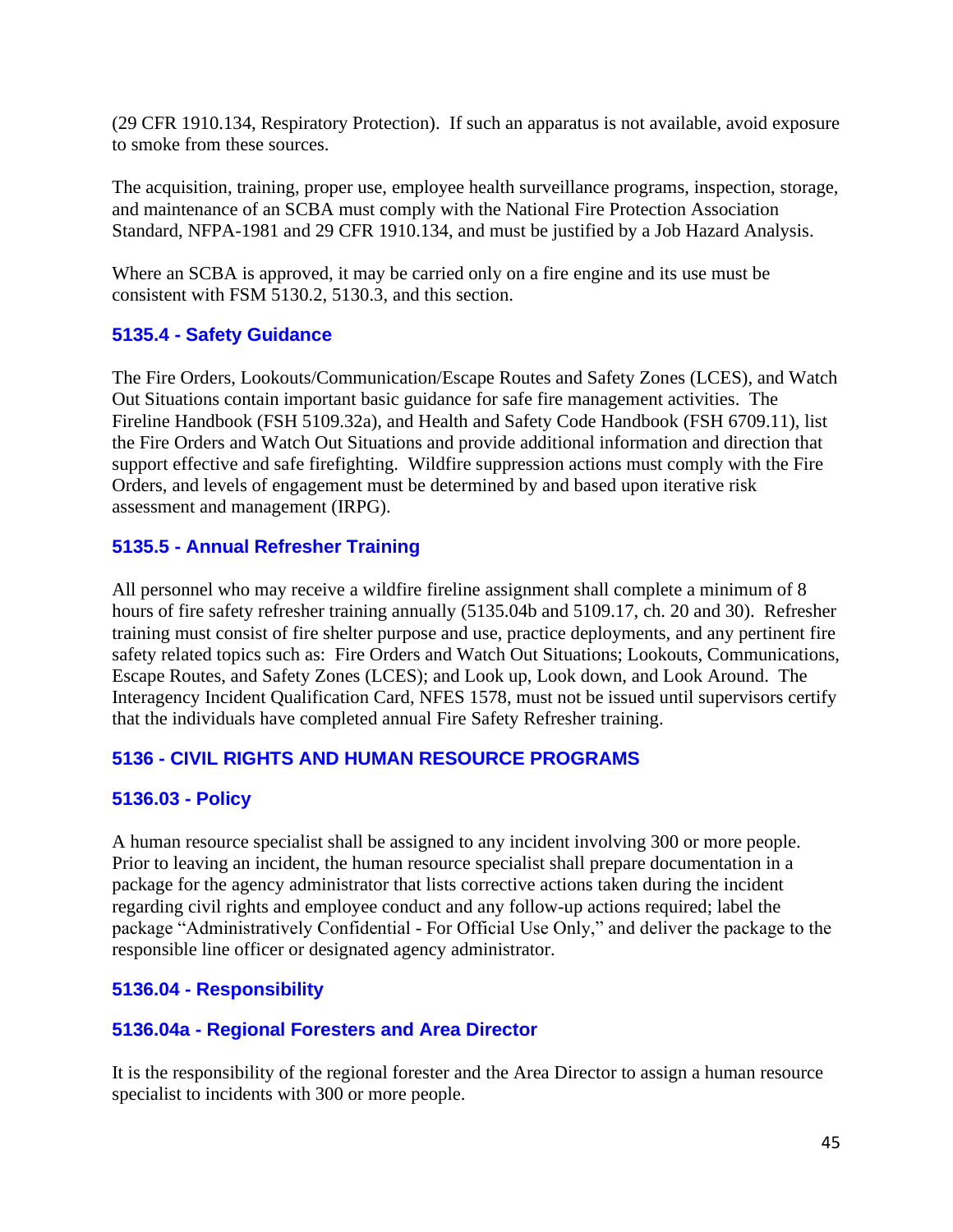### <span id="page-45-0"></span>**5136.04b - Human Resource Specialists**

1. Human resource specialists assigned to wildland fire management projects or incidents are responsible for:

a. Monitoring civil rights and human resource concerns.

b. Providing appropriate behavior awareness/education.

c. Initiating corrective action to resolve problems as directed by FSH 5109.17, Fire and Aviation Management Qualifications Handbook, chapter 20.

2. The human resource specialists assigned to a wildland fire suppression incident or project shall prepare an annual report of statistics of human resource and civil rights related concerns from incident personnel.

a. The report lists incidents which have occurred within the region or the Area.

b. Documentation should follow direction required in FSM 5136.03.

c. After the report is consolidated, it is forwarded to the National Human Resource Specialist Program Coordinator.

### <span id="page-45-1"></span>**5137 - STRUCTURE FIRES**

Structure fire protection activities include suppression of wildfires that are threatening improvements. Exterior structure protection measures include actions such as foam or water application to exterior surfaces of buildings and surrounding fuels, fuel removal, and burning out around buildings.

### <span id="page-45-2"></span>**5137.02 - Objective for Structure Fire Protection**

The Forest Service's primary responsibility and objective for structure fire protection is to suppress wildfire before it reaches structures. The Forest Service may assist State, county, and local fire departments in exterior structure fire protection when requested under terms of an approved cooperative agreement.

### <span id="page-45-3"></span>**5137.03 - Policy for Structure Fire Suppression**

1. Fire Suppression for Non-Forest Service Structures. Structure fire suppression, which includes exterior and interior actions on burning structures, is the responsibility of State, tribal, county, or local fire departments.

a. Forest Service officials shall avoid giving the appearance that the Agency is prepared to serve as a structure fire suppression organization.

b. Forest Service employees shall limit fire suppression actions to exterior structure protection measures as described in FSM 5137.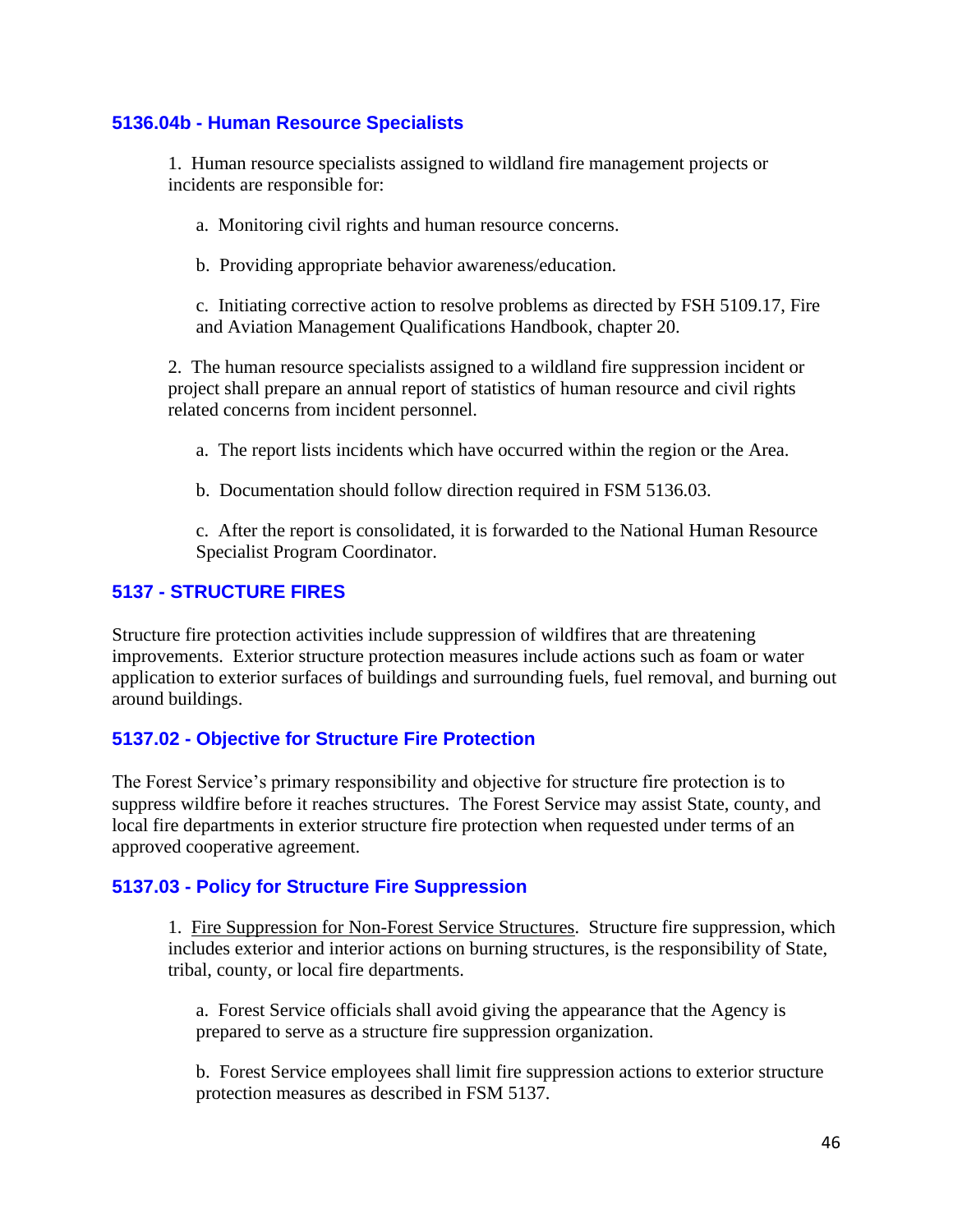#### 2. Fire Protection and Suppression for Forest Service Structures.

a. At Forest Service administrative sites, outside the jurisdiction of State, county, and local fire departments, limit fire protection measures to:

- (1) Prevention.
- (2) Use of fire extinguishers on incipient stage fires (FSH 6709.11, sec. 35.11a).
- (3) Safe evacuation of personnel.
- (4) Containment by exterior attack.
- (5) Protection of exposed improvements.

b. At Forest Service administrative sites located within the jurisdiction of State, county, and local structural fire departments, structure fire suppression responsibility must be coordinated with State, county, and local fire departments.

3. Vehicle and Dump Fires.

Do not undertake direct attack on vehicle or dump fires on National Forest System lands unless such action is absolutely necessary to protect life or prevent the spread of fire to the wildlands.

### **FSM 5100 – WILDLAND FIRE MANAGEMENT**

### **CHAPTER 5140 – HAZARDOUS FUELS MANAGEMENT AND PRESCRIBED FIRE**

**Amendment No.:** 5100-2014-3

**Effective Date:** September 24, 2014

**Duration:** This amendment is effective until superseded or removed.

**Approved:** JAMES E. HUBBARD Deputy Chief, S&PF

**Date Approved:** 09/17/2014

**Posting Instructions:** Amendments are numbered consecutively by title and calendar year. Post by document; remove the entire document and replace it with this amendment. Retain this transmittal as the first page(s) of this document. The last amendment to this title was 5100-2014-2 to FSM 5190.

| <b>New Document</b>                                                                     | 5140                                        | 14 Pages |
|-----------------------------------------------------------------------------------------|---------------------------------------------|----------|
| <b>Superseded Document(s) by</b><br><b>Issuance Number and</b><br><b>Effective Date</b> | 5140<br>(Amendment 5100-2008-1, 04/18/2008) | 10 Pages |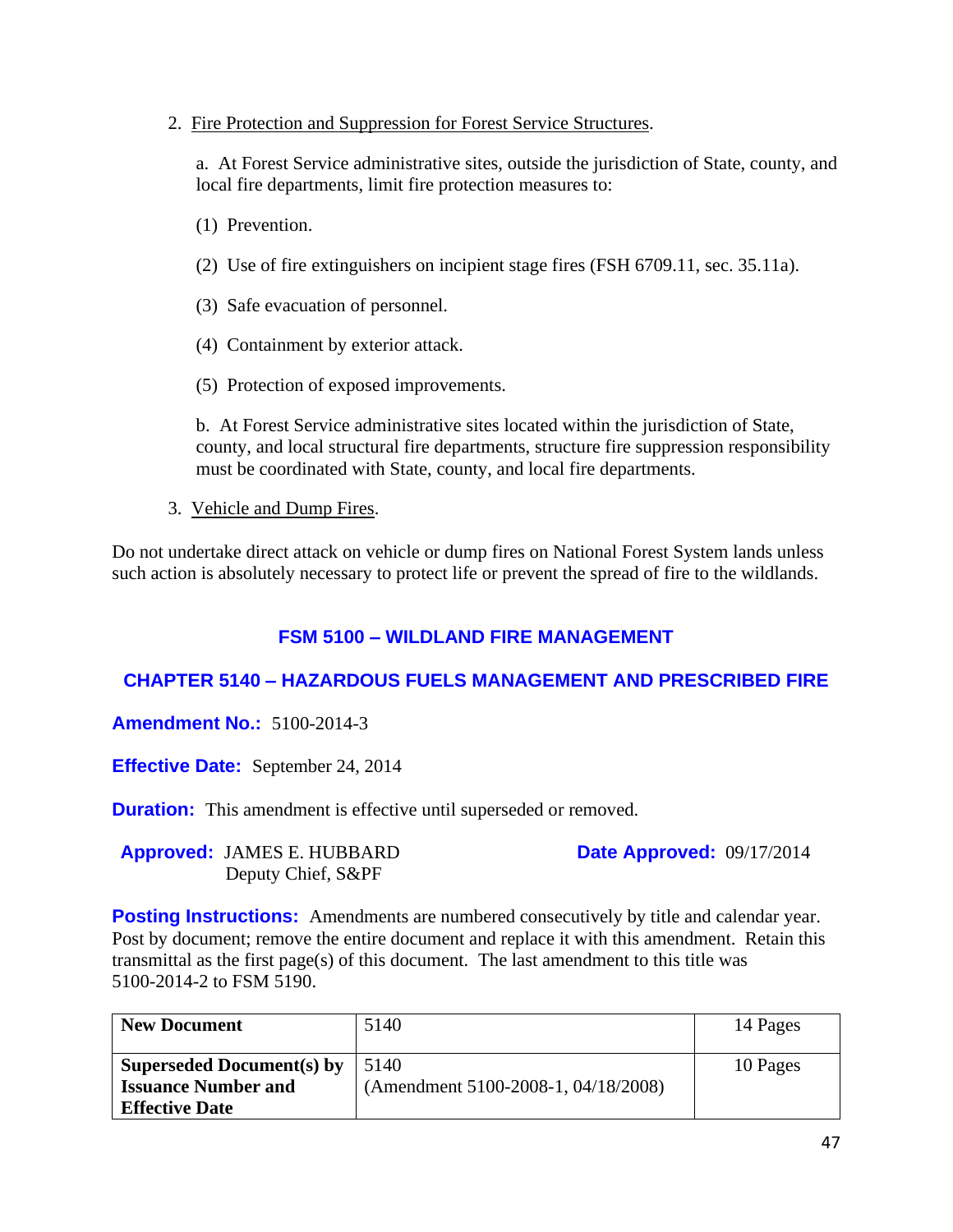# **Digest:**

5140 - Changes chapter caption from "Fire Use" to "Hazardous Fuels Management and Prescribed Fire".

Revised in its entirety, to reflect changes in fire management policy and doctrine, and to be consistent with the recently revised FSM 5100 zero code. Relevant portions of FSM 5150 have been added and the obsolete chapter 5150 will be removed by separate amendment. References to the new Fire Management Planning Guide are added, as this Guide will replace the handbook at FSH 5109.19, chapter 50.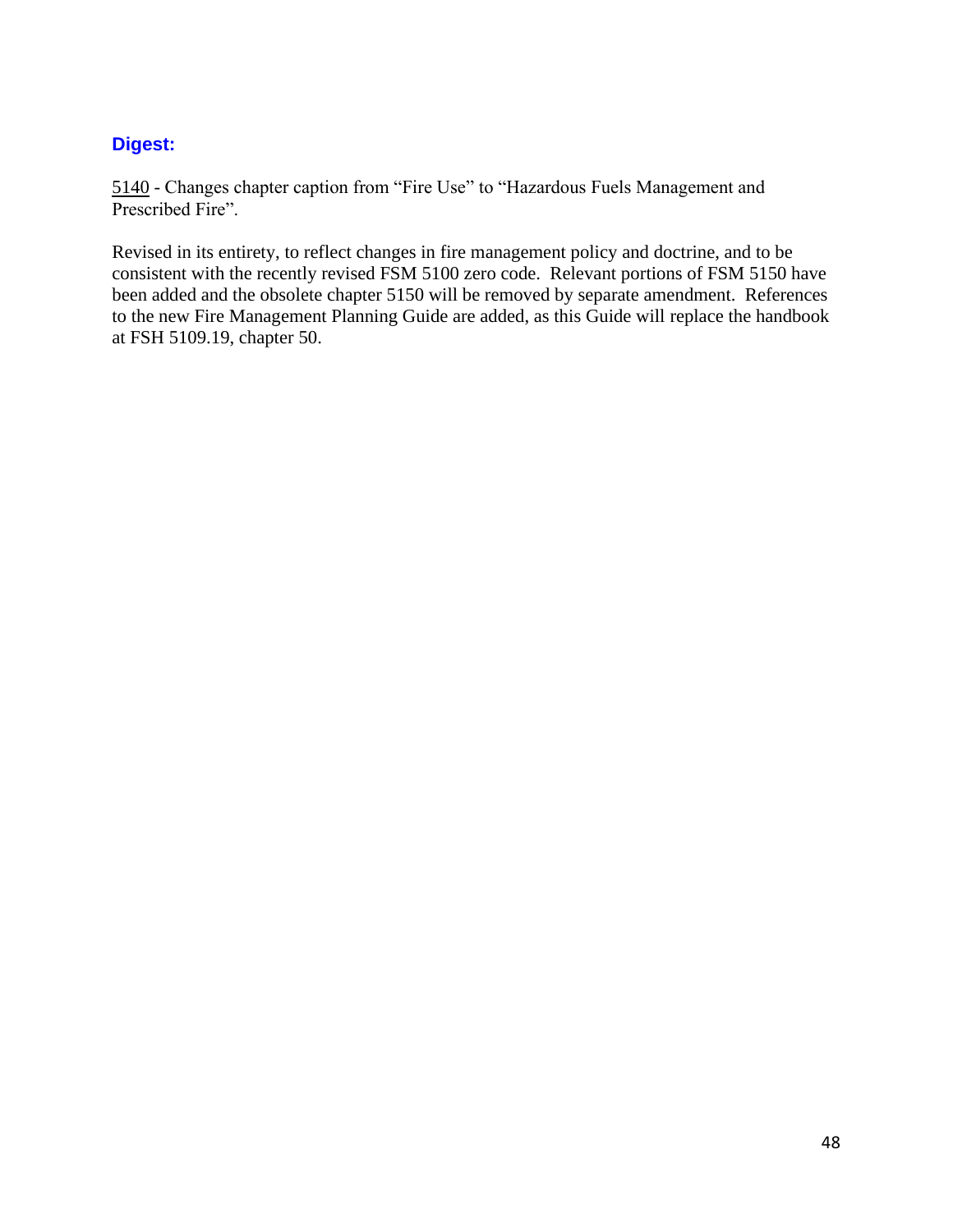# **Table of Contents**

| 5140.42 - Washington Office, Director, Fire and Aviation Management  51 |  |
|-------------------------------------------------------------------------|--|
|                                                                         |  |
|                                                                         |  |
|                                                                         |  |
|                                                                         |  |
|                                                                         |  |
|                                                                         |  |
| 5141 - HAZARDOUS FUELS MANAGEMENT AND PRESCRIBED FIRE PLANNING          |  |
|                                                                         |  |
|                                                                         |  |
|                                                                         |  |
|                                                                         |  |
|                                                                         |  |
| 5142.42 - Washington Office, Director, Fire and Aviation Management  56 |  |
|                                                                         |  |
|                                                                         |  |
|                                                                         |  |
|                                                                         |  |
|                                                                         |  |
|                                                                         |  |
|                                                                         |  |
|                                                                         |  |
|                                                                         |  |
|                                                                         |  |
|                                                                         |  |
| 5144 - ASSESSING AND REPORTING HAZARDOUS FUELS TREATMENT                |  |
|                                                                         |  |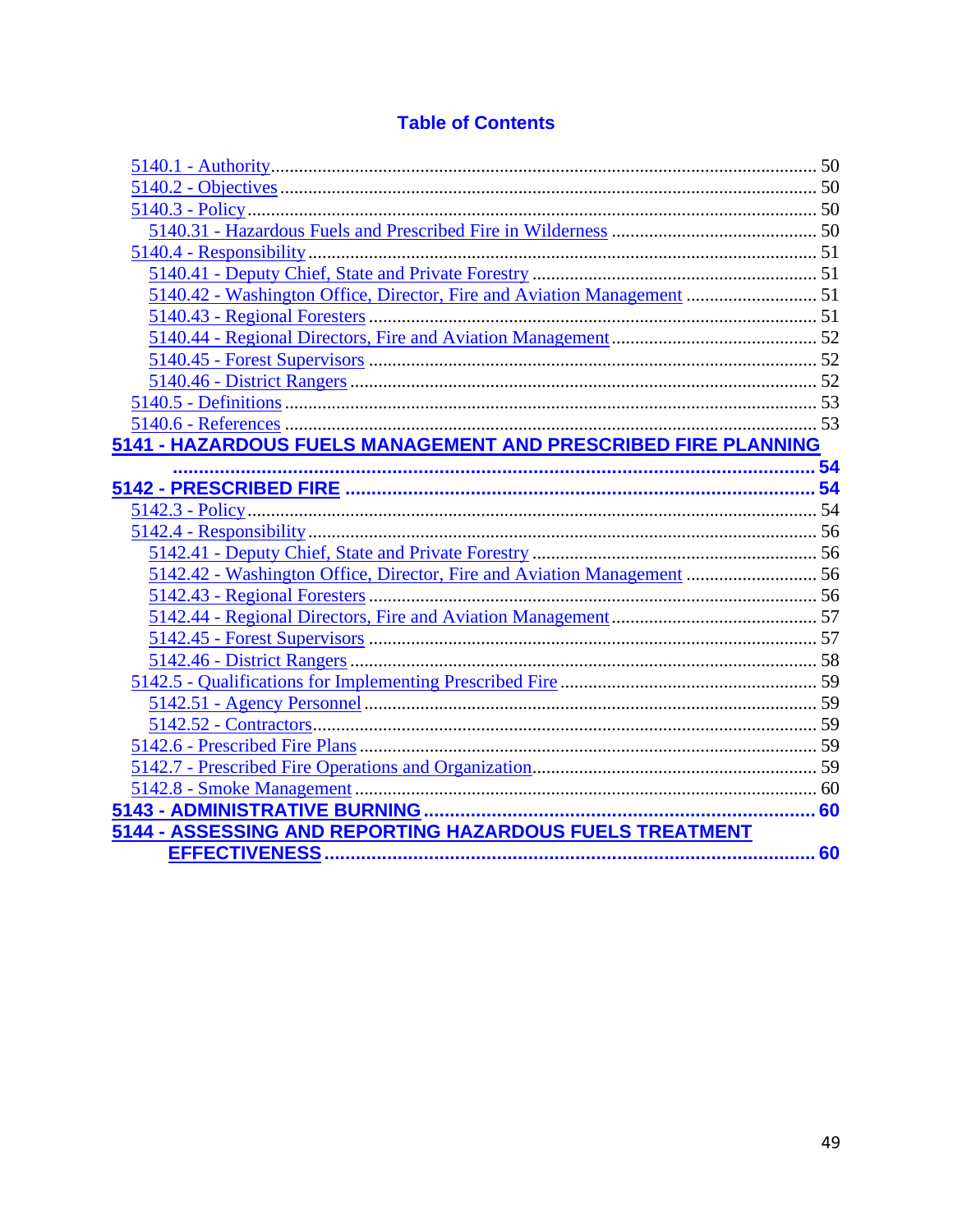This chapter provides direction on mitigating hazardous fuels and using fire to achieve desired landscape conditions and attain Land and Resource Management Plan objectives.

### <span id="page-49-0"></span>**5140.1 - Authority**

See FSM 5101.

### <span id="page-49-1"></span>**5140.2 - Objectives**

1. Understand the role of fire on the landscape in order to integrate fire, as a critical natural process, into land and resource management plans, and develop achievable and sustainable Land and Resource Management Plan (LRMP) objectives that provide for landscapes which are resilient to fire related disturbances and climate change.

2. In cooperation with partners, strategically plan and implement on a landscape scale, risk-informed, and cost-effective hazardous fuel modification and vegetation management treatments (wildland fire (wildfire and prescribed), mechanical manipulation, biological, and chemical) to attain management objectives identified in Land and Resource Management Plans, to protect, sustain, and enhance resources and, where appropriate, emulate the ecological role of natural fire.

### <span id="page-49-2"></span>**5140.3 - Policy**

Plan and implement a hazardous fuels management and prescribed fire program applying:

1. Principles and policy elements described in FSM 5103 and Wildland Fire Doctrine (FSM 5131).

2. Principles from the Cohesive Strategy (A National Cohesive Wildland Fire Management Strategy Phase II National Report, May 2012).

3. Guidelines from The Interagency Prescribed Fire Planning and Implementation Procedures Reference Guide (NWCG, PMS 484; see [http://www.nwcg.gov/pms/RxFire/rx.htm\)](http://www.nwcg.gov/pms/RxFire/rx.htm).

4. Consideration of greenhouse gas emissions and effects on carbon sequestration.

### <span id="page-49-3"></span>**5140.31 - Hazardous Fuels and Prescribed Fire in Wilderness**

1. Unplanned ignitions from lightning may be used to achieve wilderness objectives.

2. Forest Service Managers may ignite a prescribed fire in wilderness to reduce unnatural buildups of hazardous fuels only if necessary to meet at least one of the wilderness fire management objectives set forth in FSM 2324.21 and if all of the following conditions are met:

a. The use of prescribed fire or other fuel treatment measures outside of wilderness is not sufficient to achieve fire management objectives within wilderness.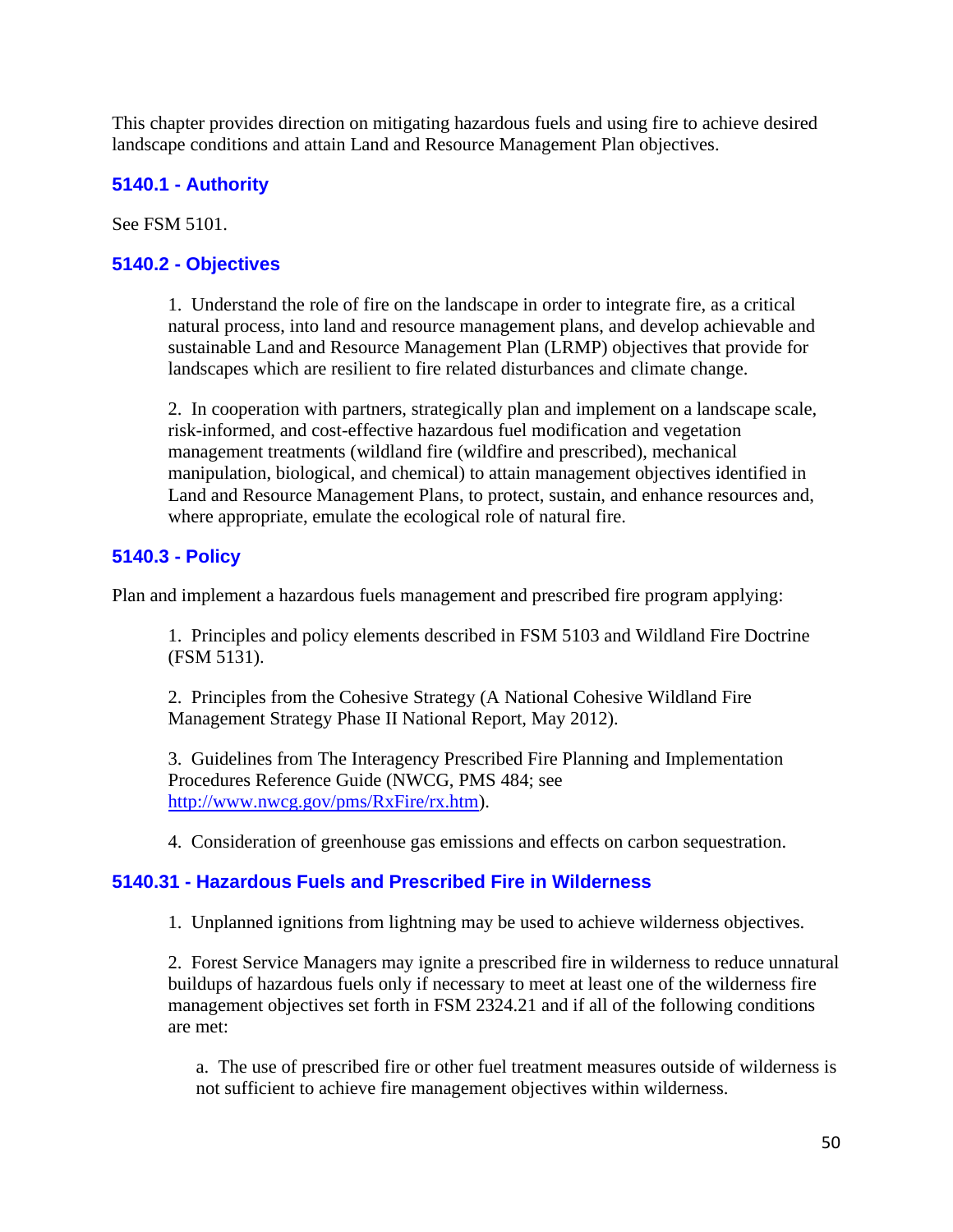b. An interdisciplinary team of Resource Specialists has evaluated and recommended the proposed use of prescribed fire.

c. The interested public has been involved appropriately in the decision.

d. The use of lightning-caused fires will pose serious threats to life and/or property within wilderness or to life, property, or natural resources outside of wilderness.

e. Do not use prescribed fire in wilderness to benefit wildlife, maintain vegetative types, improve forage production, or enhance other resource values. Although these additional effects may result from a decision to use prescribed fire, use fire in wilderness only to meet wilderness fire management objectives.

f. Do not use management ignited fire to achieve wilderness fire management objectives where lightning-caused fires can achieve them (FSM 2324).

### <span id="page-50-0"></span>**5140.4 - Responsibility**

### <span id="page-50-1"></span>**5140.41 - Deputy Chief, State and Private Forestry**

The Deputy Chief must communicate with the Regional Foresters to establish priorities and create a shared vision for the hazardous fuels management and prescribed fire program.

### <span id="page-50-2"></span>**5140.42 - Washington Office, Director, Fire and Aviation Management**

The Director, Fire and Aviation Management must coordinate implementation of the hazardous fuels management and prescribed fire program by:

Collaborating with Federal and non-Federal partners to:

1. Develop qualification standards for personnel implementing hazardous fuels management and prescribed fire programs;

2. Develop national standards and procedures for planning, establishing program priorities, and implementing hazardous fuels management and prescribed fire programs.

3. Recommend to the Deputy Chief, State and Private Forestry, national strategies, program priorities, and implementing measures to attain the National Cohesive Strategy vision "To safely and effectively extinguish fire when needed; use fire where allowable; manage our natural resources: and as a Nation, live with wildland fire."

4. Develop, provide oversight, and maintain systems to monitor the impacts and effectiveness of hazardous fuels management and prescribed fire programs to achieve Agency goals and objectives.

### <span id="page-50-3"></span>**5140.43 - Regional Foresters**

Regional Foresters must: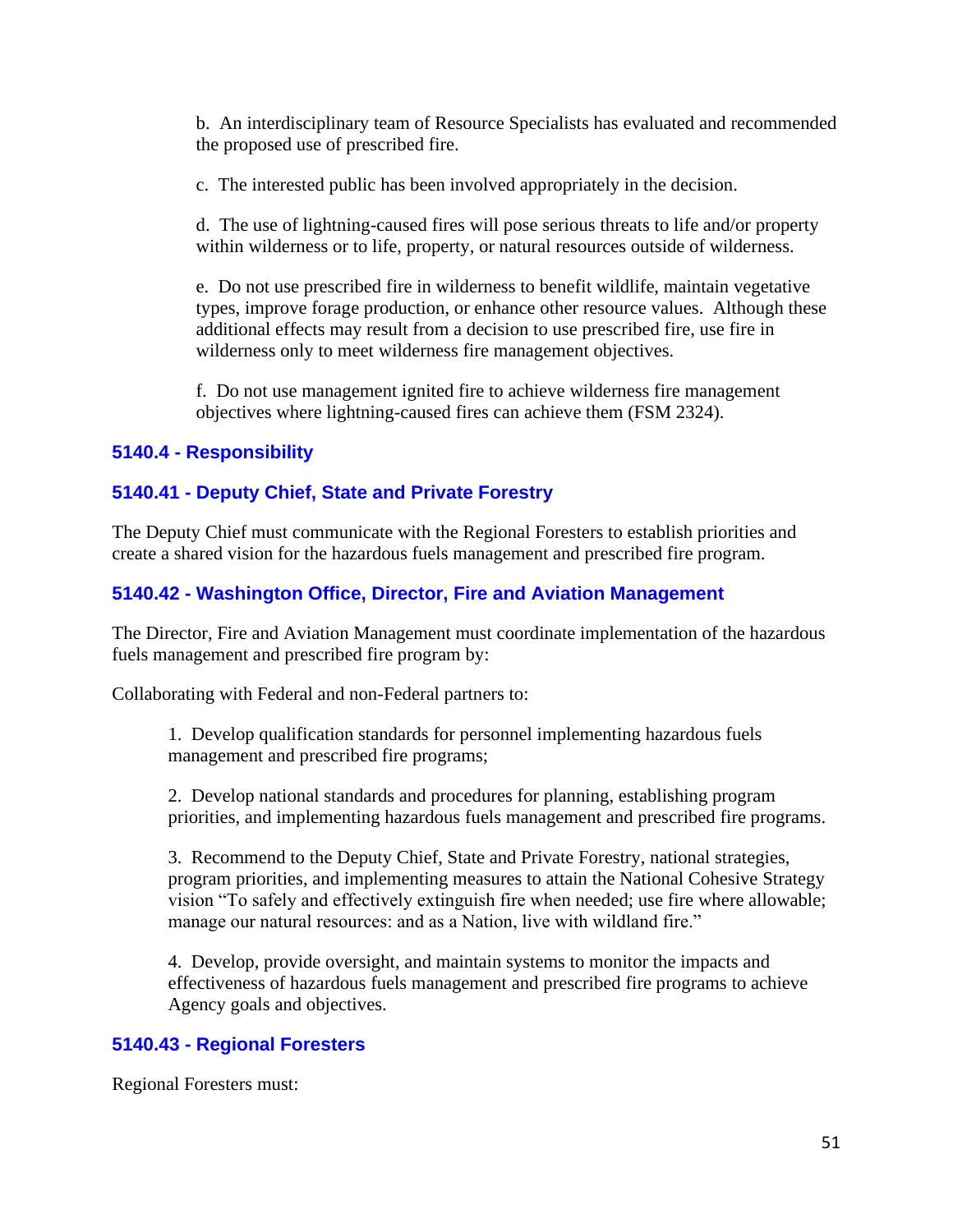1. Establish direction that supports the risk-based, strategically planned, prioritized, and cost-effective application of hazardous fuels management and prescribed fire practices to achieve Land and Resource Management Plans objectives.

2. Ensure that Forests and Grasslands coordinate planning and implementation of hazardous fuels management and prescribed fire practices with State and local cooperators and partners.

3. Manage and provide oversight of the regional hazardous fuels management and prescribed fire program and ensure that Forests and Grasslands implement hazardous fuels management and prescribed fire practices in compliance with National and Regional policies and standards.

### <span id="page-51-0"></span>**5140.44 - Regional Directors, Fire and Aviation Management**

Regional Directors, Fire and Aviation Management must:

1. Coordinate and provide oversight of the regional hazardous fuels management and prescribed fire program to monitor Forests and Grasslands compliance with National and Regional fire management policies and standards.

2. Coordinate the Regional hazardous fuels management and prescribed fire program with the National program, ensuring accurate and timely reporting of all hazardous fuels management and prescribed fire activity.

### <span id="page-51-1"></span>**5140.45 - Forest Supervisors**

Forest Supervisors must:

1. Establish fire management direction in the Land and Resource Management Plan to integrate the role and use of wildland fire and hazardous fuels management in defining and achieving resource objectives.

2. Ensure that the Fire Management Reference System (see the Fire Management Planning Guide, [http://fsweb.wo.fs.fed.us/fire/fmp\)](http://fsweb.wo.fs.fed.us/fire/fmp) is current and accurately reflects hazardous fuels management, wildfire response and prescribed fire implementation procedures and standards (FSM 5141).

3. Ensure a fuel treatment effectiveness assessment is conducted on all wildfires which start in or burn areas where hazardous fuels were treated (including treatments by wildfire) (FSM 5144).

### <span id="page-51-2"></span>**5140.46 - District Rangers**

District Rangers must: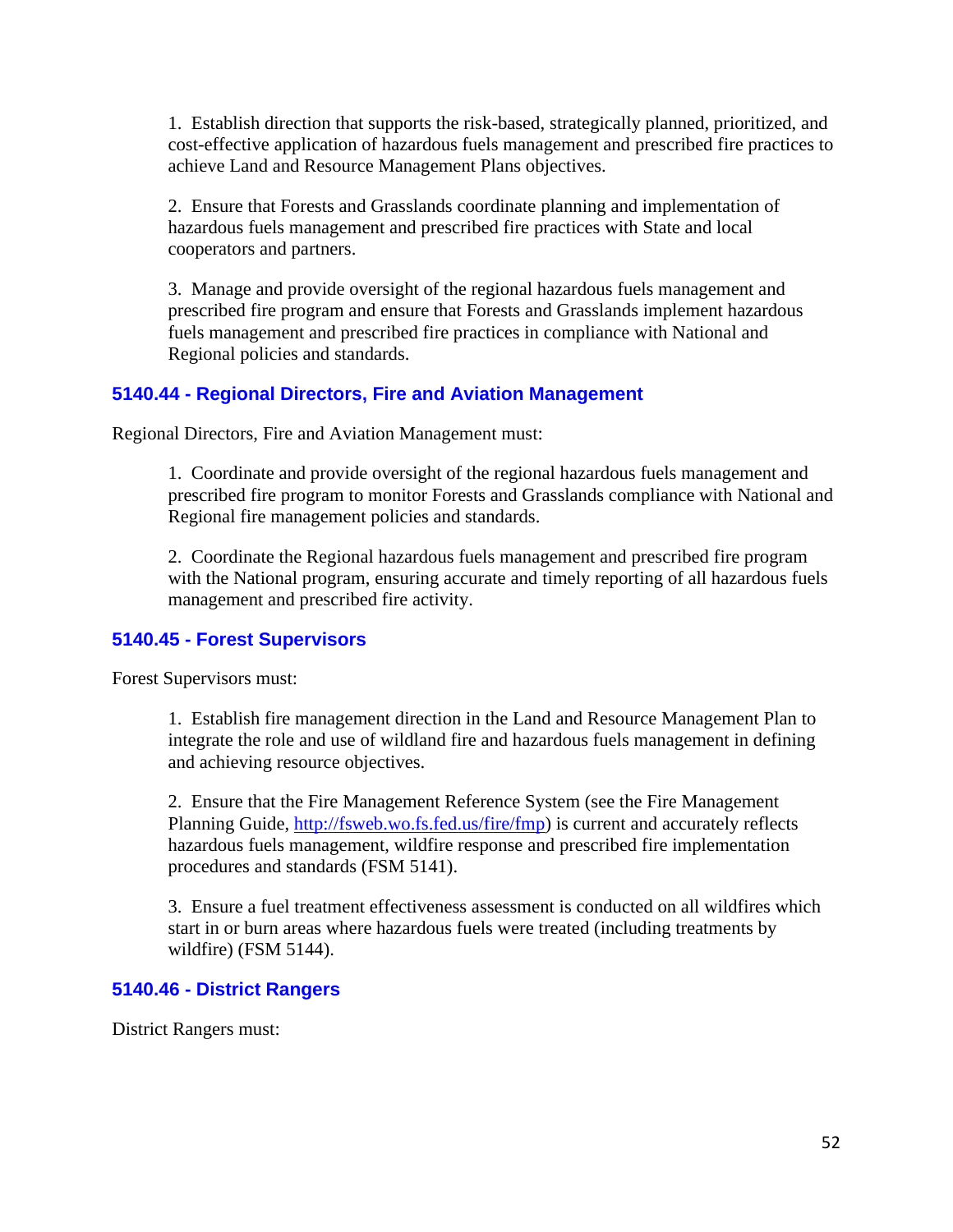1. Integrate the role and use of wildland fire and establish fire management direction to meet resource objectives in the Land and Resource Management plan and other applicable forest-level plans.

2. Assess conditions, plan, and implement a fuels program meeting National standards and Land and Resource Management Plan objectives.

3. Collaborate with State and local partners to coordinate hazardous fuels management and prescribed fire projects and activities.

### <span id="page-52-0"></span>**5140.5 - Definitions**

Administrative Burning - The burning of debris (forest vegetation) at administrative sites, sites under special use permit, or sites covered under formal agreements. The debris being burned is generated by routine administrative activities, such as fall leaf and needle raking, right-of-way clearing, and trimming or removal of trees and shrubs adjacent to structures for defensible space.

Hazard Fuel - A fuel complex defined by kind, arrangement, volume, condition, and location that presents a threat of ignition and resistance to control.

For additional definitions of terms used in this chapter, refer to FSM 5105.

### <span id="page-52-1"></span>**5140.6 - References**

Operational procedures contained in publications listed in FSM 5107 and the documents listed below are used by Forest Service personnel in the conduct of prescribed fire activities. The nature of the wildland fire environment is often dynamic, chaotic, and unpredictable and in such an environment, reasonable discretion in decision-making may be required. Thus, the body of procedures, best practices, concepts, and principles described in the listed publications should be considered the best guidance available for the majority of circumstances. Forest Service employees shall use their best judgment in applying the guidance contained in these references to real-life situations.

1. Interagency Prescribed Fire Planning and Implementation Procedures Reference Guide (NWCG, PMS 484).

2. The guidance in the Fire Management Reference System (see the Fire Management Planning Guide, [http://fsweb.wo.fs.fed.us/fire/fmp\)](http://fsweb.wo.fs.fed.us/fire/fmp) (formerly FSH 5109.19).

3. Prescribed Fire Complexity Rating System Guide (NWCG, NFES 2474, PMS 424).

4. Prescribed Fire Smoke Management Guide (NWCG, NFES 1279, PMS 420-1).

5. NWCG PMS 310-1 Wildland Fire and Prescribed Fire Qualifications System Guide (NWCG PMS 310-1 and FSH 5109.17).

6. National Mobilization Guide (NFES 2092, http://www.nifc.gov/nicc/mobguide/index.html).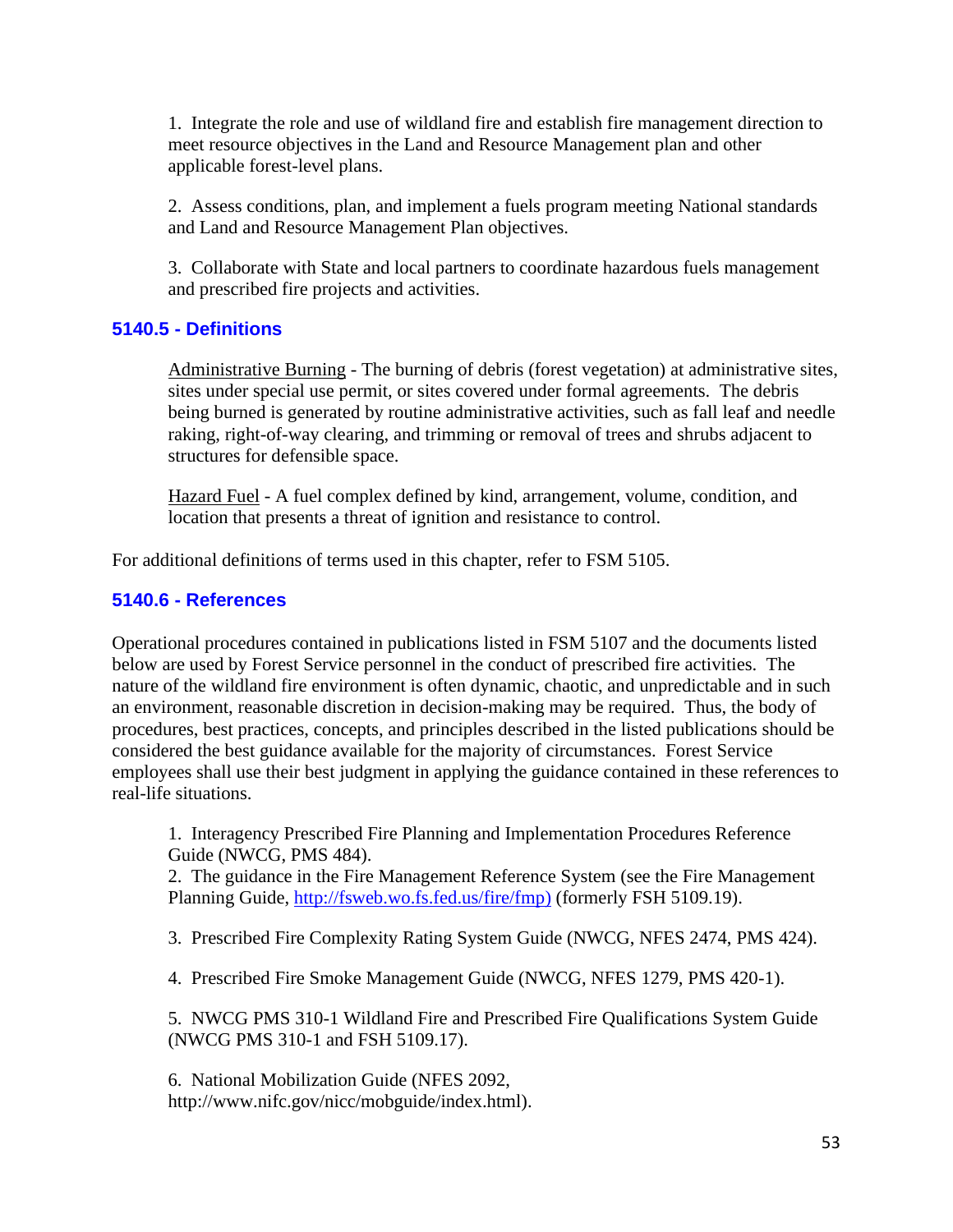7. Guidance for Implementation of Federal Wildland Fire Management Policy (February 13, 2009).

8. Federal Wildland Fire Management Policy and Program Review, Final Report, December 18, 1995.

9. Interagency Standards for Fire and Fire Aviation Operations (NWCG, NFES 2724).

10. Basic Smoke Management Practices. USDA Natural Resources Conservation Service and Forest Service Technical Note (2011). [http://www.airquality.nrcs.usda.gov/Internet/FSE\\_DOCUMENTS/stelprdb1046311.pdf](http://www.airquality.nrcs.usda.gov/Internet/FSE_DOCUMENTS/stelprdb1046311.pdf)

11. Forest Service Fire & Aviation Qualification Guide (FSFAQG*)* <http://www.fs.fed.us/fire/publications/index.html>

### <span id="page-53-0"></span>**5141 - HAZARDOUS FUELS MANAGEMENT AND PRESCRIBED FIRE PLANNING**

1. Overall direction for hazardous fuels management and prescribed fire is provided by the Land/Resource Management Plan. The LRMP serves as the document to initiate, analyze, and provide the basis for implementing hazardous fuels management and prescribed fire projects to meet resource management objectives.

2. The broad direction for implementing the hazardous fuels management and prescribed fire program is documented in the Fire Management Reference System (see the Fire Management Planning Guide, [http://fsweb.wo.fs.fed.us/fire/fmp\)](http://fsweb.wo.fs.fed.us/fire/fmp).

3. Resource objectives for specific hazardous fuels management and prescribed fire projects are derived from the NEPA analysis. The entire project area must be analyzed under NEPA. Environmental Impact Statements (EIS), Environmental Assessments (EA), and Categorical Exclusion (CE) will be used to identify objectives and analyze the effects of hazardous fuels management and prescribed fire projects.

### <span id="page-53-1"></span>**5142 - PRESCRIBED FIRE**

### <span id="page-53-2"></span>**5142.3 - Policy**

1. When appropriate, use prescribed fire in a safe, carefully planned, and cost-effective manner to achieve desired conditions and attain management objectives identified in Land and Resource Management Plans (FSM 1920).

2. The NWCG Interagency Prescribed Fire Planning and Implementation Procedures Guide - PMS 484, is Forest Service policy (incorporated by reference at: [http://www.nwcg.gov/pms/RxFire/rxfireguide.pdf\)](http://www.nwcg.gov/pms/RxFire/rxfireguide.pdf).

3. Declared wildfires.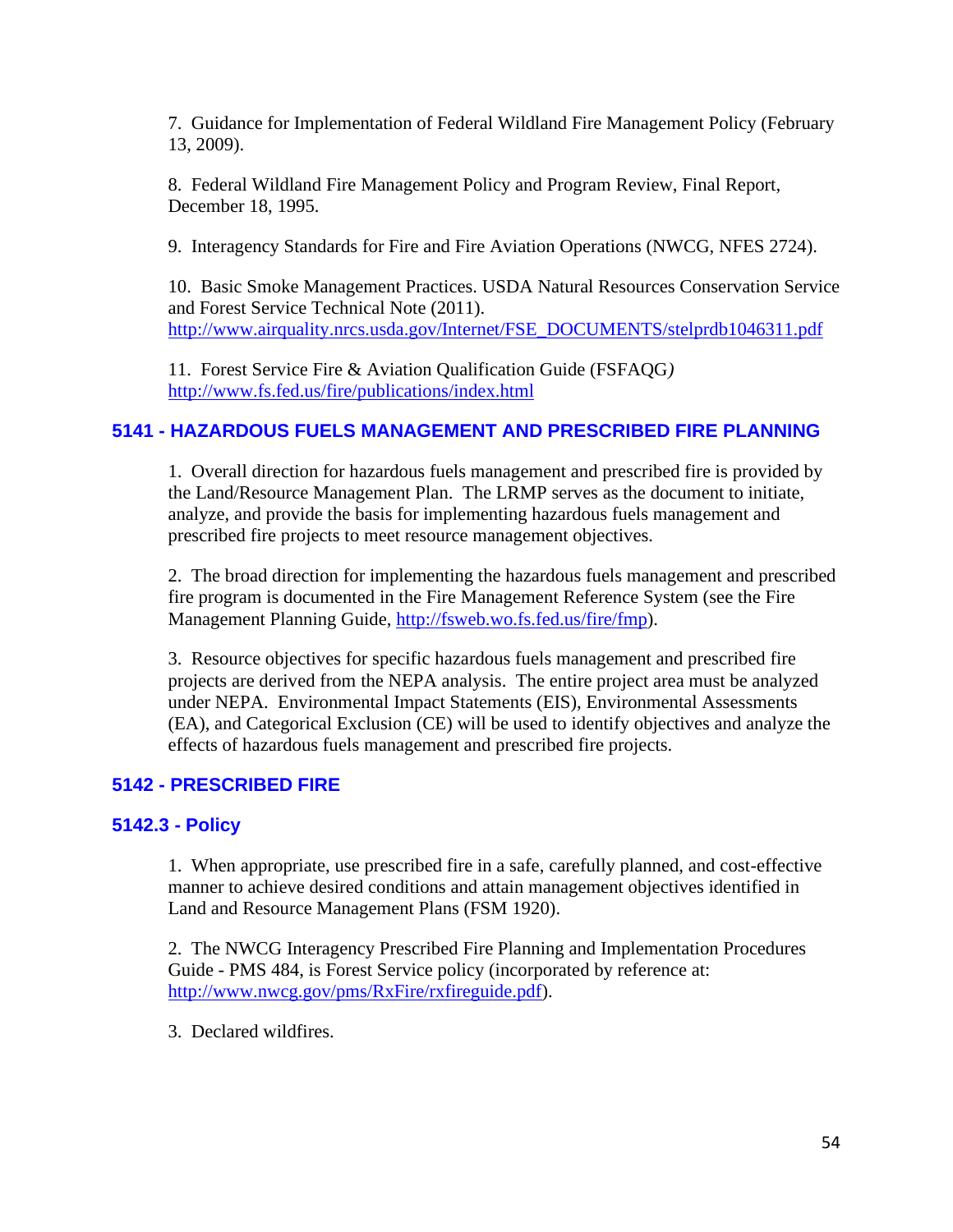a. Review all prescribed fires declared a wildfire. Use FSM 5137.1 and guidelines from the Interagency Prescribed Fire Planning and Implementation Procedures Reference Guide (NWCG, PMS 484) to dictate the nature and intensity of the review.

b. Wildfire response with Agency assets may be implemented without reimbursement if a Forest Service-initiated prescribed fire escapes onto non-National Forest or Grassland System lands (FSM 5133.1).

4. Weather conditions must be monitored during all phases (including mop up) of prescribed fire implementation.

a. Long-term weather conditions such as drought must be considered in all phases of prescribed fire planning and implementation.

b. A project-specific spot weather forecast must be obtained prior to ignition; for each day that ignition continues; on any day the fire is actively spreading; or when conditions adversely affecting the prescribed fire are predicted in the general forecast.

c. The authorizing Line Officer may make an exemption from the spot weather forecast requirement using criteria listed below. When daily spot weather forecasts are exempted, the general weather forecast must be reviewed daily until the prescribed burn is declared "out" to ensure prescribed fire and smoke management requirements are met. The line officer need only approve such an exemption once and it can be documented separately or on the Agency Administrators Ignition Authorization. The burn boss may then invoke the exemption after documenting that the conditions meeting the criteria have been observed.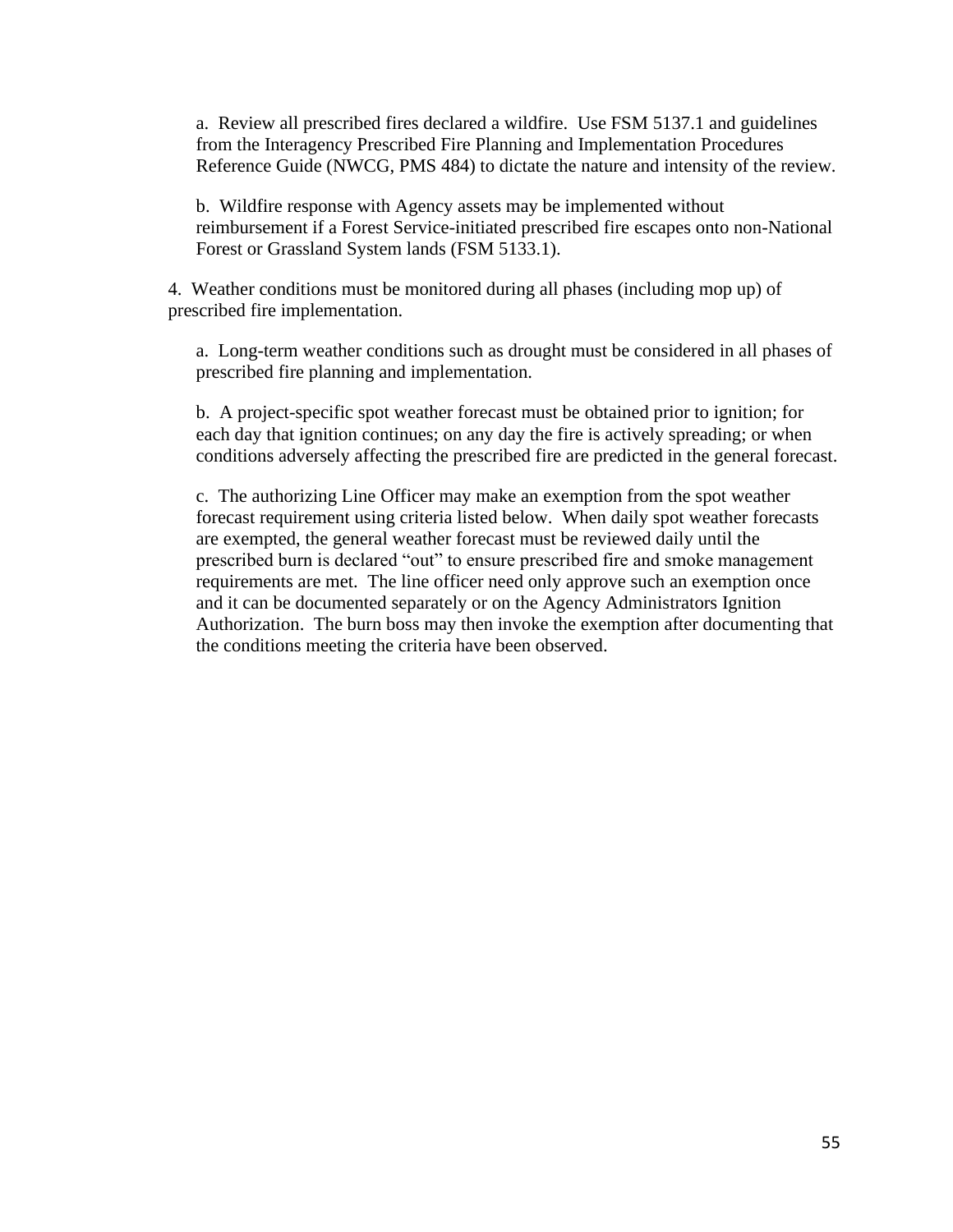(1) The general fire weather forecast for the Fire Weather Zone in which the prescribed burn is occurring is usually the same as any spot forecast within the Fire Weather Zone. This situation may occur in Fire Weather Zones which have little topographic relief.

(2) There is a low threat of escape due to weather/fuel moisture conditions. This exemption is intended for situations such as burning piles with snow on the ground where fire cannot spread outside the burning pile on the day of the exemption.

### <span id="page-55-0"></span>**5142.4 - Responsibility**

### <span id="page-55-1"></span>**5142.41 - Deputy Chief, State and Private Forestry**

The Deputy Chief must ensure coordination with the State Foresters, relevant State and Federal agencies, cooperators and partners to communicate the goals and objectives of the prescribed fire program.

### <span id="page-55-2"></span>**5142.42 - Washington Office, Director, Fire and Aviation Management**

The Director, Fire and Aviation Management must:

1. Advise Regions of national conditions (for example, asset constraints, broad scale weather patterns, wildland fire activity, and so forth) that may compromise the ability to support prescribed fire activities.

2. Develop and support training to qualify personnel to implement prescribed fire programs.

3. Ensure collection and analysis of Regional, Unit, and project Prescribed Fire Reviews to improve policy and implementation practices.

### <span id="page-55-3"></span>**5142.43 - Regional Foresters**

Regional Foresters must:

1. Establish guidance for approval of prescribed fire initiation based on regional conditions and resource capability; and approve or disapprove new prescribed fires or continue existing prescribed fire at National Preparedness Levels IV and V.

2. Ensure Forest Supervisors are qualified to approve Prescribed Fire Burn Plans on Forests and Grasslands. See FSM 5142.51 for Forest Supervisor qualifications.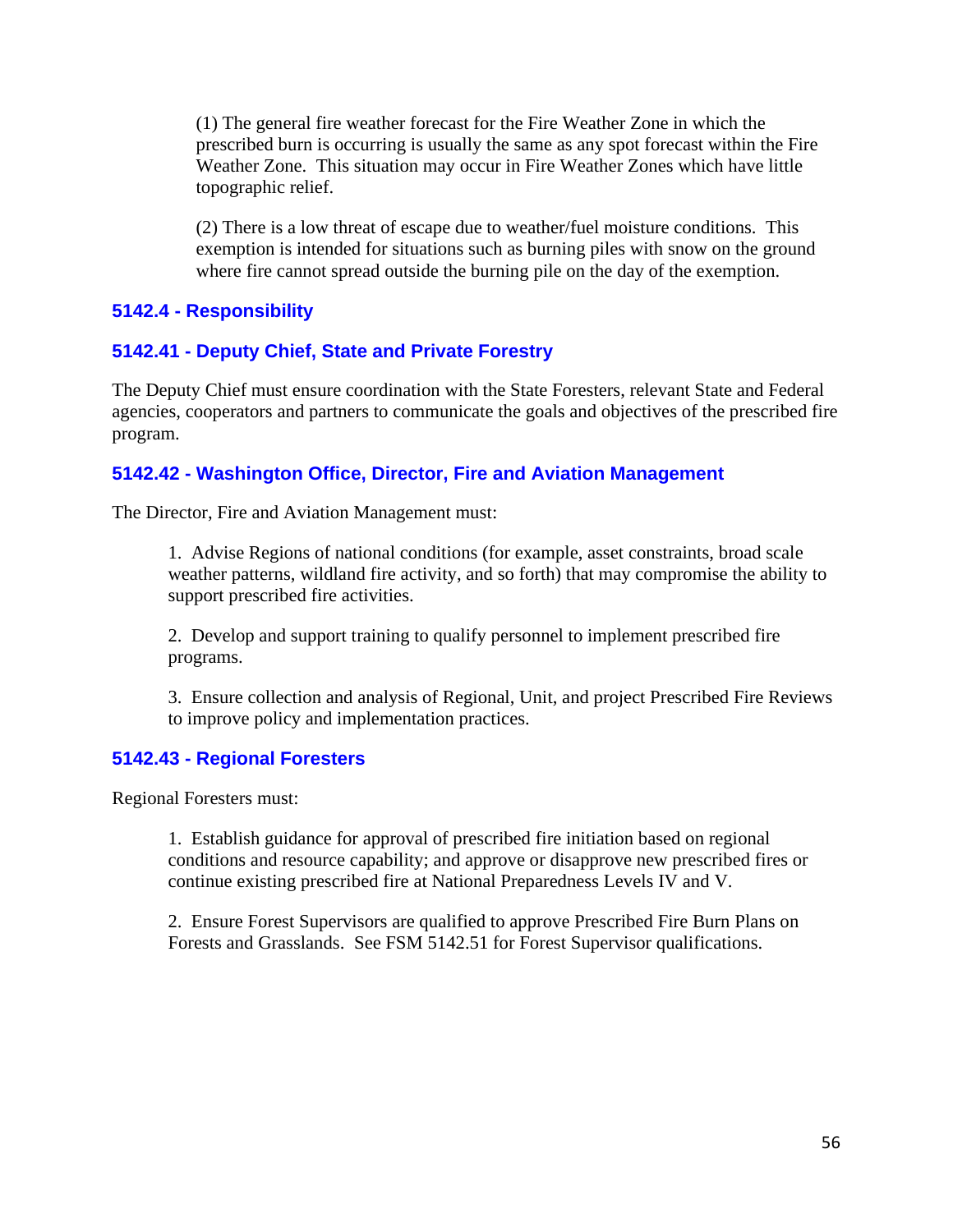3. Conduct reviews (and report review results to the Chief within 90 days) of all prescribed fires resulting in serious or multiple personal injuries; that are converted to wildfire status and result in significant cost or social impacts, particularly to private or other agency lands; or result in the issuance of an air quality regulatory Notice-of-Violation from the State, air pollution control district, and/or county.

### <span id="page-56-0"></span>**5142.44 - Regional Directors, Fire and Aviation Management**

Regional Directors, Fire and Aviation Management must:

1. Provide oversight to ensure that Forests and Grasslands apply prescribed fire safely and cost effectively to achieve Land and Resource Management Plans objectives.

2. Provide recommendations to the Regional Forester to establish guidance for approval of prescribed fire initiation based on regional conditions and resource capability; and whether to approve or disapprove new prescribed fires or continue existing prescribed fire at National Preparedness Levels IV and V.

3. Monitor conditions and advise Forests and Grasslands of conditions which may compromise successful implementation of prescribed fire activities.

4. Provide recommendations to the Regional Forester on the qualifications of Forest Supervisors to make Line Officer prescribed fire decisions on forests and grasslands. See FSM 5142.51 for Forest Supervisor qualifications.

5. Ensure forests complete a fuel treatment effectiveness assessment (see sec. 5144) (and enter assessment results in the Fuel Treatment Effectiveness Monitoring database within 90 days of control of the fire) on all wildfires which start in or burn into a fuel treatment that has been completed within the last 10 years (within the last 3 years in the Southern Region or in portions of other regions designated by the Regional Forester).

6. Monitor prescribed fire activity and ensure accurate and timely reporting (tabular and spatial) of all Forest or Grassland prescribed fire activity.

### <span id="page-56-1"></span>**5142.45 - Forest Supervisors**

Forest Supervisors must:

1. Approve or reject Prescribed Fire Plans, ensuring that Prescribed Fire Plans (RxBPs) are designed to achieve Land and Resource Management Plan objectives, and meet service-wide and regional requirements found in FSM 5140 and the Interagency Prescribed Fire Planning and Implementation Procedures Guide. This authority may be delegated to a District Ranger on the basis of qualification, experience, and demonstrated ability (see FSM 5142.51).

2. Approve or disapprove ignition of new prescribed fire. This authority may be delegated to a District Ranger on the basis of qualification, experience, and demonstrated ability (see FSM 5140.7).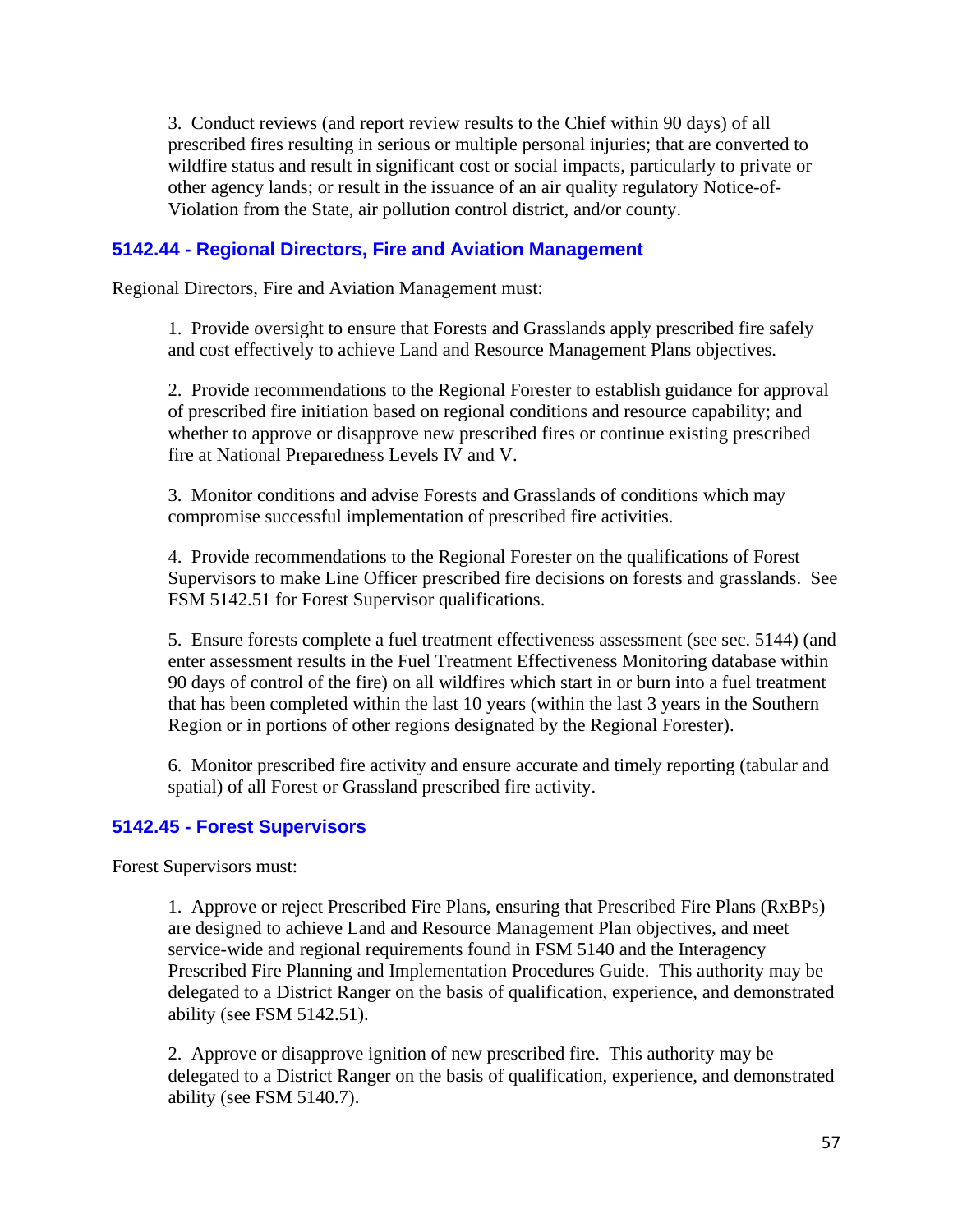3. Request Regional Forester approval for new prescribed fire as required by Regional direction, or National direction for Preparedness Levels IV and V.

4. Ensure and document the relevant training and experience that demonstrate that personnel implementing Prescribed Fire Plans meet service-wide and regional requirements found in FSM 5140 and the Interagency Prescribed Fire Planning and Implementation Procedures Guide.

5. Ensure accurate and timely reporting of all Forest or Grassland prescribed fire activity and report all wildfires resulting from prescribed fire actions to the Regional Forester within 12 hours of the wildfire declaration. Report exceedances of the National Ambient Air Quality Standards (NAAQS) to the Regional Forester as soon as practicable.

6. Conduct reviews of all prescribed fires that are converted to wildfire status that do not meet criteria for a Regional Forester review (FSM 5142.42). Report the results of the review to the Regional Forester within 60 days after the wildfire declaration.

7. Ensure that prescribed fire personnel are trained in the After Action Review (AAR) process and that they routinely complete AARs after prescribed fire operations.

8. Conduct an administrative review or facilitated learning analysis on causes of any exceedances of the NAAQS associated with prescribed fire within three months of notification.

### <span id="page-57-0"></span>**5142.46 - District Rangers**

District Rangers must:

1. If delegated by the Forest Supervisor, approve or disapprove ignition of new prescribed fire, or request Regional Forester approval for new prescribed fire as required by Regional direction, or National direction for Preparedness Levels IV and V.

2. If delegated by Forest Supervisor, approve or reject Prescribed Fire Plans, ensuring that Prescribed Fire Plans (RxBPs) are designed to achieve Land and Resource Management Plan objectives, and meet service-wide and regional requirements found in FSM 5140 and the Interagency Prescribed Fire Planning and Implementation Procedures Guide.

3. Ensure that personnel implementing Prescribed Fire Plans meet service-wide and regional qualifications (FSM 5142.5) and the Interagency Prescribed Fire Planning and Implementation Procedures Guide.

4. Ensure adequate oversight and status reporting of all prescribed fires at the district level; reporting all wildfires resulting from prescribed fire actions to the Forest Supervisor within 4 hours.

5. Report potential and actual exceedances of the National Ambient Air Quality Standards (NAAQS) as soon as practicable.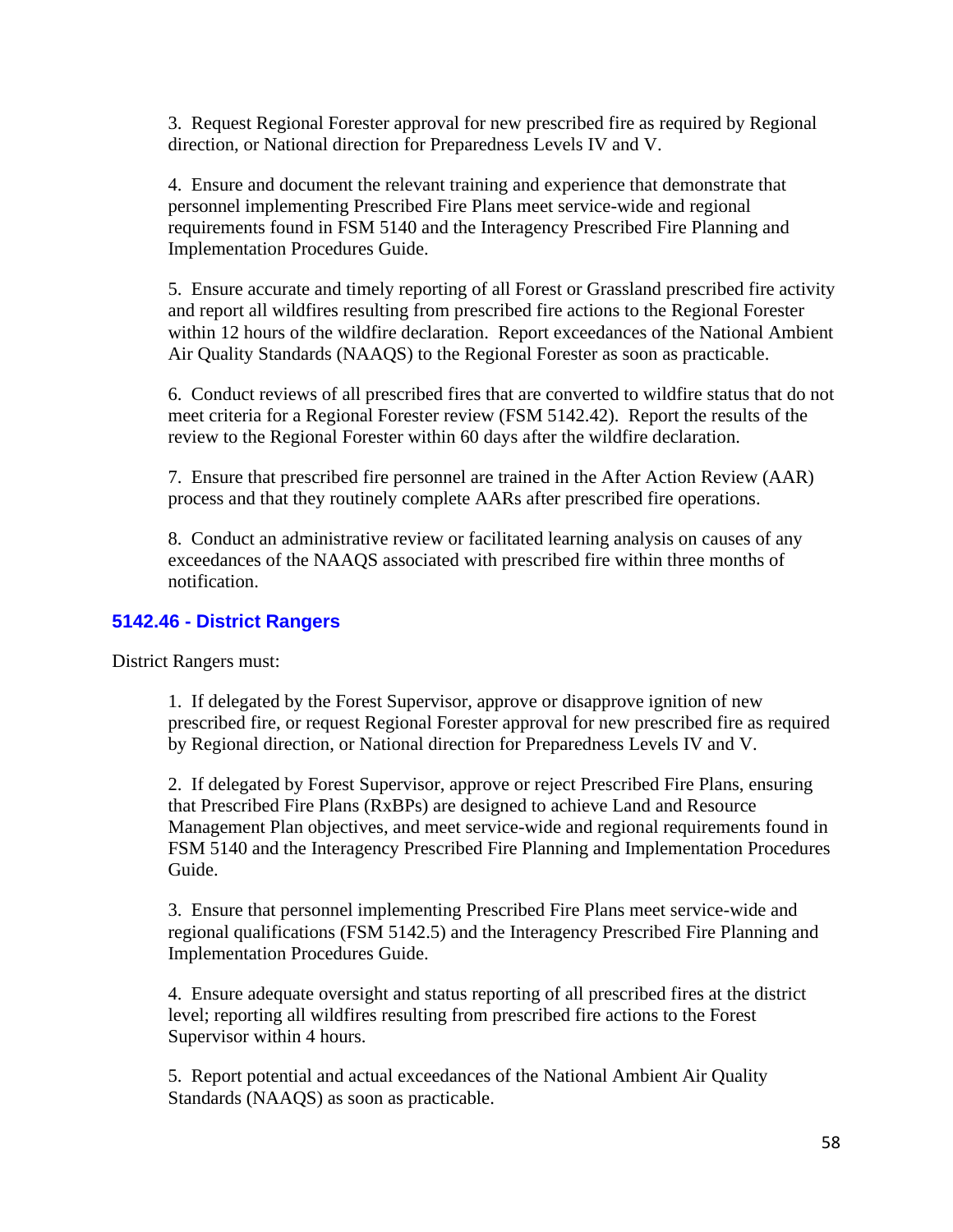### <span id="page-58-0"></span>**5142.5 - Qualifications for Implementing Prescribed Fire**

### <span id="page-58-1"></span>**5142.51 - Agency Personnel**

1. Minimum qualifications for Forest Supervisors, District Rangers, other Line Officers, and formally delegated "Acting" Line Officers to approve Prescribed Fire Plans and authorize ignition are described in the Interagency Standards for Fire and Fire Aviation Operations (NWCG, NFES 2724, Chapter 5).

2. Delegations for prescribed fire plan approval may be limited based upon the complexity of the prescribed fire. Delegations should be based on successful completion of the minimum training and experience as well as demonstrated ability. Document relevant training and experience that demonstrates sufficient prescribed fire management knowledge.

3. Additional qualification standards for prescribed fire implementation positions are described in the Forest Service Fire & Aviation Qualification Guide.

### <span id="page-58-2"></span>**5142.52 - Contractors**

Include qualifications requirements for any specific skill position that the Contractor must provide in any contracts for prescribed fire operations. Qualification clauses in contracts must require Contractors to meet requirements listed in NWCG PMS 310-1 Wildland Fire and Prescribed Fire Qualifications System Guide or FSH 5109.17 for positions (for example: RXB3) not included in NWCG PMS 310-1.

#### <span id="page-58-3"></span>**5142.6 - Prescribed Fire Plans**

1. Prepare a site-specific Prescribed Fire Burn Plan as described in the Interagency Prescribed Fire Planning and Implementation Procedures Reference Guide for each prescribed fire in advance of the ignition. If more than 1 year has elapsed since approval, a burn plan will be reviewed, updated, as necessary, and approved before implementation.

2. The Agency Administrator Ignition Authorization (NWCG PMS 485) is required to be completed prior to ignition.

3. The Prescribed Fire Plan will specify who has the authority to declare a wildfire.

### <span id="page-58-4"></span>**5142.7 - Prescribed Fire Operations and Organization**

See the Interagency Prescribed Fire Planning and Implementation Procedures Reference Guide as referenced in FSM 5140.3.